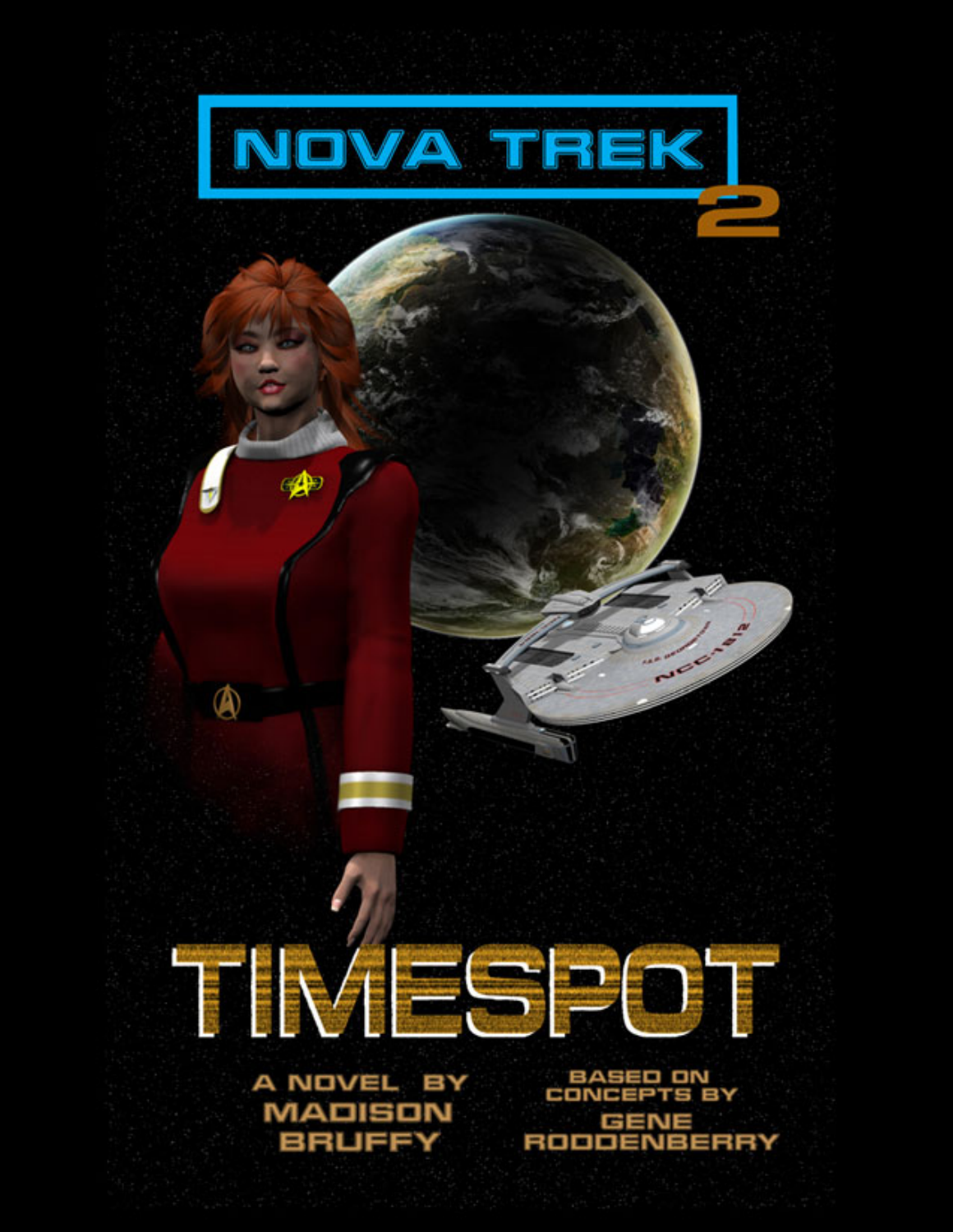

 Based on concepts Created by Gene Roddenberry

 **This is a fan written work**

 The copyrights & trademarks of Star Trek are owned by Paramount Pictures, CBS Corporation and their licensee, Pocket Books. Any attempt to sell or rent this book should be reported to the copyright owners for their action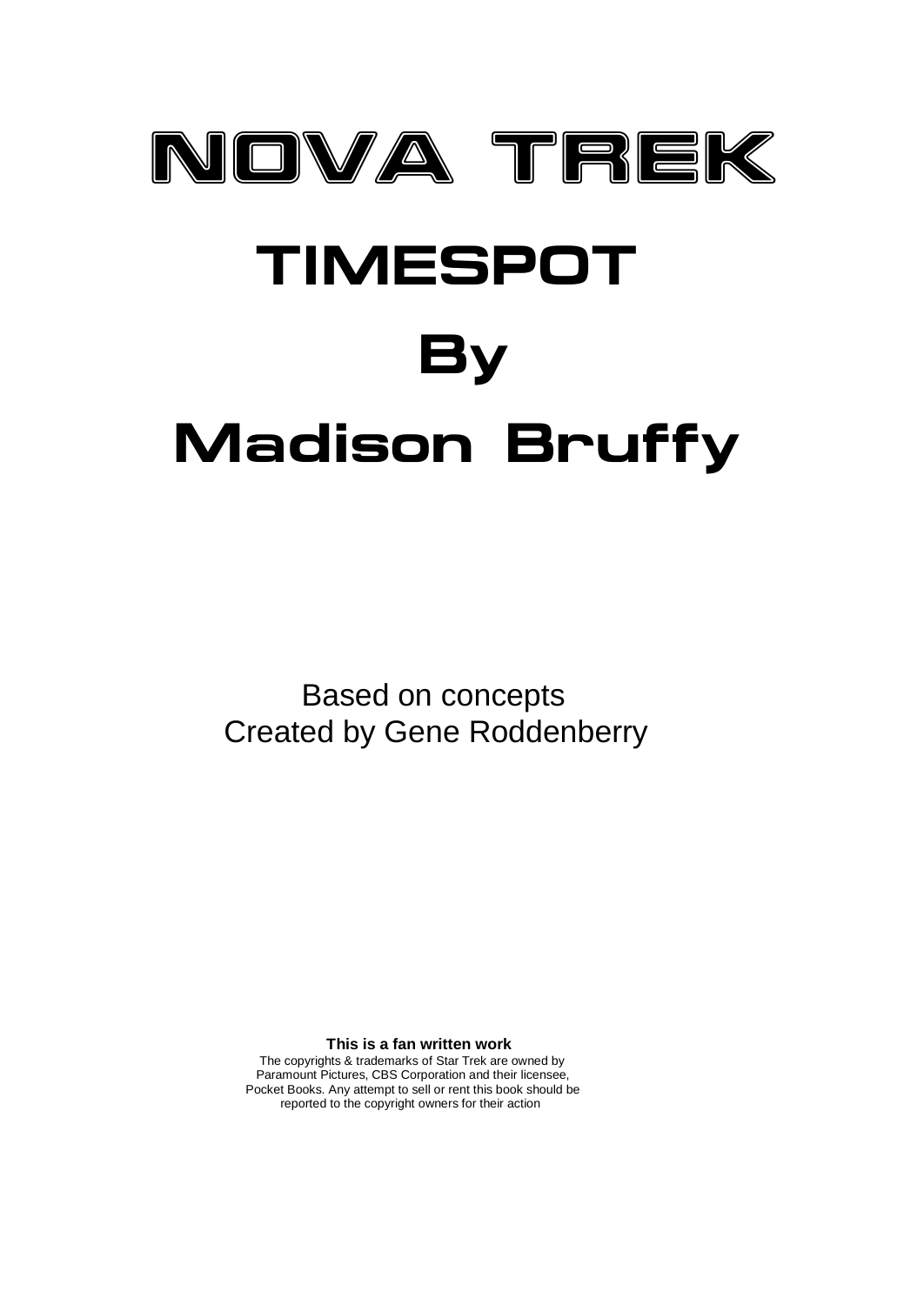## **Part One: Where she's been**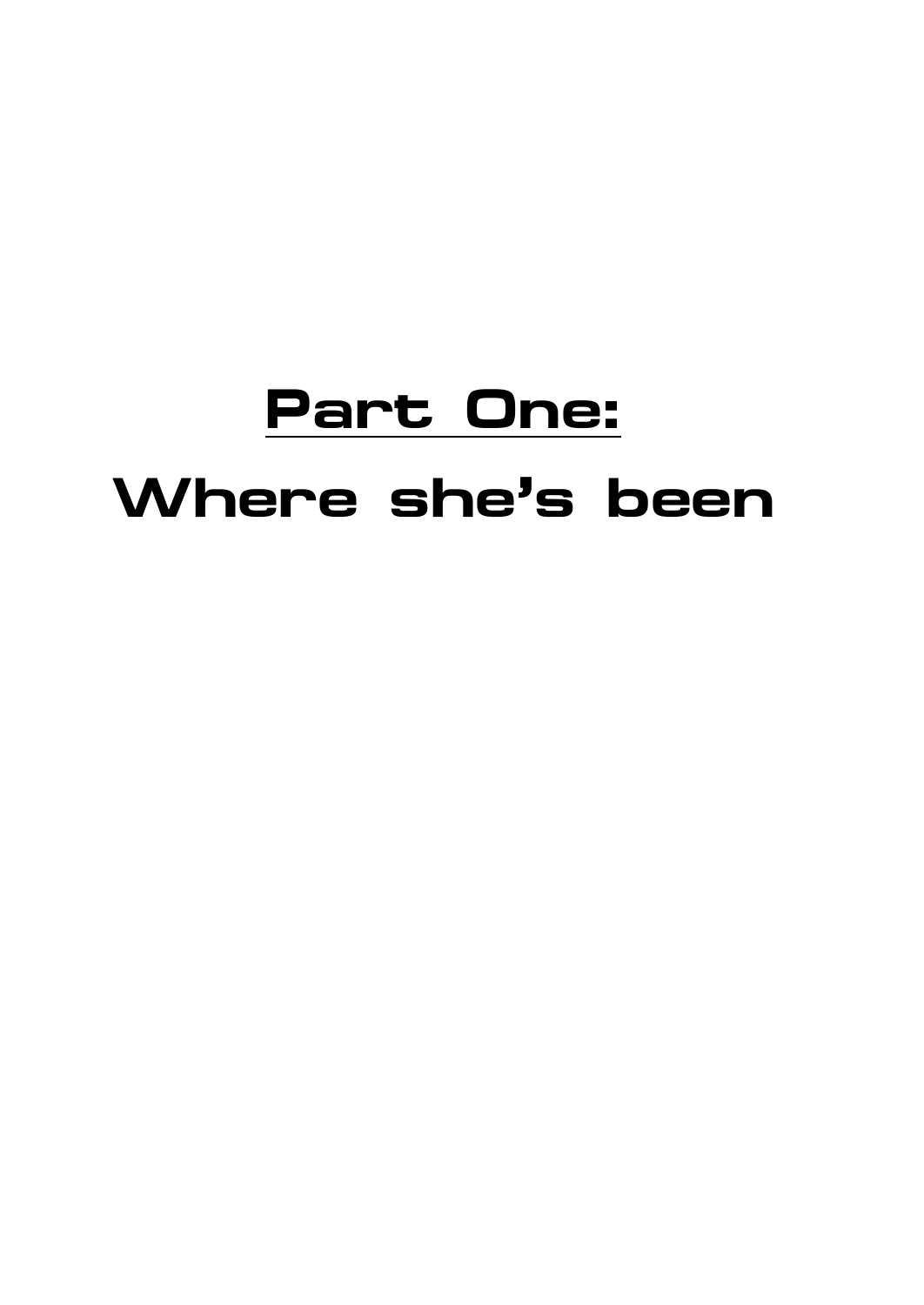### **Seventeen years ago- in a timeline that no longer exists….**

 Cadet Kirk paused as she entered the Academy's bridge simulator. The lights sent highlights dancing through her red hair as she took it all in. It certainly looked like a *Daedalus-*class bridge- the white molded chairs, the personal viewers mounted on their molded white necks above each station, the viewscreen with its rounded corners-

 -and the captain's chair, slightly raised behind and above the helm so the captain can see past the crew stationed there.

 Her post- at least for today. She looked around once more, her eyes falling on the dedication plaque by the turbo lift doors:

 *FSS Horizon.* She shook her head. Right down to the smallest detail. Turning, she looked to the other two girls in the room- one was blond, the other had ravenblack hair. This was Janice Rand and Amanda Stevens respectively. The three had shared enough study groups over the last three years that they knew each other fairly well. "Where are the boys?" she asked them.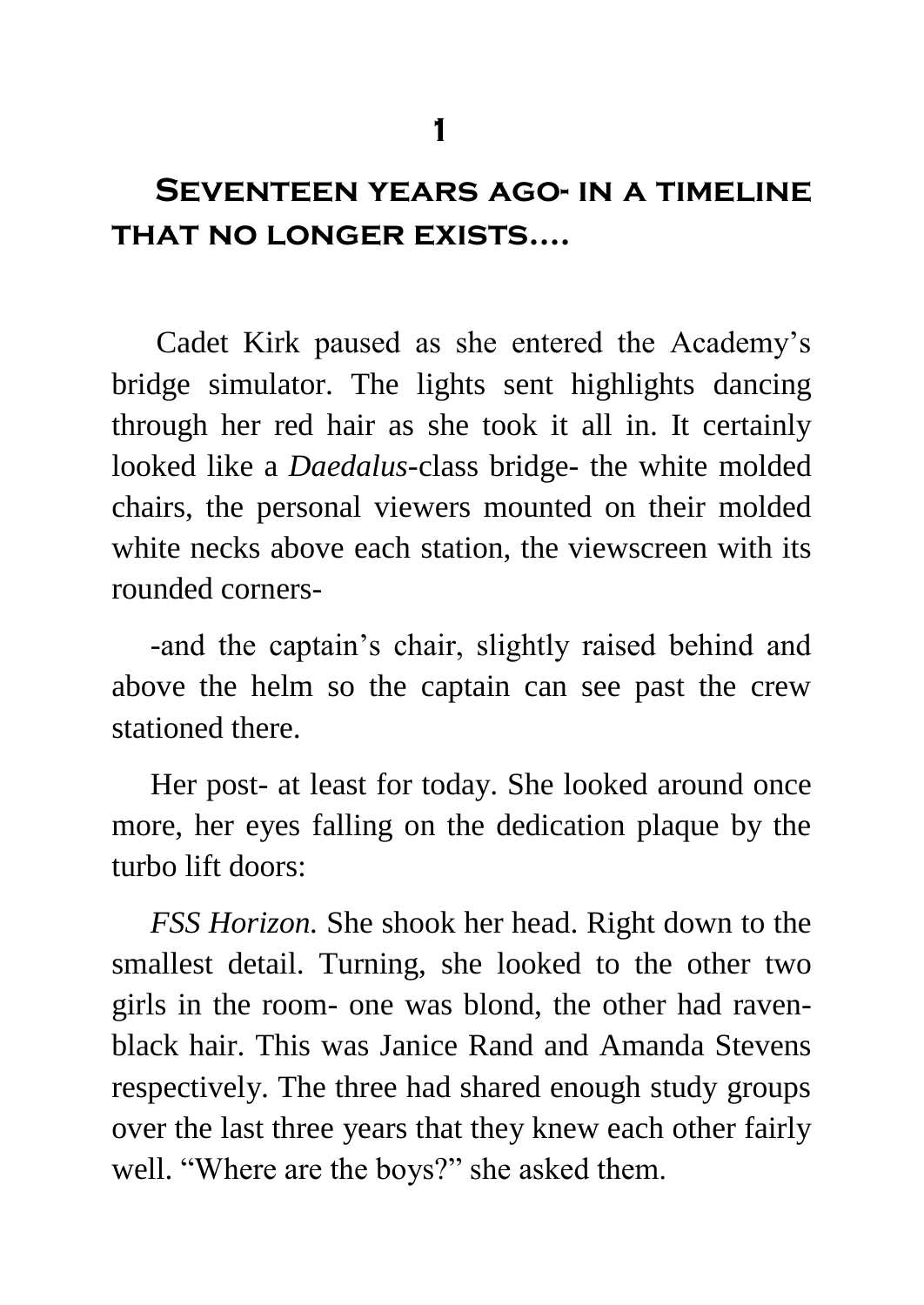Janice shrugged as Amanda answered. "They weren't at roll call. I'm betting they over slept."

 Kirk turned toward the command chair, only to turn back around as a new voice- a familiar voice- filled the air. "Don't bother starting the simulation." All three girls looked to the entrance to see Commodore Franklin Fitzpatrick- the Academy's current Commandant- and two security guards come in. "Cadet Kirk."

 She knew that tone in her uncle's voice and she stood a little straighter with the knowledge that something was wrong- big time. "Sir?" Her eyes were on his face and she found herself thinking- even nowabout how deep brown his eyes were- even when he was upset.

 He stopped in front of her, the frustration clear in both his expression and his tone. "You've been charged with breaking into the Program Control Room in an attempt to alter the simulator's programing."

 Shocked, she glanced to each side as the security guards took up position on each side of her. "When was I supposed to have done this, Sir?"

"Last night."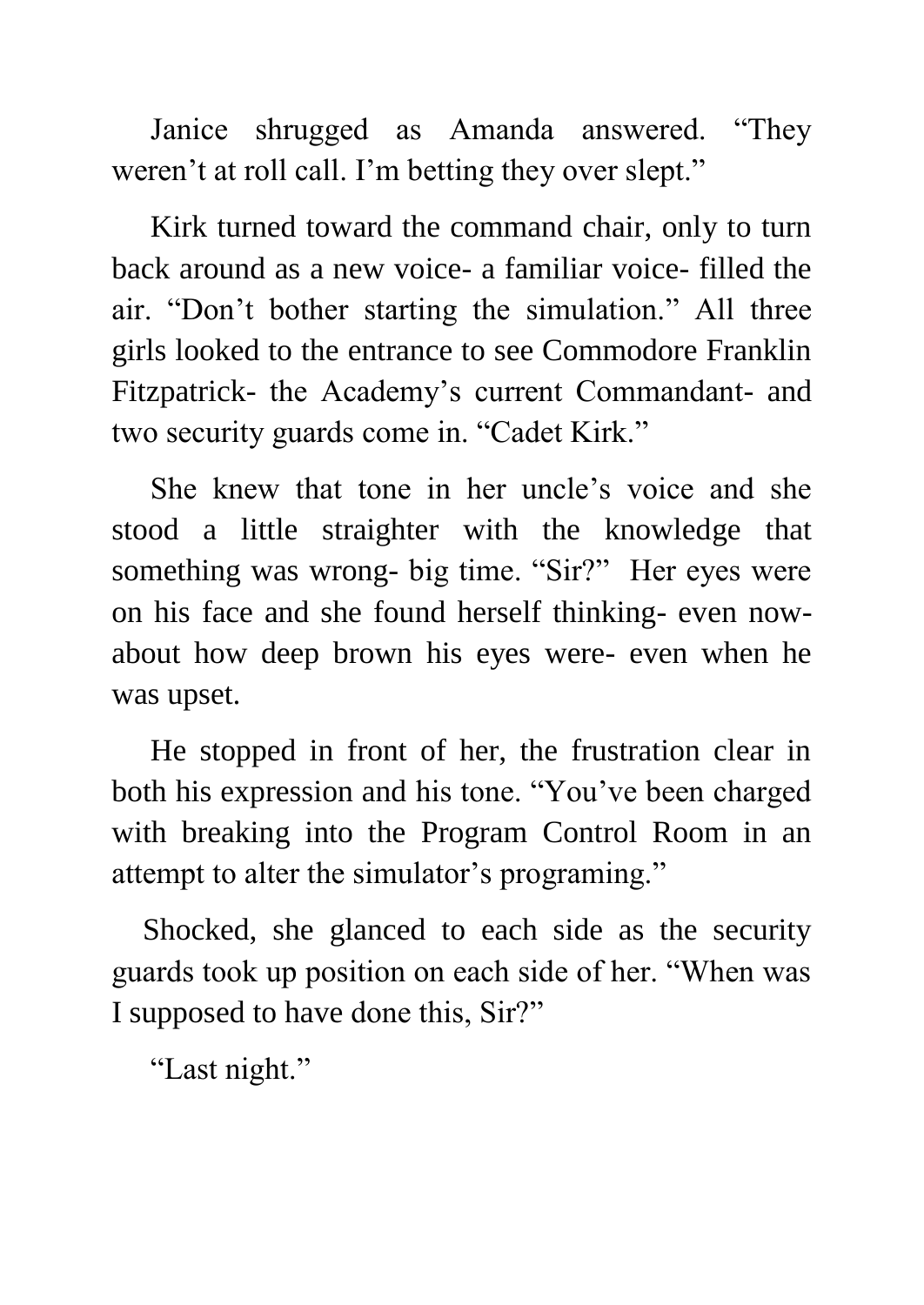Her brows came together in anger at this- anger that showed in her tone, too. "You *know* I was at Mom's birthday party last night- with at least fifty witnesses!"

 Fitzpatrick raised his hand for silence. "I don't like it any more than you do- and I sure as hell don't believe it. But until we have more to go on, I have to go by the book." She met his gaze and understood his frustration. He was her uncle- but as head of the academy, he couldn't- and wouldn't- play favorites.

And she wouldn't want him to.

 He shrugged. "You're confined to quarters pending a full investigation."

 Wonderful, she thought. That meant a security guard outside her apartment door. The neighbors'll *love* that.

 She stared at her uncle for a moment more before allowing the guards to escort her toward the simulator's entrance. As she stepped over the threshold, the world was washed away in a greenish-yellow light.

She never reached the corridor beyond.

### $=\wedge=$

 She had vague memories- feelings of being pulled apart atom by atom and being slowly put back together and then nothing.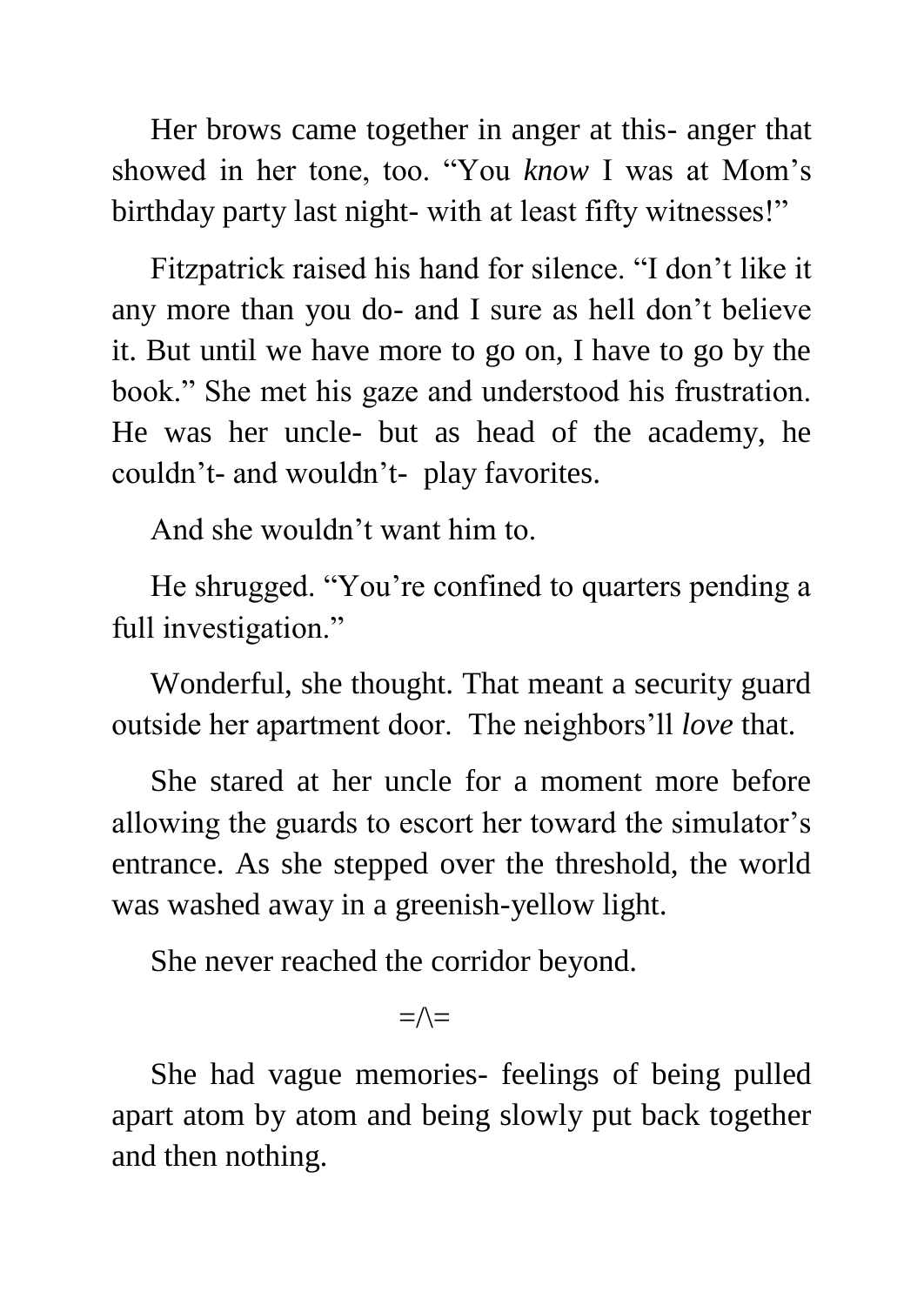The next time she was able to open her eyes, she found herself in some kind of medical recovery ward-At least, that's what she assumed it was. But it was a recovery ward like none she'd ever seen before. There were four beds in the room- but the other three were empty.

 She watched in silence as people she assumed were doctors and nurses came and went, took readings or checked the monitor over her head. Finally, a dark haired man came in, looked up at the monitor, and then smiled down at her. He had the beginnings of bags under his eyes and some grey in his hair- overall, he appeared somewhat older than the other medical staff she'd seen. When he spoke, his southern accent- while faint- was still clear. "Well, young lady, everything looks fine."

"Who are you?"

"Dr. Leonard McCoy, Chief Medical Officer."

 "Chief Medical- ?" She looked around. "That means a ship or a starbase." She met his gaze without hesitation as she spoke. "Where am I?"

 "The safest place you can be right now," the doctor replied. At the look on her face, he continued. "Now, don't go worrin'. There'll be someone along in a little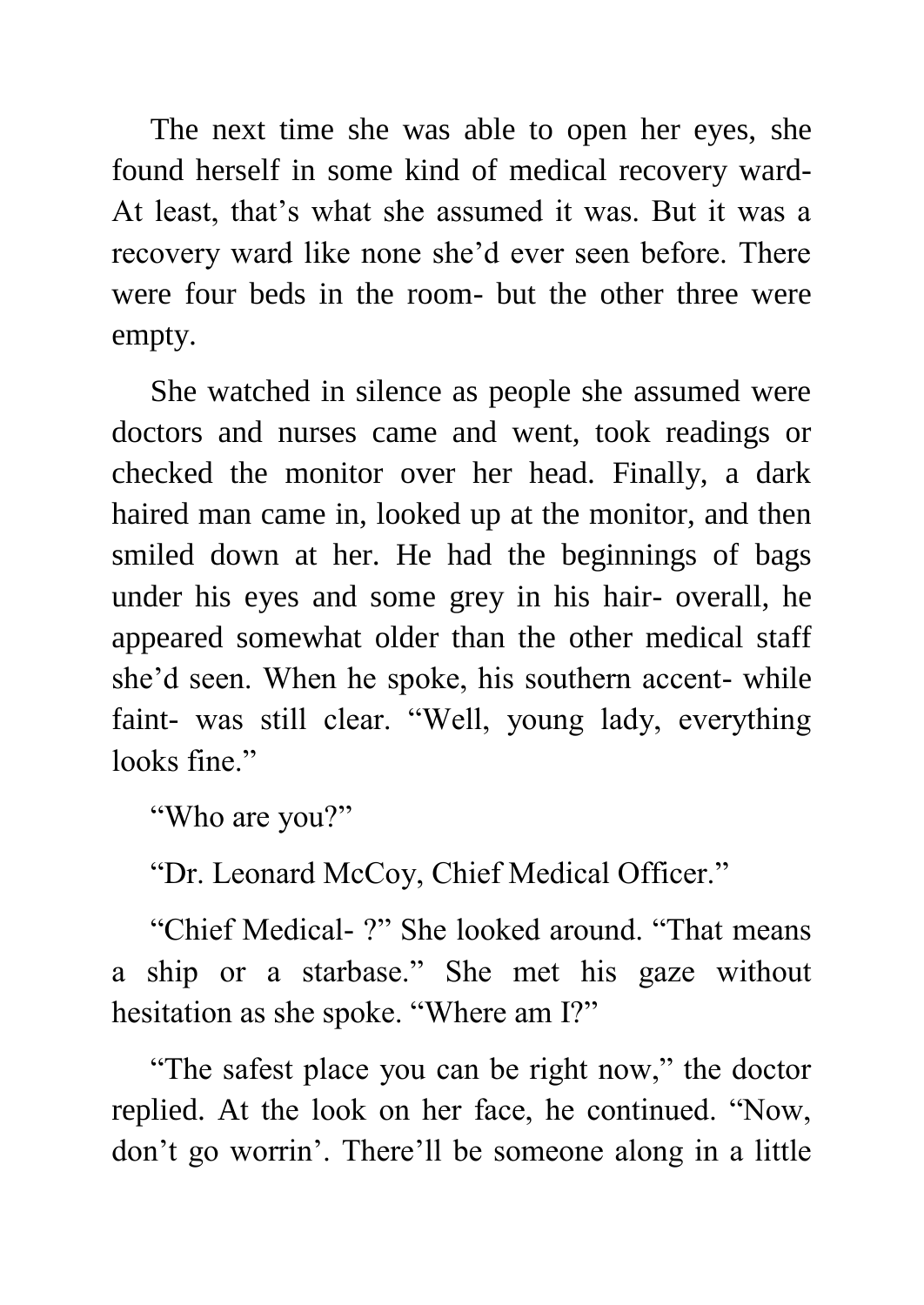bit to answer all your questions. For now, you just relax and enjoy the peace and quiet for a bit. All right?" That gentle smile came back to his face as he patted her shoulder, before he turned and left the ward.

 *Relax??* He had to be joking. She sat up in the bed, noticing what looked like some kind of computer screen on a mounted swing arm off to her right. Just as she started to reach for it, she heard voices in the outer room. One was Dr. McCoy's, but she could only catch bits and pieces of what was being said.

"*Matches your academy physical…"*

 *"…being escorted from the simulator. All memories stop at that point…"*

 *"…Not Janet then…"*

 *"…the girl that would have become Janet had things not gone the way they did…"*

 *"Jan, all this aside,"* that was McCoy again, *"What are you going to do with your kid sister now that she's here?"*

Kid sister? Who's-

 *"…Make sure she has a chance to finish what she started- and if we* can *build some kind of family out of this, so much the better…"*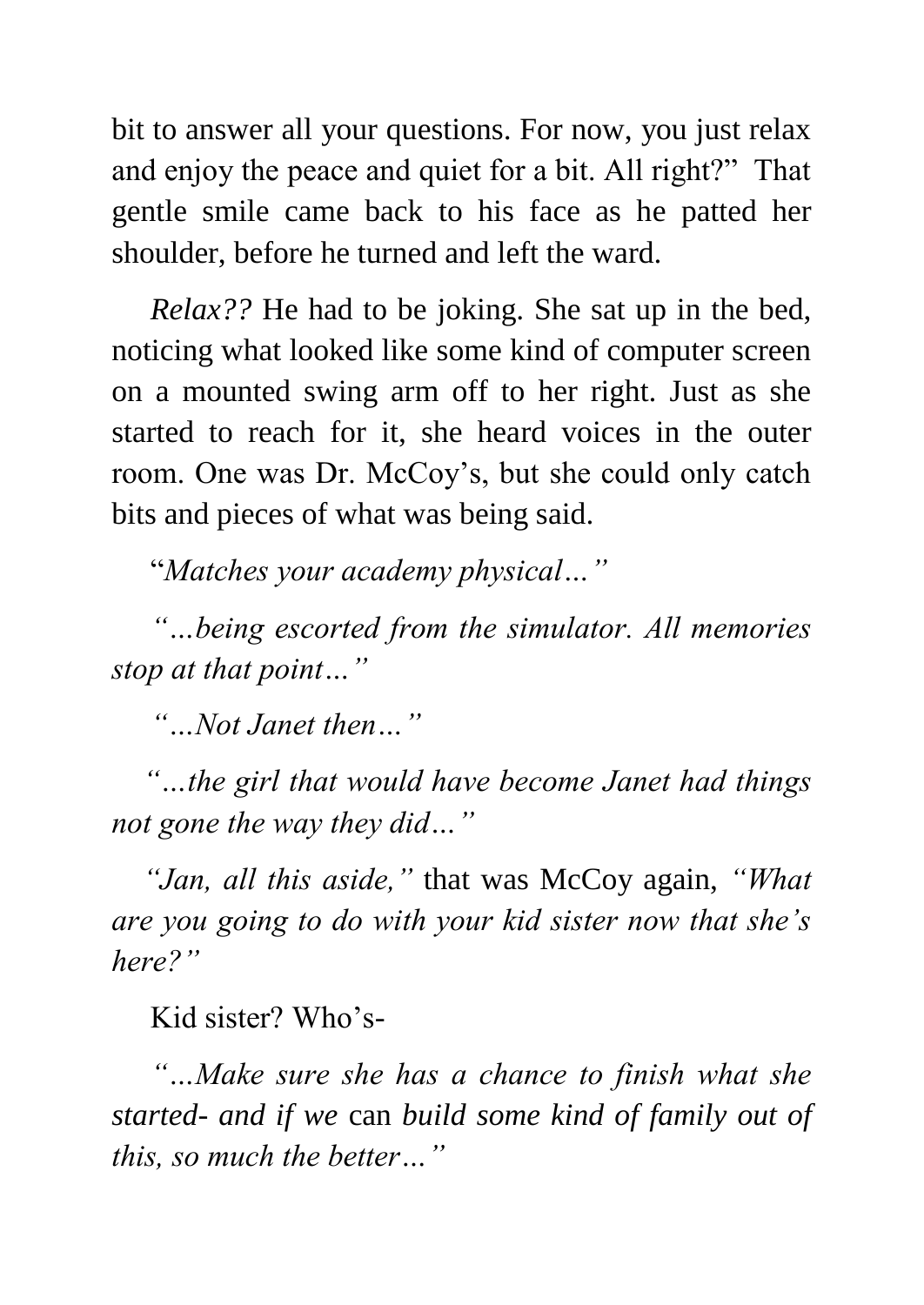That sounded like- No.

 A moment later, an impossibility stood in the ward doorway. It was her- but an older version of her- and she carried herself like she was used to being the one in charge. "Well, I see someone's awake."

"Who- what's going on?"

 The older version paused by the bed and indicated the empty one behind her. "It's a long story. May I?"

 The eighteen year old nodded and listened as the thirty-four year old sat down and told her what had happened. How former Lt. Commander Ben Finney tried to frame Captain Janet Tamera Kirk for negligent homicide- only to find himself sentenced to a rehab colony instead- from which he promptly escaped, using his extensive computer skills. Skills he used to hack into Starfleet's records and access Jan's file.

 Once in, he went on to download everything he could find- including her medical records and information on her encounter with a being known as the Guardian of Forever. The Guardian has control of all of Time and Space and Finney used it to go back in time and plant false evidence in the simulator control room.

 The long and short of it was this: By the time the dust settled, the cadet's timeline no longer existed and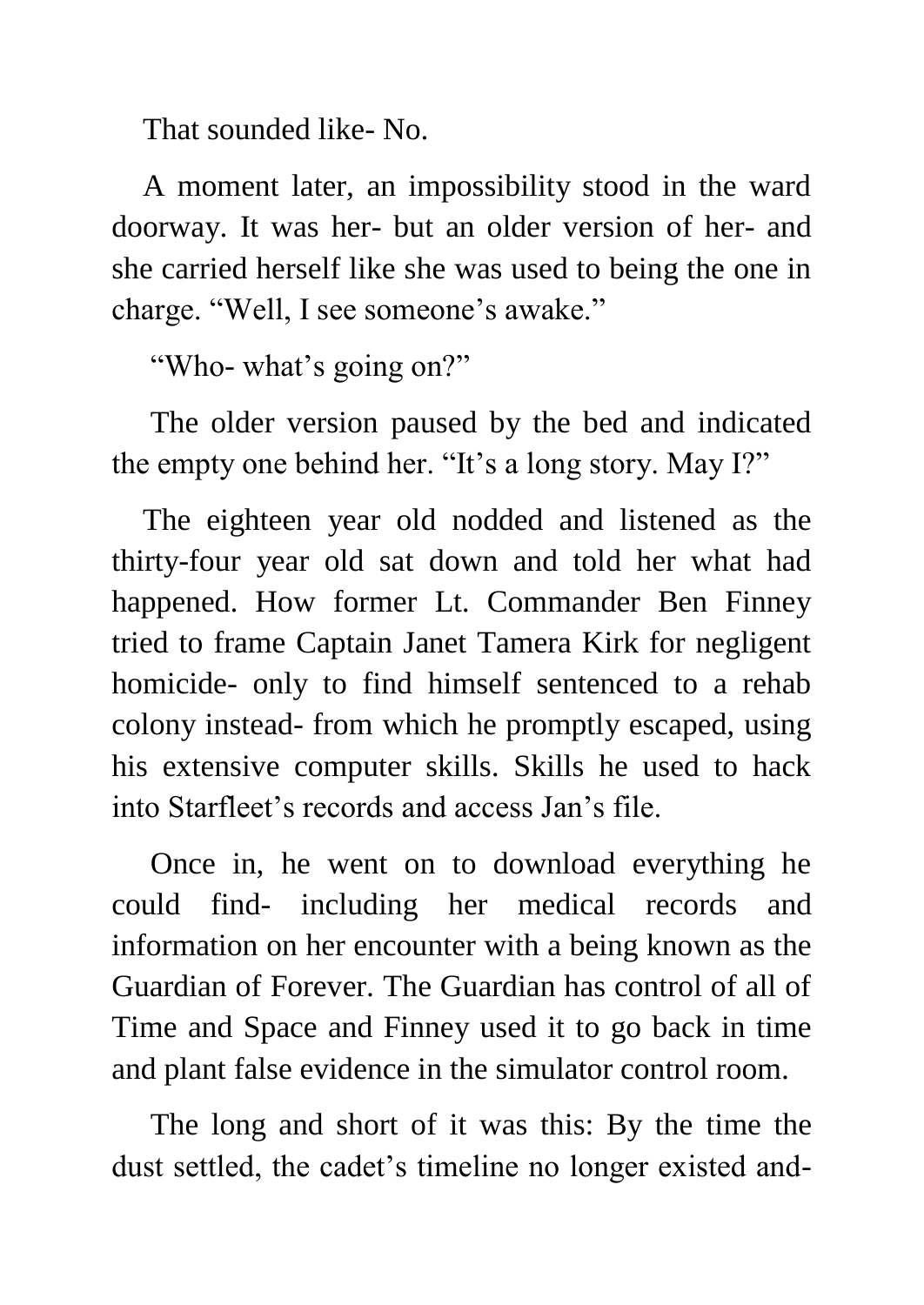for all intents and purposes, she was now sixteen years in the future. Jan then explained something else and the eighteen year old stared back at her in shock. "…*Not aging?!"*

 'You don't *appear* to be aging, "Jan clarified. "Dr. McCoy thinks the Guardian slowed your aging processes down- a lot."

 It took the teenager a moment to digest this. "So…what do I do now?"

"What do you want to do?"

 The younger indicated the older. "I want the life you're living."

 Jan smiled and nodded as she stood up. "All right. I'll contact Uncle Frank and Aunt T'Pel and see about getting you back into the Academy. Think you can get used to answering to 'Tamera'?"

 Tam shrugged. "Don't seem to have any choice. But I'll never get a command. They don't put teenagers in command of starships."

 Jan watched her for a moment and then her tone became firm- like that of a teacher to a student. "You won't always be a teenager in your *head,*" she stated. "And that's where it counts. With your lifespan, if you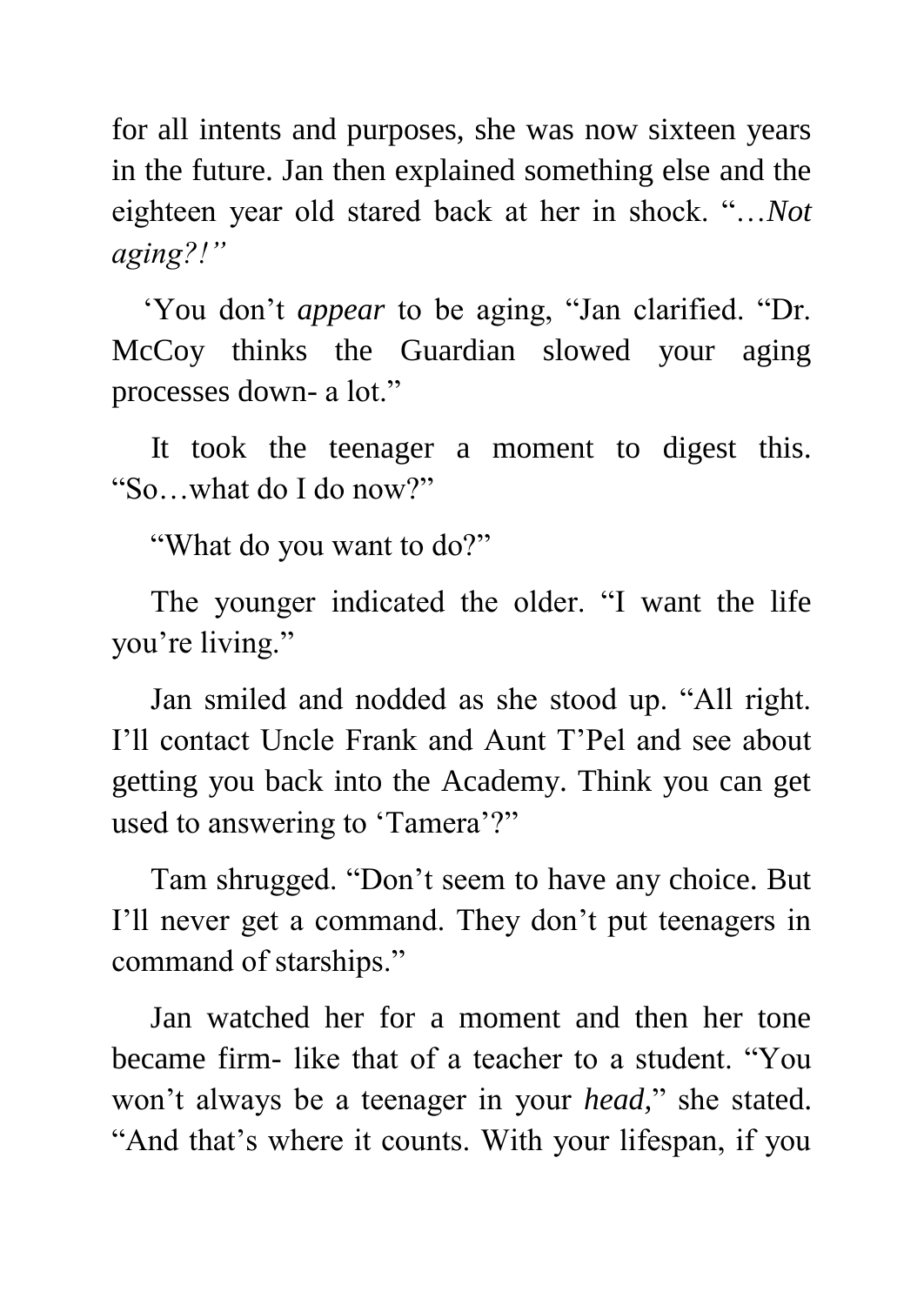play your cards right, the day'll come when you'll be commanding ships that aren't even on the drawing board yet."

 They talked for a bit more, then Jan took her leave to see to some remaining details. The moment she was out of the ward, Tam gasped as a sudden surge of energy swelled up inside of her. "Whoah…"

 It would be later, in a cabin Jan assigned her that Tam would try to recapture that moment. Standing at the foot of the cabin's bed, she concentrated, tried to recall and remember what that surge of energy felt like.

 Her eyes went wide when, to her surprise, a swirling cloud of greenish-yellow energy began to take on form in front of her. It looked like nothing so much as the kind of smoke that might come from an ancient Arabian lamp after it's been rubbed a time or two.

 As she continued to focus on it, the center of the cloud began to clear- but as it did so, it wasn't the other side of the cabin she saw.

 Instead, she was looking out, onto a barren world covered in the dust and ruins of centuries, its sun far dimmer- and older- than Earth's. She saw herself lying on the sand, unconscious, with Jan kneeling and leaning over her while a Vulcan she now knew was Spock,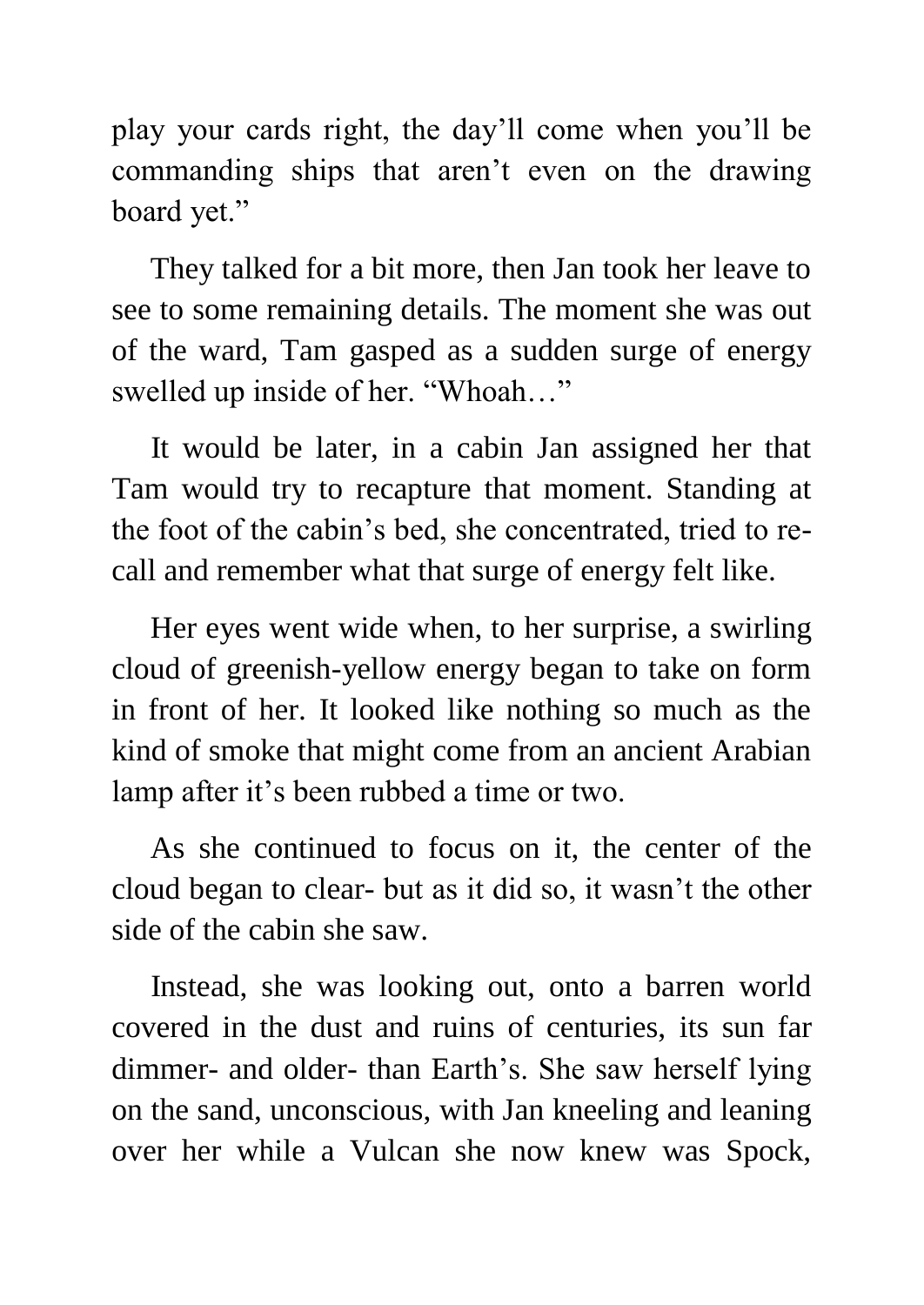stood over an unconscious human male she could only assume was Finney.

 All four of them were in front of a large oval-shaped object that had to have been the Guardian Jan had mentioned. Tam listened as Jan turned to face it. "…Will she live?"

 Tam couldn't keep the amazement out of her face as the Guardian pulsed and glowed as it answered in a single word that seemed to possess all the weight of all the ages behind it. "Yes."

 Jan immediately tapped her combadge. "Kirk to *Enterprise*. Four to beam up. I want a medical team and a security detail standing by when we arrive. Energize."

 Tam watched as the transporter effect took them, leaving the Guardian by itself. After a moment, out of curiosity, she reached toward the portal and her eyes went wide as her hand passed through. With a swallow in a throat gone dry, she stepped through entirely-

 -to find herself three days in the past and standing on the Guardian's world. For a moment, she just looked around, taking in the fallen pillars and broken walls, listening as the wind blew in and around the rubble and watched as small dust demons danced across the ground. Then she turned her attention back to the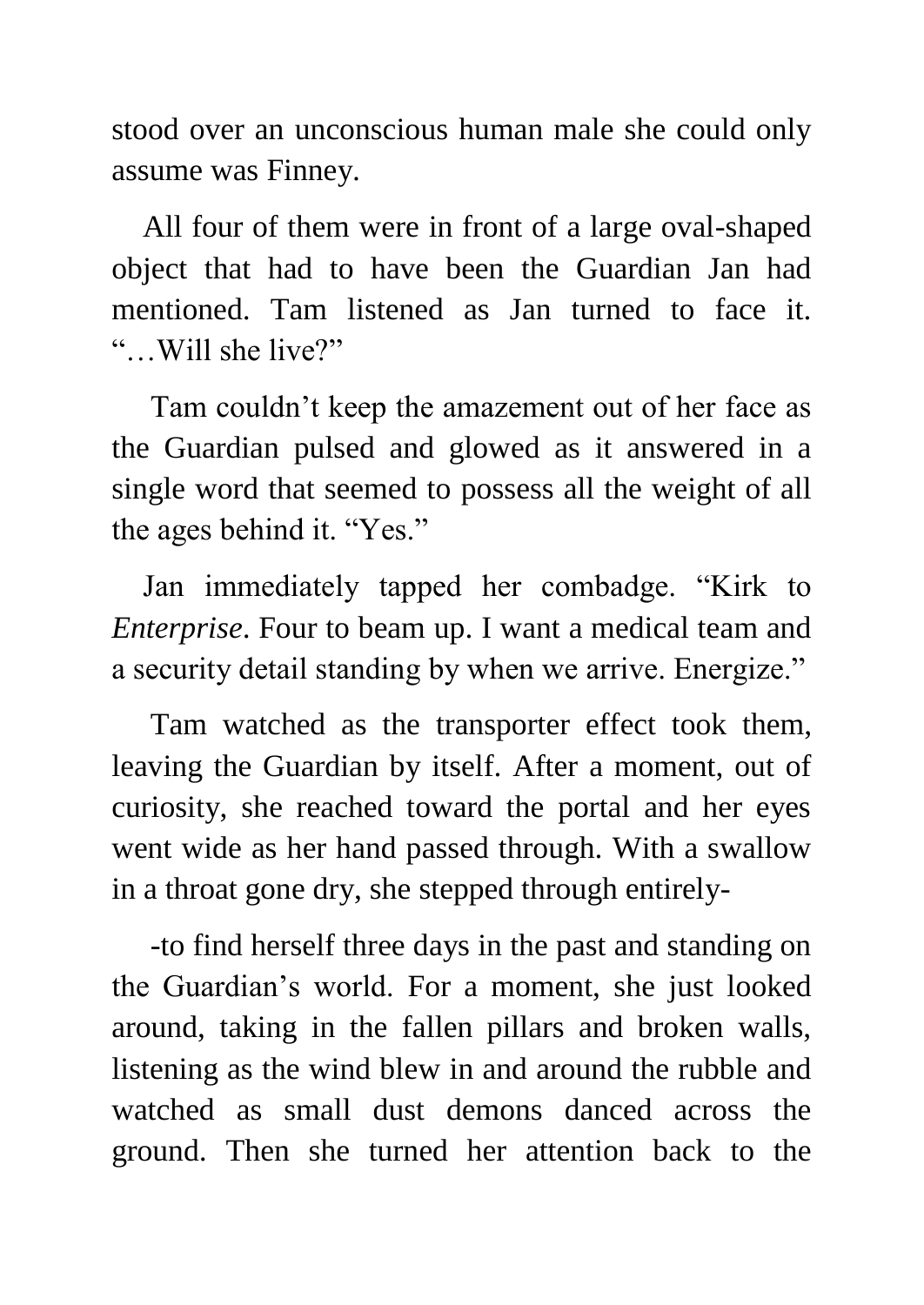Guardian. It was like a deflated oval with a small, broken pillar standing nearby. The guardian itself appeared clean- ageless, as if dust and dirt never touched it.

 She carefully moved toward it with one question in mind. "Why?"

 "Specify." That one word seemed to echo and reecho, almost bouncing off the ruins around them.

 Tam had to swallow once more before she could speak. "Why give me the same powers over Time and Space that you have?"

 "There are two reasons," the Guardian replied as its physical presence flashed in sequence with its words. "You and your sister wish to explore and protect the Material Universe.

 "There is also a need to protect- and perhaps explore- the Temporal Universe as well. Your sister's insistence on your survival created an opportunity to grant you the ability to do both."

 Tam tilted her head as she thought that over. "But I can only travel into the past, right?"

 "Correct," the Guardian answered. "The future must be denied to all."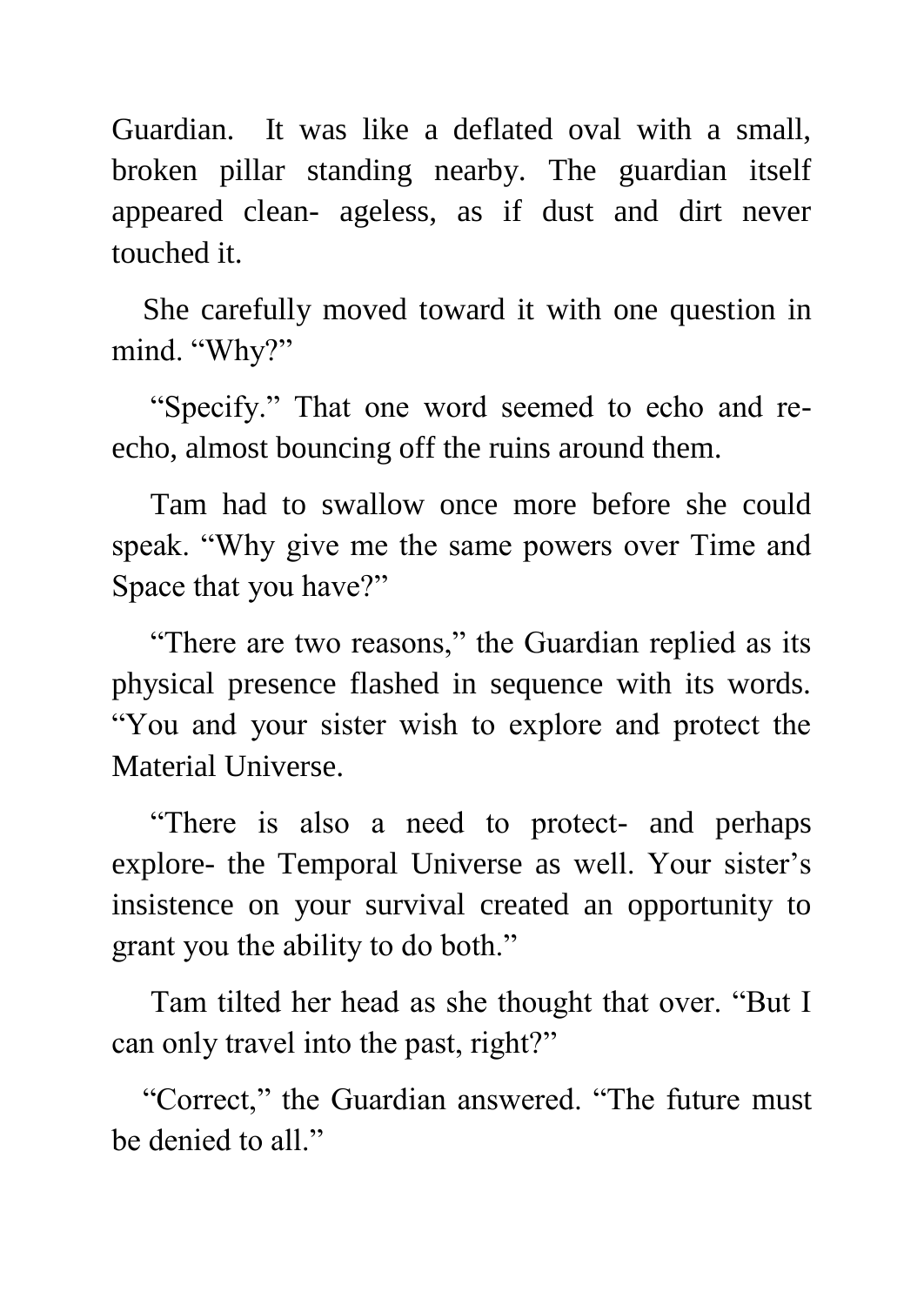The red head nodded. "Okay. I can accept that. What was the other reason?"

 "Two identical particles cannot exist in the same time and place," the Guardian declared. "You are still Janet Tamera Kirk. Granting you the powers of the Guardian altered your existence sufficiently to prevent the mutual destruction of you and your sister."

 Tam thought back, remembering the feeling of being taken apart atom by atom and being put back together. She looked at the Guardian with slightly narrowed eyes. "Why do I get the feeling that the second reason occurred to you *before* the first one?"

That was one question her benefactor didn't answer.

 "Well, thank you anyway," she finally told it. "For all of it." Turning away, she concentrated with an effort that now seemed right to her. She re-opened the portal, stepped through-

 -and found herself back in her cabin aboard the *Enterprise* only a few seconds after she'd left. The question facing her now was what to do with this unexpected gift.

 The door buzzer went off, followed a moment later, by Jan's voice. "Tam? Are you all right?"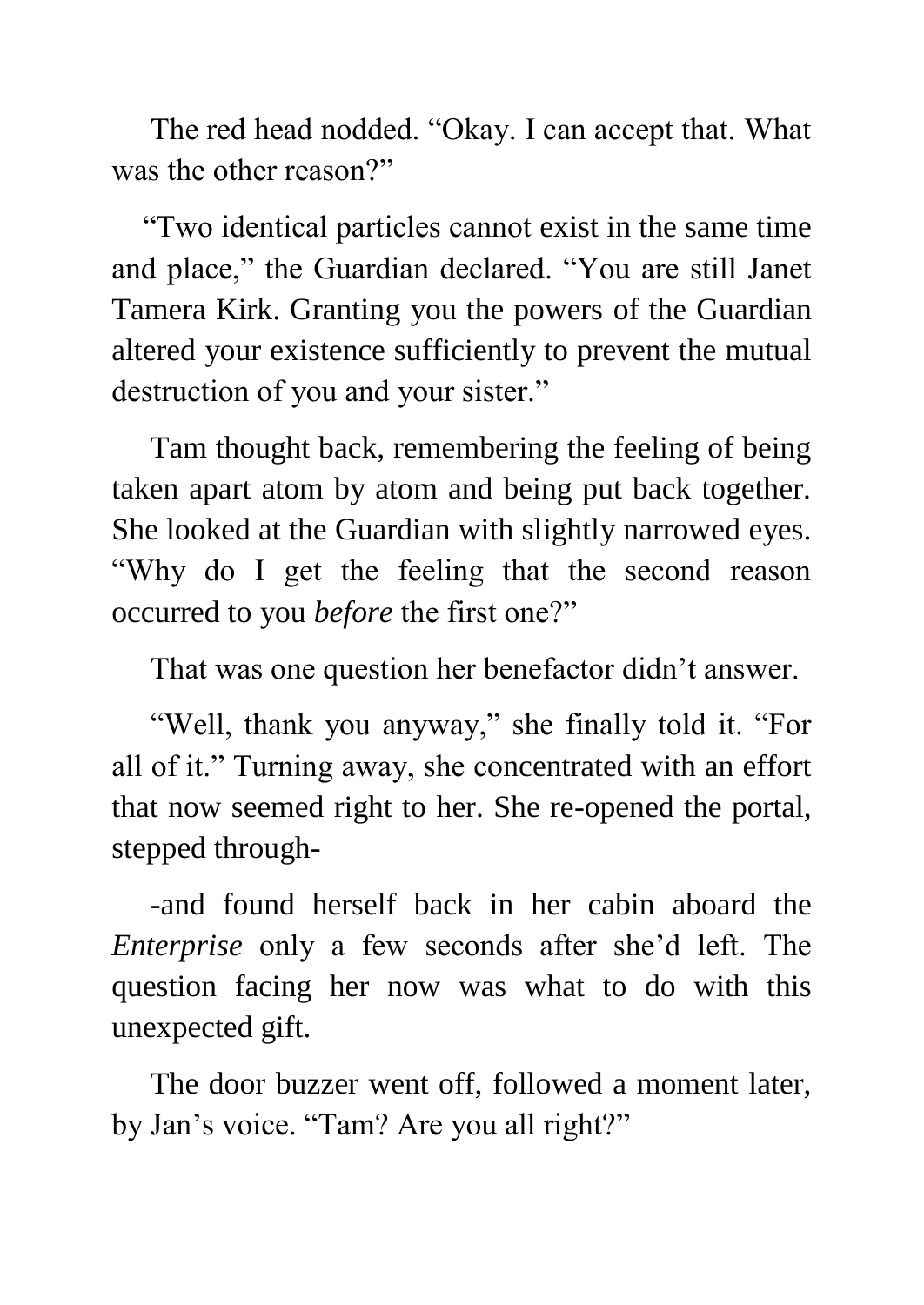The teen took a deep breath as she opened the door. " 'course I am. Why?"

 The captain watched her closely as she stepped into the room. "Computer picked up two temporal disturbances here in your cabin- and since we just left the granddaddy of temporal disturbances three days ago- What's going on?"

 Tam would record in her log later, how right it had felt, telling Jan what the Guardian had done. How this older version of herself seemed more like an older sister with each passing moment. Maybe being who they were- two versions of the same person- had something to do with it. There were no secrets- no barriers between them. It was easy to be open and to trust- after all, if you can't trust yourself, who can you trust?

 Then, too, Jan had sixteen more years of life experience than Tam and the teenager had enough sense to know it would be foolish not to take advantage of that.

 Once she'd finished explaining, Jan asked for a demonstration and Tam did so without even thinking about it- it was as if, after doing it once, opening a portal seemed totally normal to her.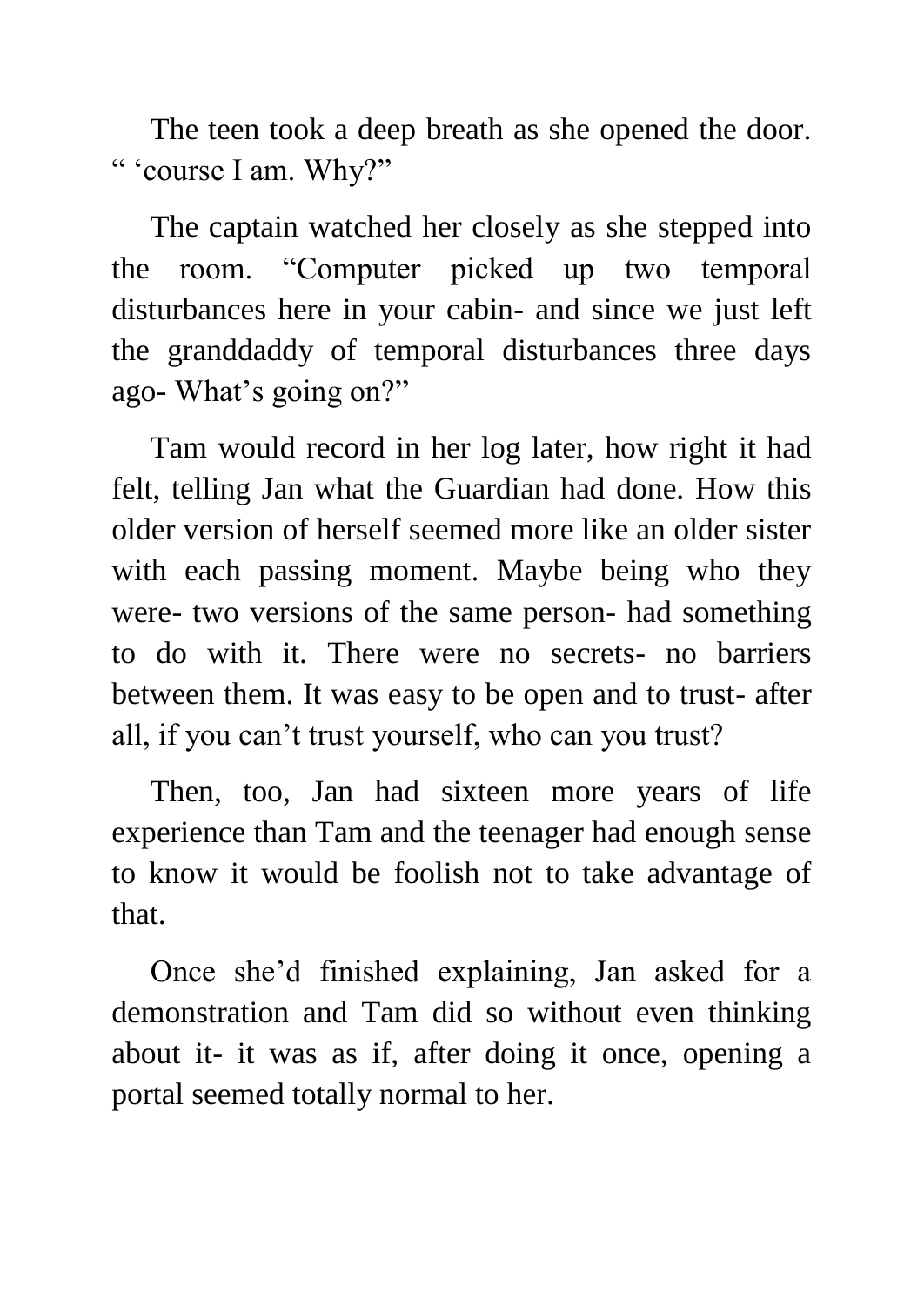Within moments, they were watching the *FSS Daedalus* as it left on trial runs. Then it was the NX-01 as it encountered the Romulans for the first time. That in turn gave way to the sight of Zefran Cochran's *Phoenix* rising from its missile silo. That gave way to a sprawling space station in Earth orbit using what could only have been primitive solar panels for power.

 Then Tam brought up a view of a twentieth century launch facility on Earth and a scene of a woman working at a primitive- from their point of viewcomputer.

 A moment later, she was shot with a Romulan disruptor and the girls found themselves teaming up with Colonel Maxwell Fellini and Gary Seven in a fight to stop the Romulans from destroying Earth and the Union in the Twentieth century. They succeeded in stopping the plot- but at the cost of Gary Seven's life. This left his companion, Isis, at loose ends until Tam invited her back to the twenty-third century with her.

 $=\wedge=$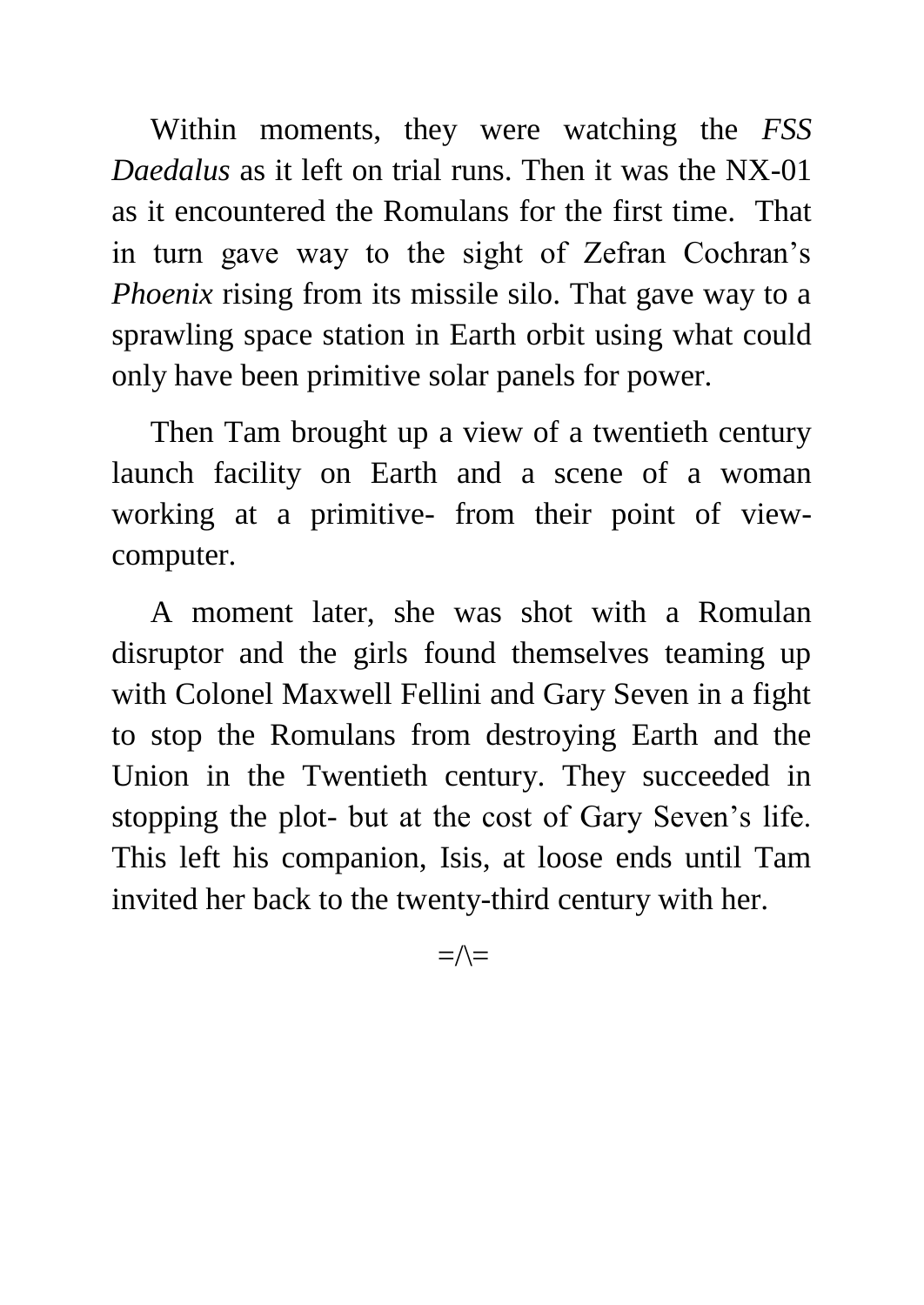By the time the *Enterprise* finally arrived at Starbase 98- its intended destination all along- Tam had made enough trips between centuries that she was just as comfortable in the twentieth as she was in the twentythird.

 Still, Starbase 98 brought further change. The plan was, that Tam would stay there with the girls' aunt and uncle till she could catch a ship back to Earth and the Academy.

 Only thing was, no one had expected the Romulans to drop an invasion in everyone's lap!

 Tam would never forget her time aboard the *Lydia* serving as her uncle's yeoman. Of being on the dreadnaught's bridge and watching as Jan used the *Enterprise* to literally ram the Romulan command ship.

 Between the resulting glare, the smoke, debris and fire, everyone feared the worse. Then the debris clouds clear away and the fires used up what oxygen they had, leaving the *Enterprise* with a quarter of its saucer gone and the Romulan ship vaporized.

 With her uncle's permission, Tam practically ran to the nearest transporter room and beamed over.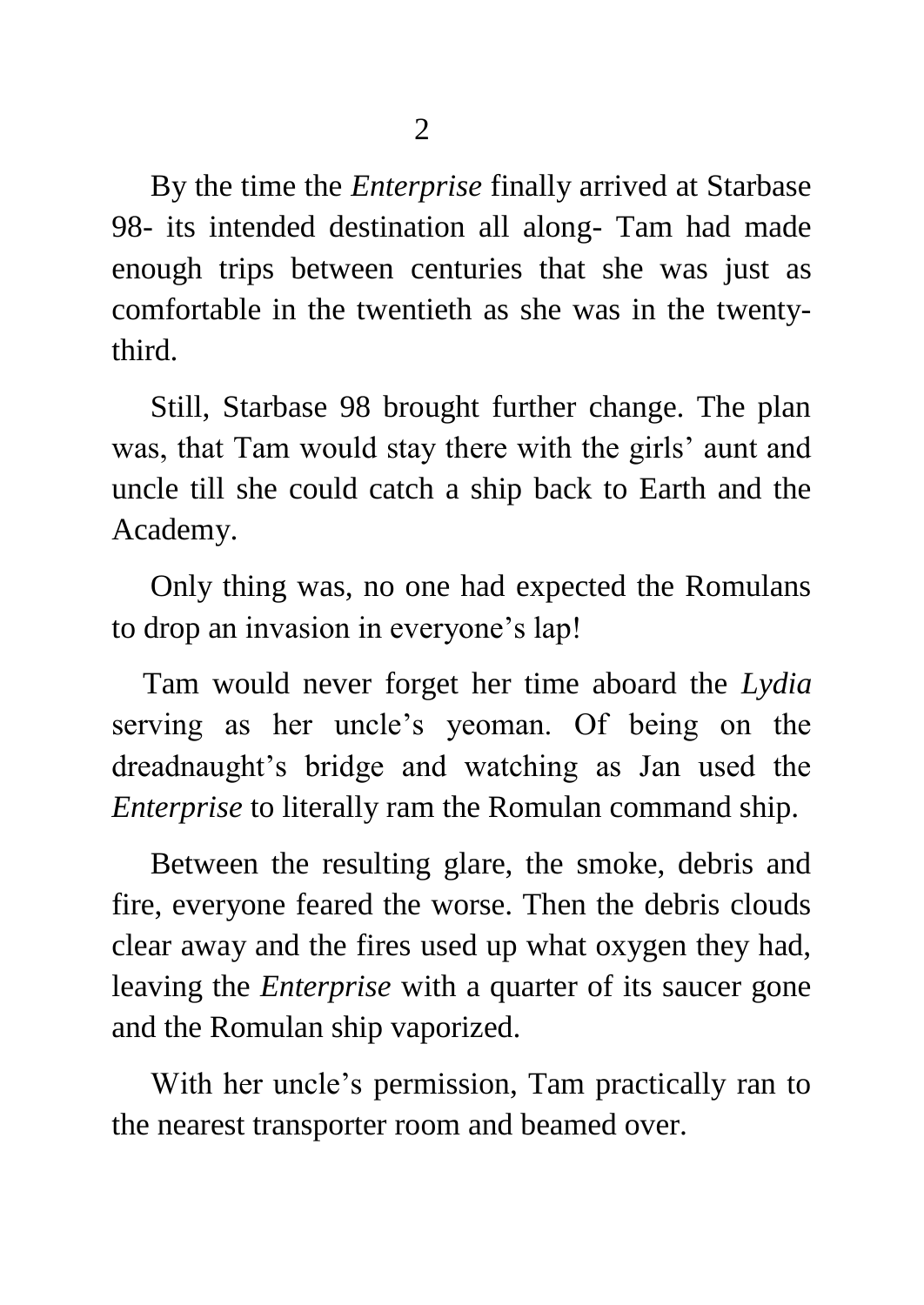The moment she saw the *Enterprise's* transporter room, she could only stare. The platform she was standing on was dark- it had been the *Lydia's* transporter that had sent her over. Maintenance panels around the room were burnt, bent or hanging by a single contact.

Some were gone all together.

 She nodded to Lt. Kyle and headed for the dooronly to hear it *screech* as it opened, sounding as if the ship itself were screaming in agony.

 Beyond the transporter room, was nightmare- as if one had come back to the family home to find it gutted by fire and ravaged by earthquake at the same time. Blackened bulkheads were everywhere- what ones weren't buckled. Ceiling supports had fallen, forcing her to duck under some and climb over others. Some still hung from burnt and blackened ceilings at crazy angles.

 The deck hadn't been spared either- twisted, buckled and in some sections, gone completely. In some sections of corridor, only emergency lights were working, providing just enough light to see by.

 That's when she tripped over it. At first, she thought it was just another piece of debris.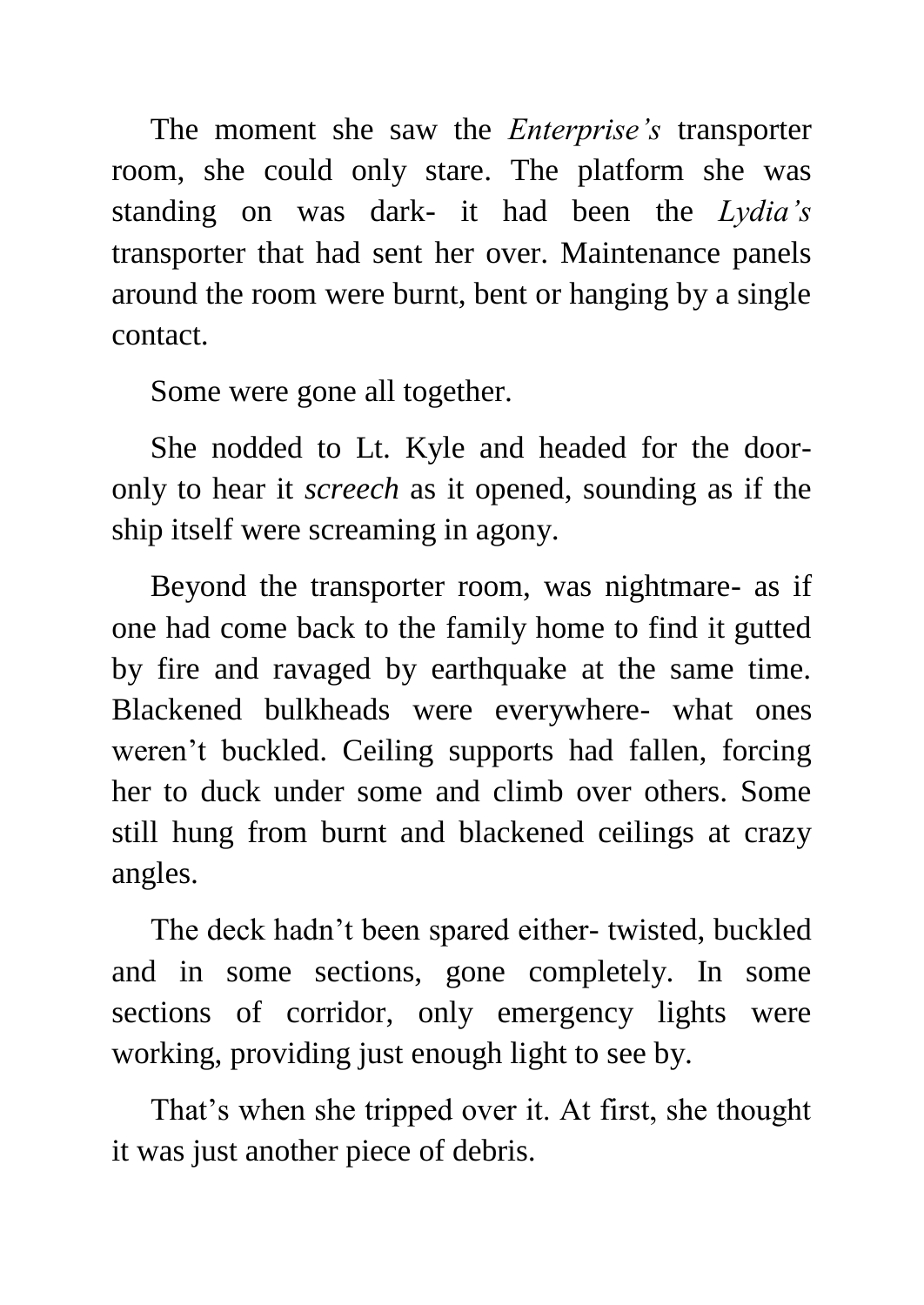Then she saw the gold uniform- just the arm she'd tripped over. The rest was buried in the ruins.

A hand on her shoulder-

Tam jumped- almost lashed out.

 "Easy," the technician said. Then he too saw the arm and called out back the way he had come. "Mike! We've got another one over here!" He then turned back to Tam. "Where are you trying to get to?"

"The Command Suite."

 The Human male shook his head as he led her off to one side. A work detail had arrived and was busy clearing the debris off the body. "You won't make it this way- debris has the corridor blocked further on and the emergency bulkheads-" It was then that the man got a good look at her. "Hey, I saw you around before the battle. Aren't you the Captain's sister?"

"Yes. I just beamed over from the *Lydia*."

 "You need to get to Sick Bay," he told her. "There are all kinds of rumors flying around that the Captain was hurt pretty bad." He glanced around. "All the turbo lifts are out." He pointed. "Take that ladder down one deck. Then go back to the first intersection and turn left. It's a straight shot to Sick Bay from there."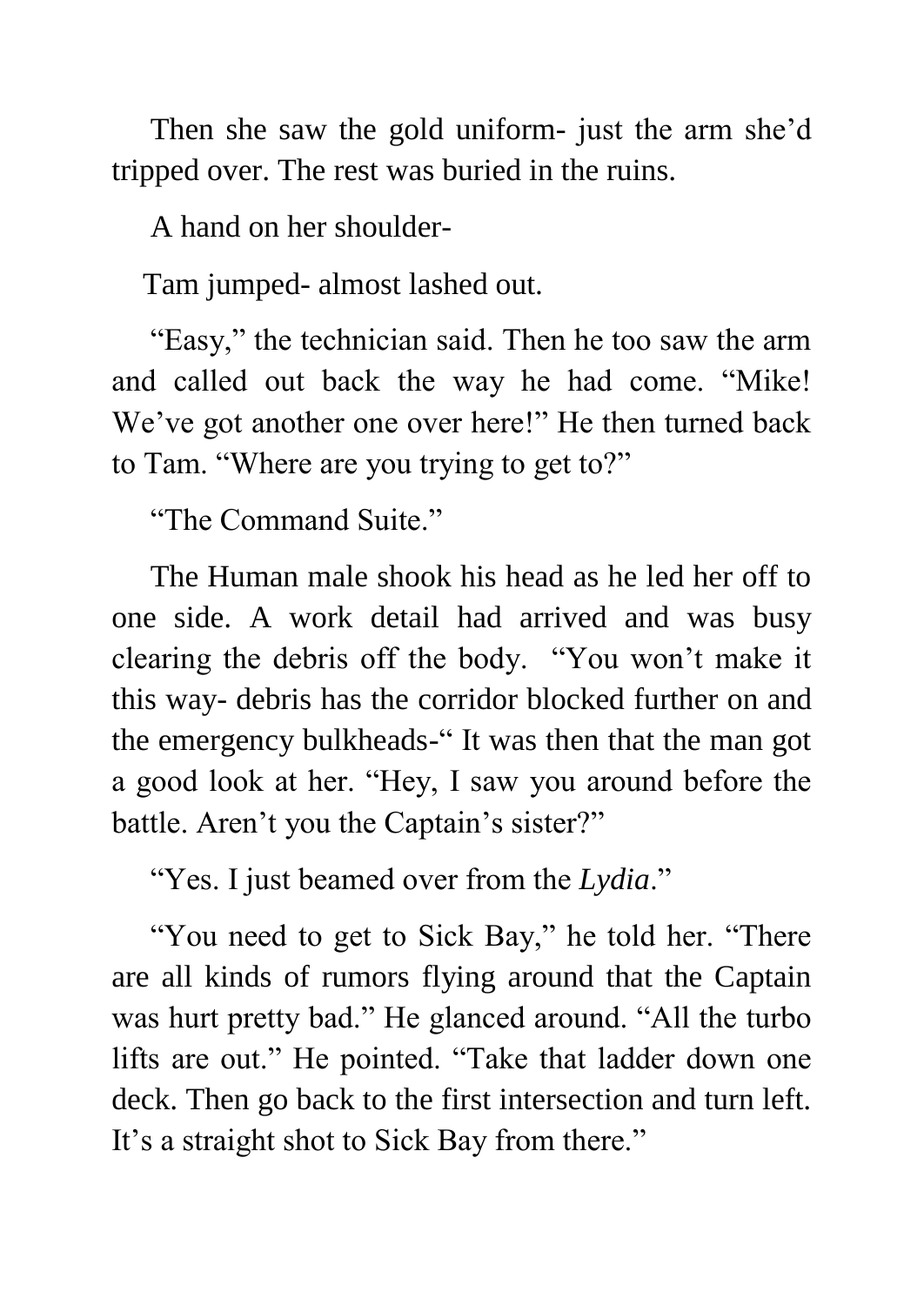She nodded her thanks and turned toward the ladder.

 $=\wedge=$ 

 Upon reaching Sick Bay, Tam almost wished she'd stayed aboard the *Lydia.*

 Every section, every ward was filled with the wounded and the dead. Medical personnel were everywhere trying to do everything. It took several minutes before she spotted him, his surgical smock splattered with blood of all colors as he knelt beside a patient laying on the floor- all the beds were full.

 She watched as he turned off the scanner he'd been using, sighed and then pulled the body's sheet up over its head. As she stepped up beside him, she couldn't help noticing how tired he looked. "Dr. McCoy?"

 He looked up at her call. "Tam. How long have you been back?"

"Just a few minutes. Doctor, is Jan- ?"

 He stood and patted her arm. "She'll be all right. Had to set a few ribs. Minor skull fracture. She's restin' now. It'll be a few hours before anyone can see her."

 The relief that flooded through Tam was almost unbearable. "Thank God." She glanced around at the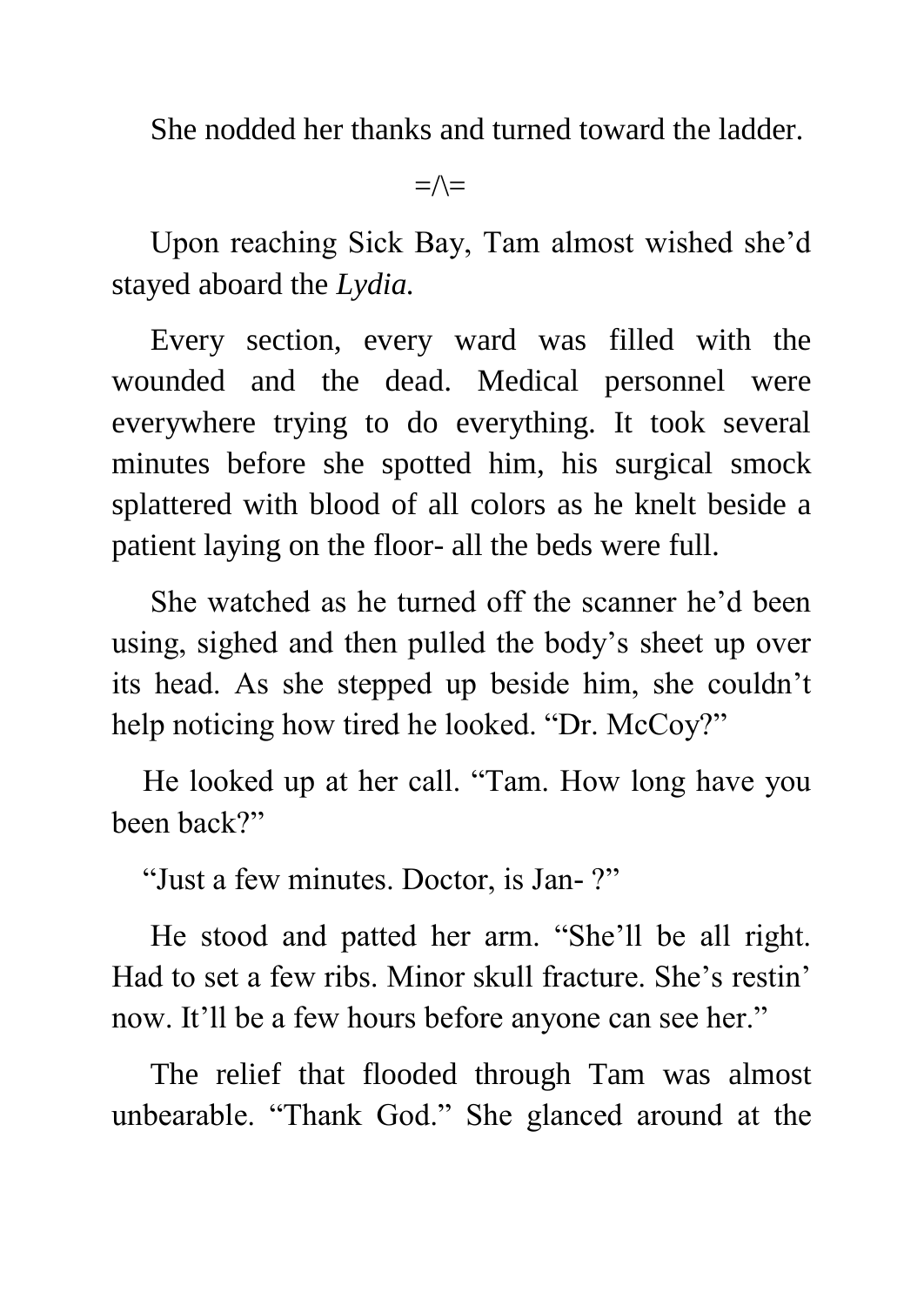chaos flowing around them. "Since I have to wait, anything I can do to help?"

 There was- and for the next two hours, she was so busy, the memories would all become a blur later. She was in the exam room with Spock, Kang and the Romulan Commander when a man that looked like her late brother came in and told them Jan was awake.

 Spock had explained Captain James Kirk to her, but Tam still felt uneasy as she moved past him and into the same recovery ward she had occupied only a week earlier. Now, some two hours after the battle, the other beds were empty- the wounded having been healed and discharged or transferred to other ships for more extensive treatment. Her older self was sitting up as she entered. "Jan-?"

 "I'll be all right," the captain told her. Then confusion came to Jan's face and voice. "How'd you get- Why are you in uniform?"

 Tam smiled. "What else is an Admiral's yeoman going to wear?"

 Jan's eyes went wide. "Admiral's yo- ?" She smiled and held up her hand. "You can tell me all about it later."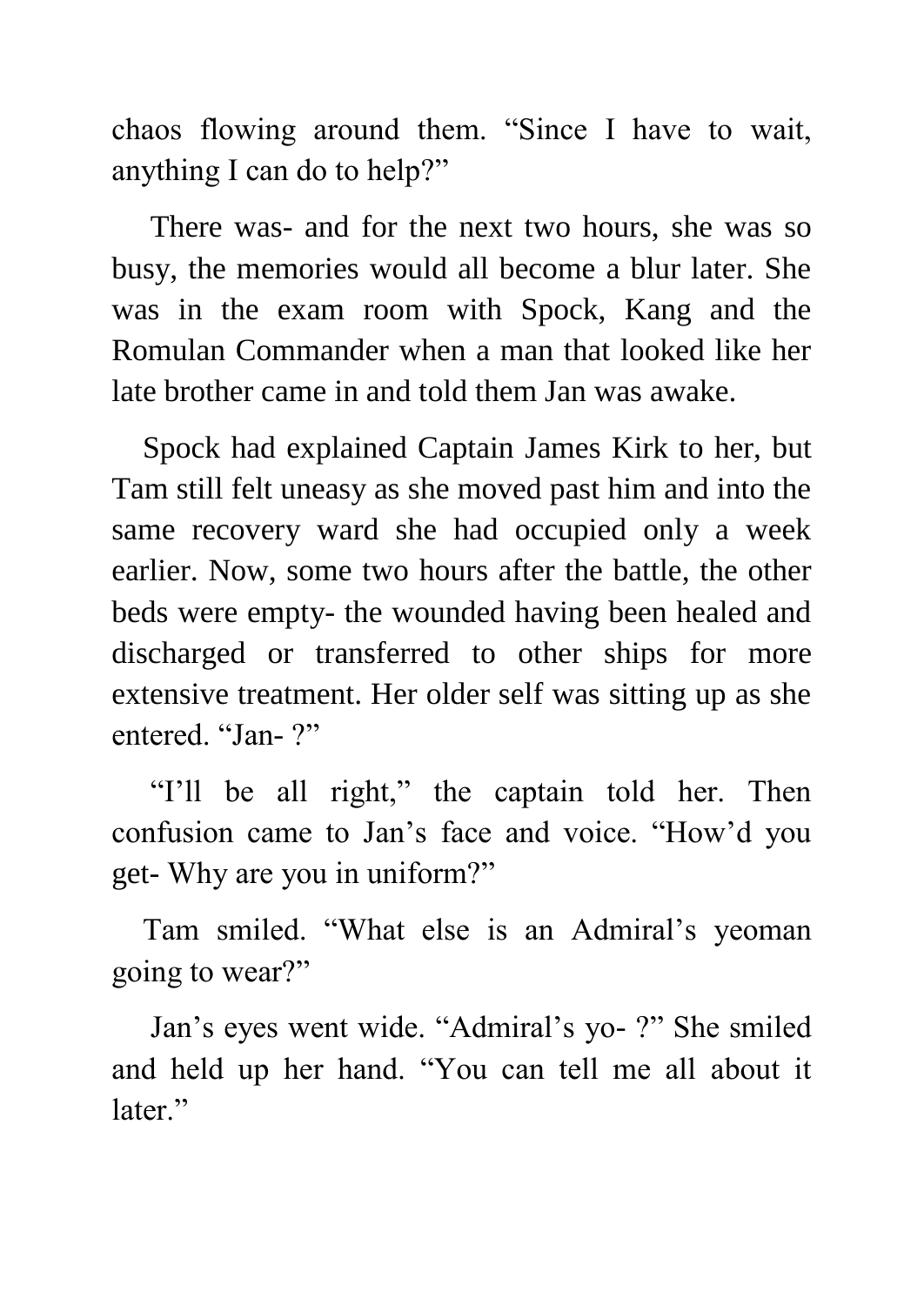McCoy came in soon after with Jan's uniform. Their uncle was calling and this was one call she had to take on the Bridge. It was a crowded trip with everyone stuffed into one of the few working turbo lifts. But once there, it was citations for the crew, an honorary captaincy for Kang and a promotion to Commodore for Jan.

 Then James Kirk took his leave. Tam started to reach out to him- to stop him from leaving. But she stopped herself instead. She had no claim on this man from another plain of existence- as much as she might have wanted one. With memories of the last time she'd seen her brother burning in her mind, she watched in silence as the Captain beamed away.

 Then came the so-slow trip home- just barely under warp three. Tam stayed on the *Enterprise*, helping out where she could. Whether it was helping Jan pick up the Command Suite, or helping Spock put the Science Section back together or working with Mr. Scott in Engineering. She didn't know much- if anything- about those areas, but she did what she could and learned what they had time to teach her.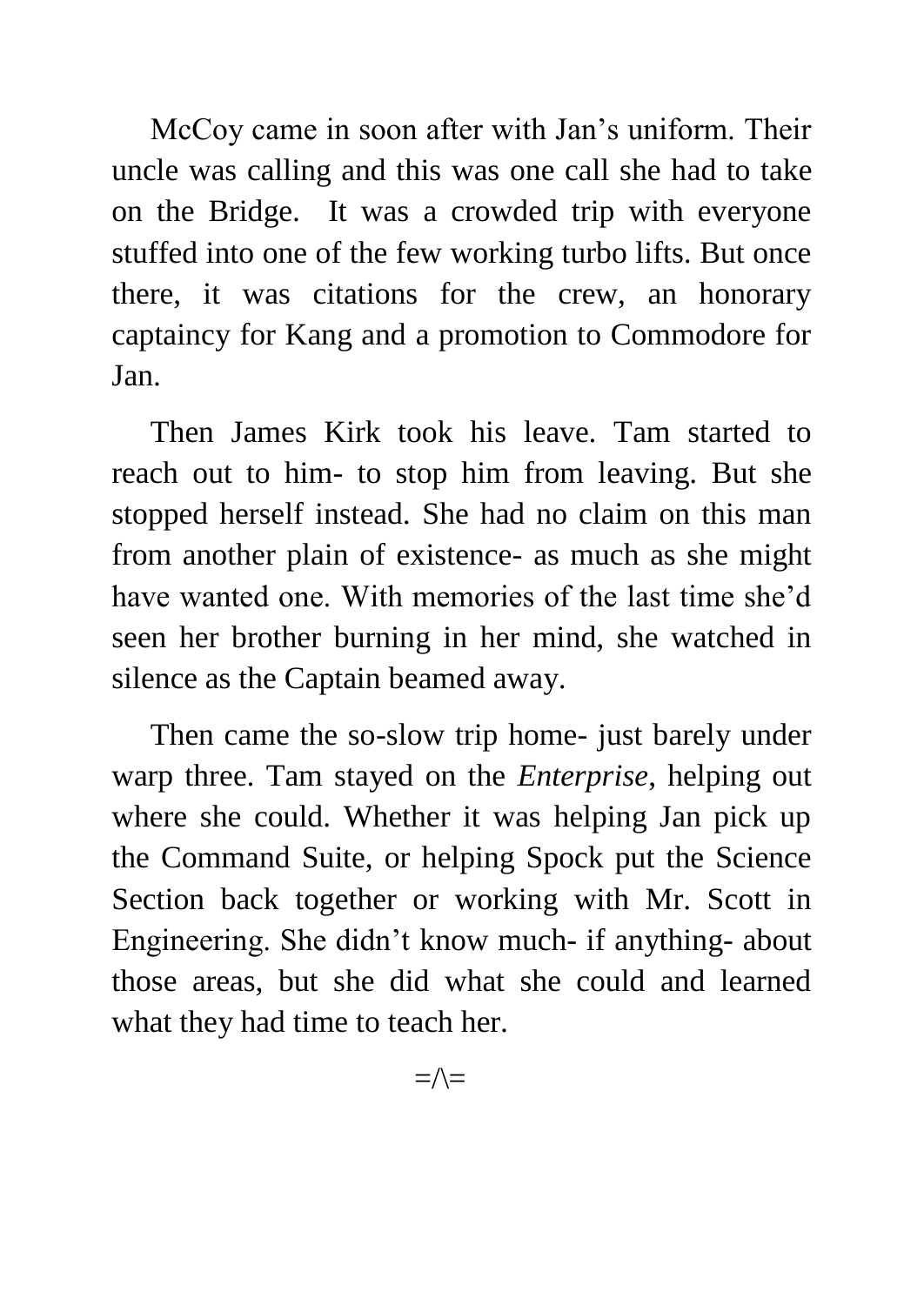Once the *Enterprise* arrived at Starbase One in Earth orbit, the news media dogged everyone for nearly a week. Even Tam's first day of classes after *finally* getting the re-enrollment done. Once the media found out she was Jan's sister, they followed her every step. Finally, when they tried to bring their camera chairs into her phys-ed class, she had to call security and have them forcibly removed.

 At enrollment, she doubled up on classes against everyone's advice- even Jan advised against it. But most of it was remedial- designed to help her catch up on the sixteen years she'd been jumped over and she found herself handling it as easily as she had her high school classes- easier in fact, because she discovered that if she were confused about an event, she could simply open a portal and watch it in 'real time'.

 It was actually a relief to bury herself in her classwork. It helped bury, or at least dull, the memories of what she'd seen in the ruins of the *Enterprise.*

 $=\wedge$ 

 Six months after their return home, while *Enterprise* was being re-built at Starbase One, Tam was once more stepping into a Bridge Simulator. Only this was no *Daedalus*-class bridge. It represented the newest design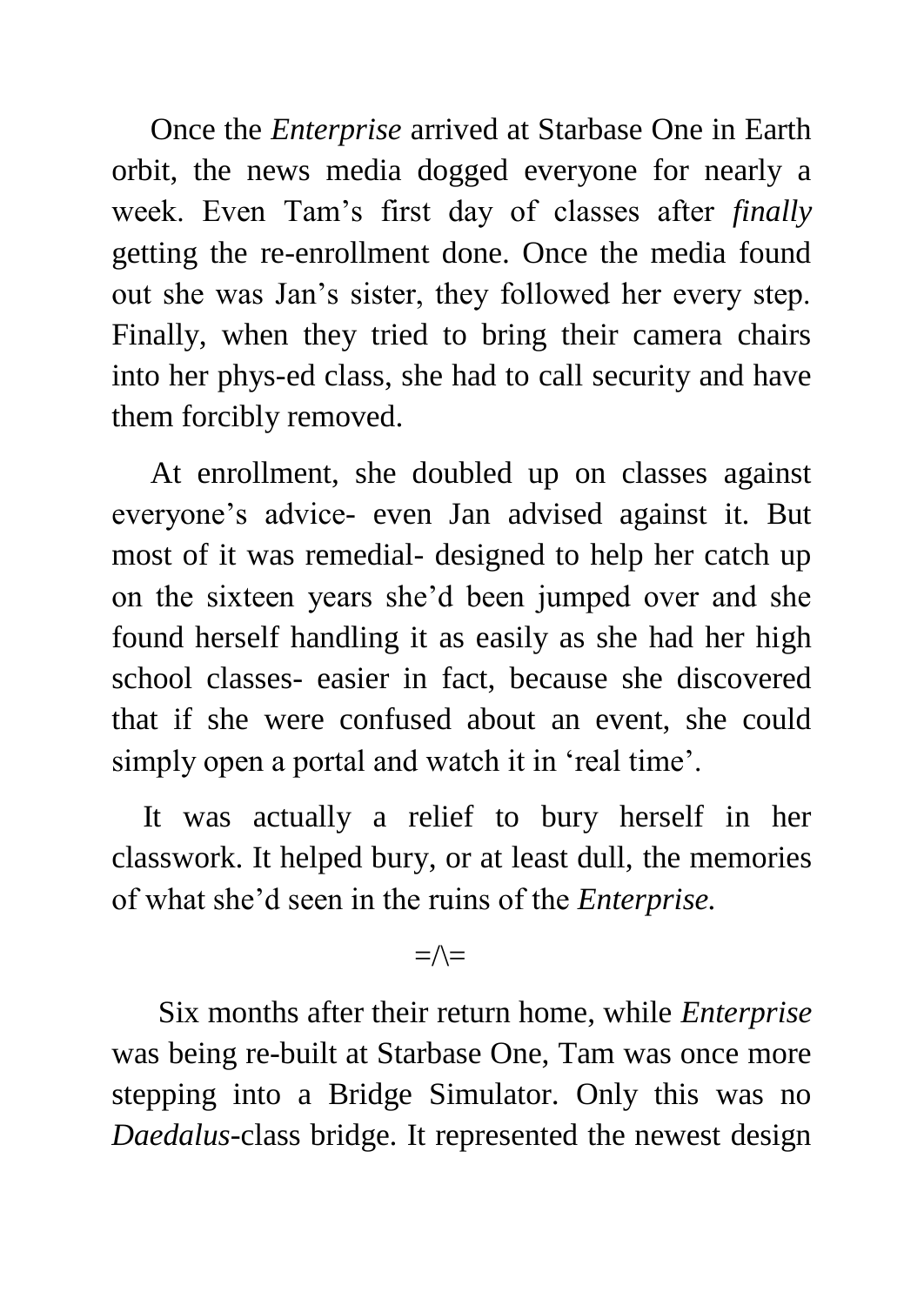and she swallowed when she saw the name on the dedication plaque:

#### *FSS Enterprise*

 She couldn't completely control the chill that ran down her back as she nodded to the others in the room and stepped toward the command chair. She stood beside it and glanced around that grey and black and steel room, taking in the new monitor screens and stations and the people manning them. They were all waiting for her to sit down. Once she did so, the simulation would begin.

 With a deep breath, she eased herself down into the Center Seat.

 No one stopped the simulation this time as she called for course and speed. They were traveling parallel to the Romulan Neutral Zone. That was new. Last time she'd been in a simulator, it was the Klingons they were going to face.

 Now, the Klingons were looking more and more like allies and the Romulans were the enemy. The S.O.S. came in and scans picked up five propulsion residue trails at that location- inside the 'Zone. Motion sensors were also picking up five cloaked ships in the same area.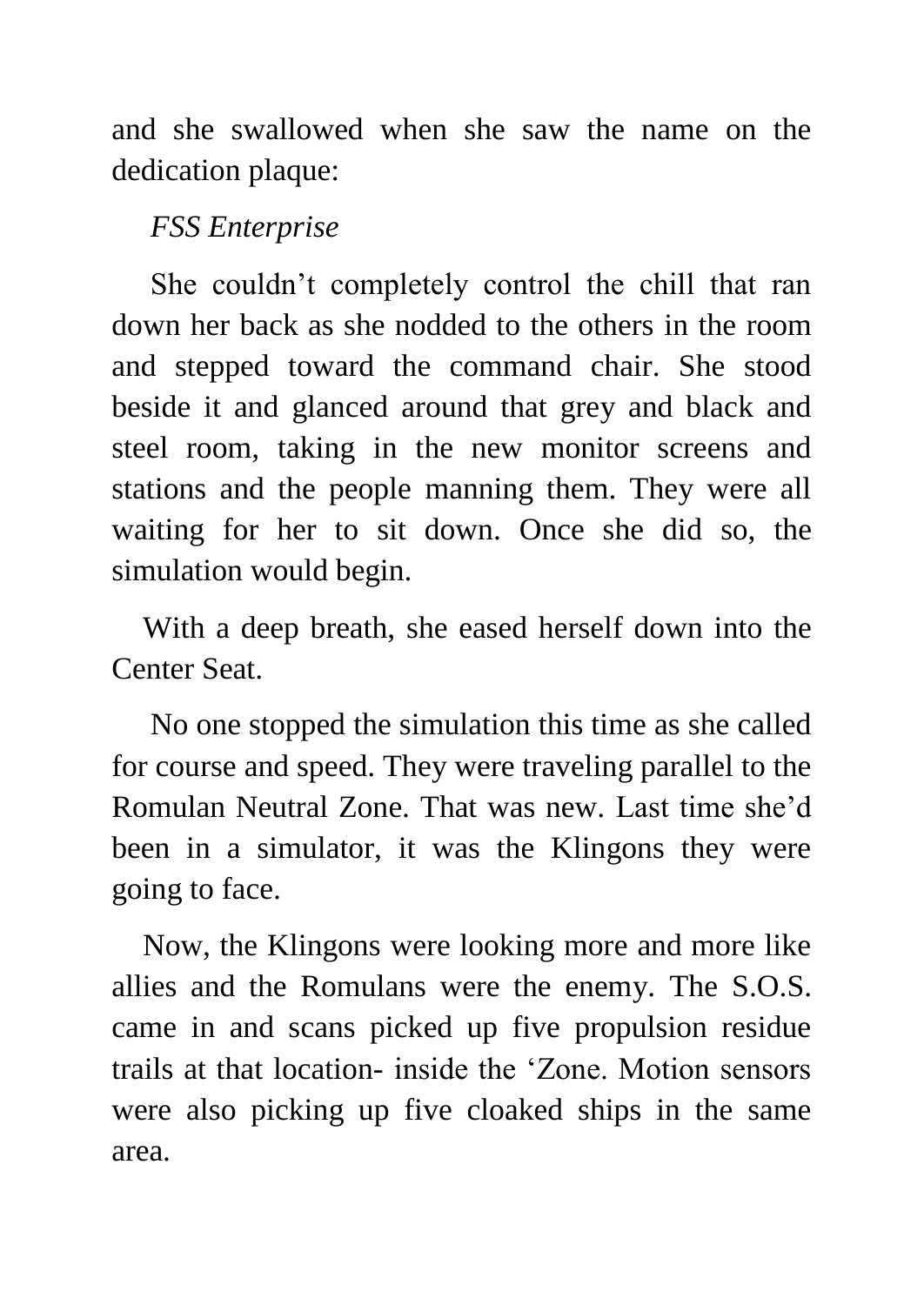Five-to-one against. Not good odds. She ordered the communications officer to send out a call for any Union or Klingon ships in the area. Then she turned to the Helm. "Hold position."

 The navigator- an Andorian male about a year younger than her- looked over at her. "We're not going to engage them?"

 Tam's eyes went wide at this, then her brows came down together as she answered. "Hell no we're not going to engage them. My sister took on their invasion fleet because she didn't have any choice- but we do.

 "We're going to sit right here and keep an eye on our new found friends till our back-up arrives."

 Tam hadn't known that Grand Admiral Nathan Stryker himself had come to view the exercise till he stepped into the simulator and praised her for making the right choices. Someone else had been there that day, too and Tam's eyes went wide as she entered. "Jan?"

 Without hesitation, she went to the older female and they shared a hug. The Commodore smiled. "Where else would I be on the day my kid sister takes the biggest test of her life- and passes with flying colors?" She tilted Tam's head up to meet her gaze. "You did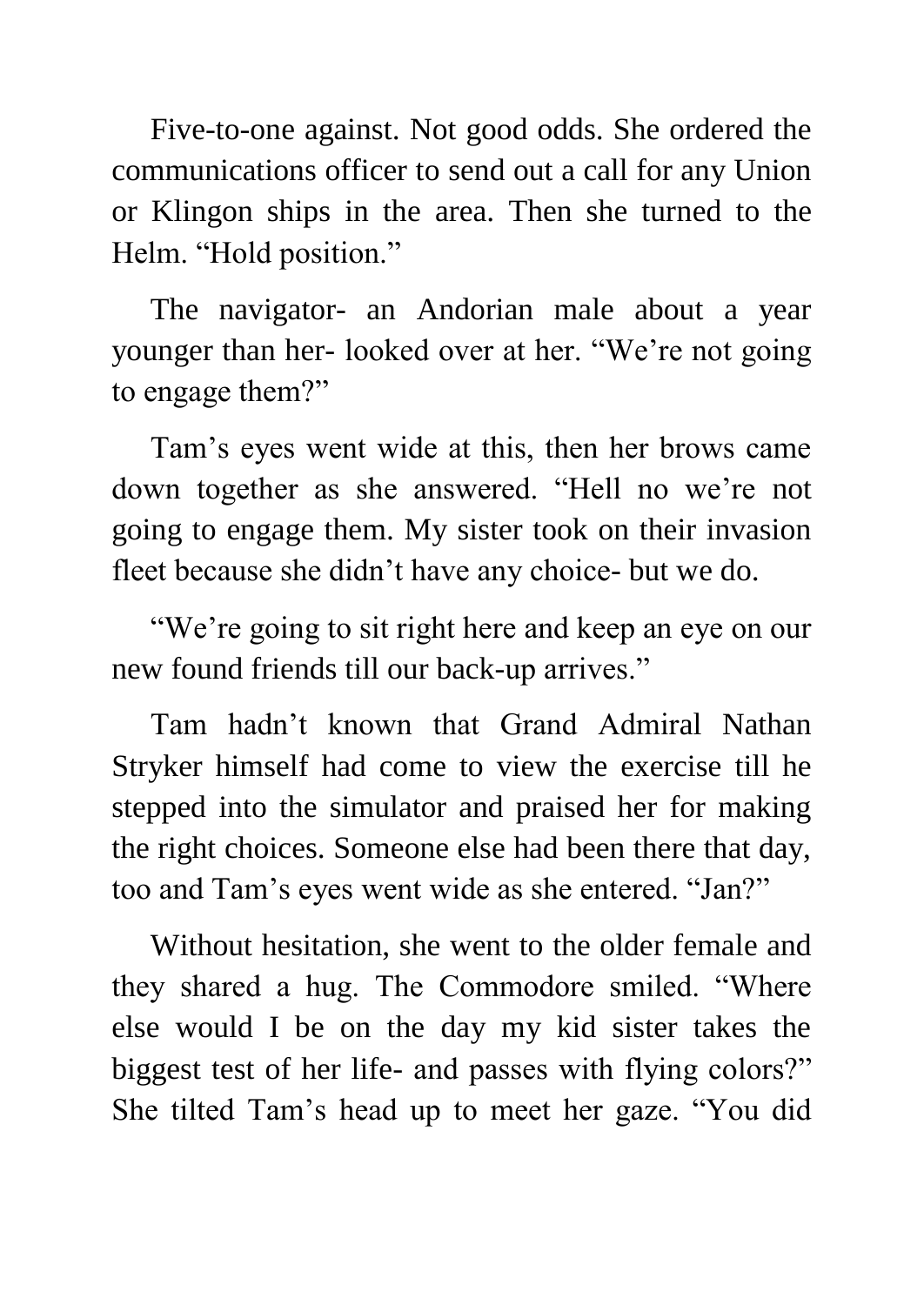good, Kid. There's nothing wrong with being cautious when the situation calls for it.

 "Now, you head on to De-briefing and when you get home this evening, we'll celebrate."

 And they did. Jan, Spock, Fitzpatrick, T'Pel, Shevthe entire family was there- except one.

 After the party, Jan found Tam out on the porch, looking up at the sky. "You okay?"

The younger of the two shrugged. "Yeah, I just..." She let the sentence trail off. Then Tam glanced at Jan. "I wish Dad had been here today."

 Jan put her arm around Tam's shoulders. "Don't worry. Someday he'll come home and he'll hear all about it- from you."

 Tam looked over at her for a moment, then turned her gaze back to the sky. The two together, watched the starts till after midnight.

#### $=\wedge=$

 It was seven days later that the news came over Tam's bedroom computer terminal. Once she saw the printout, she literally ran down the stairs. *"Jan! Jan! They came!"*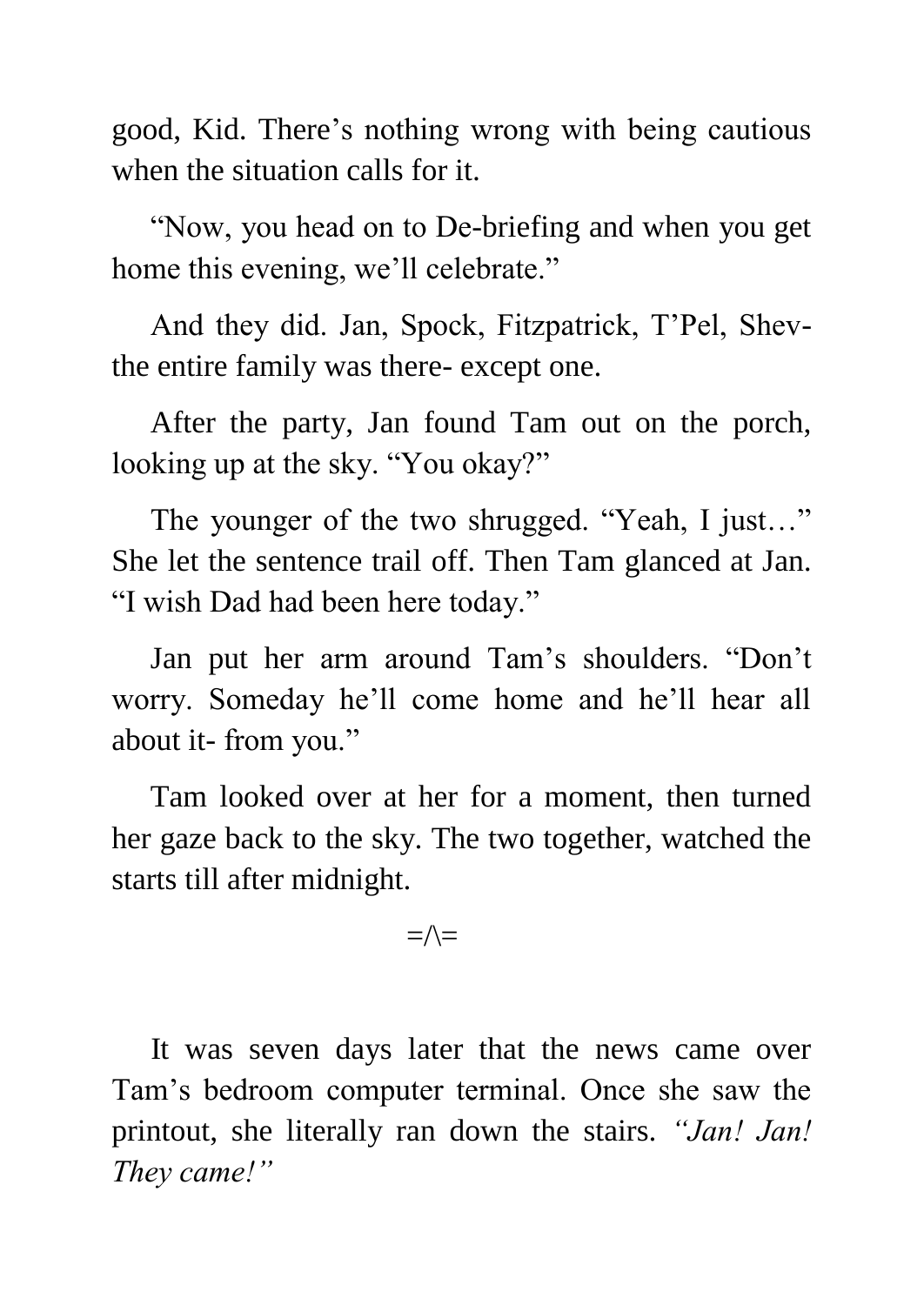In the living room, where she'd been using a padd to read the latest dispatches, Jan looked up at the shout. "I'm in the living room. What came?"

 Dressed in a t-shirt and jeans- both of twentieth century origins- Tam came charging into the room waving the printout like a flag. "My orders! My first orders!"

 Now mentally nineteen while any medical scan would insist she was still eighteen, Tam had one week to report to the *FSS Georgetown*- one of the new *Miranda*- class ships.

The only remaining "bump in the road" was Isis. The feline-that-wasn't had spent the time since they got home roaming the ranch in both human and feline form. Problem was, ensigns shared cabins aboard ships- one roommate, sometimes more. Sooner or later, Isis' secret would be discovered.

 Thankfully, she liked the ranch- it was a lot quieter than most of the places she and Gary Seven had visited. She volunteered to stay behind as the house caretaker.

 As a result, on the day specified in her orders, Ensign Tamera Kirk stood with Jan in a transporter room aboard Starbase One. "You be careful out there," the Commodore told her. "That's an order, young lady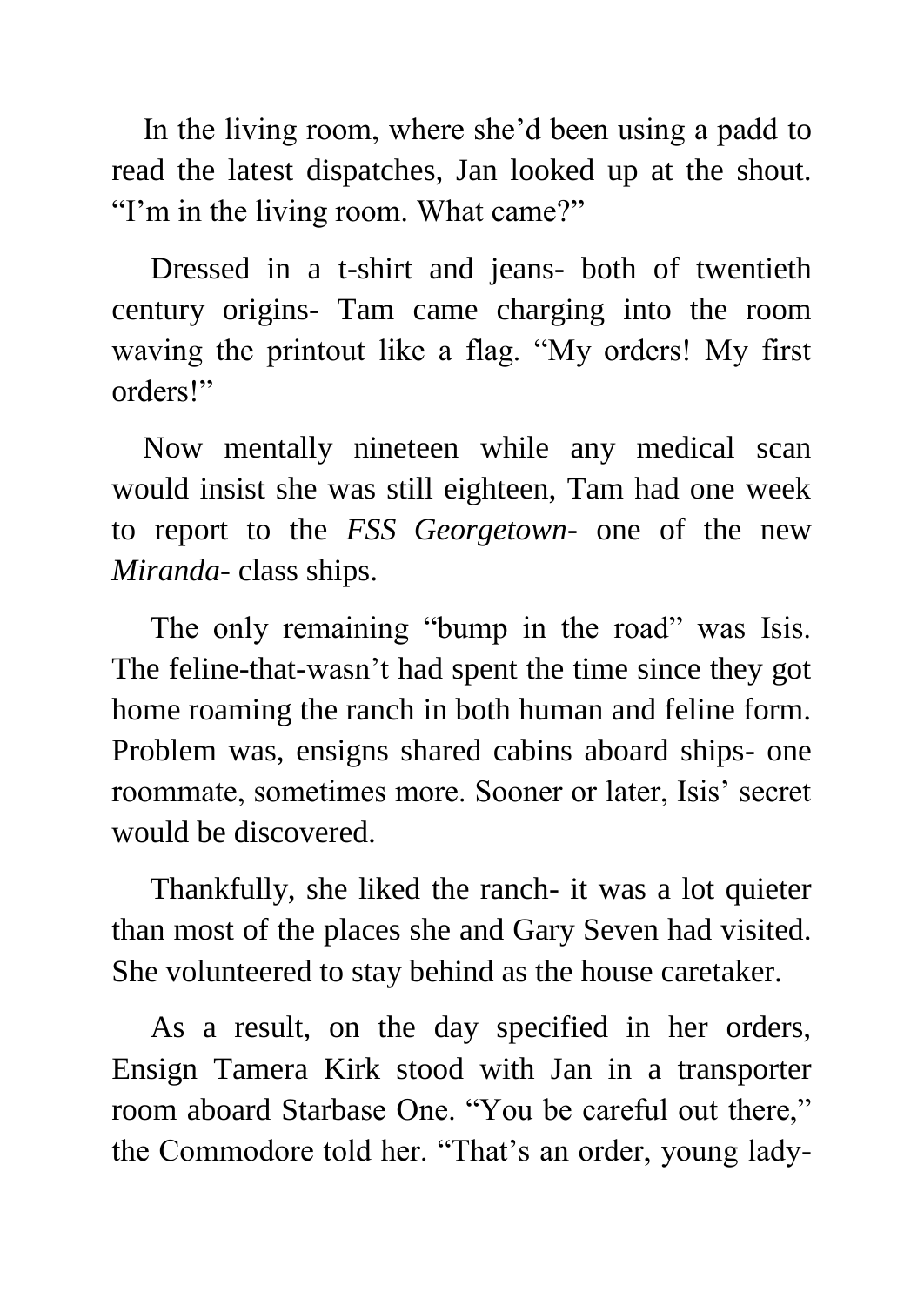and write once in a while, let me know how things are going."

 Tam smiled. "Yes, ma'am.." Then her smile turned slightly shy. "…Sis?" It was hesitant, but it was said.

 Jan met her gaze, then a gentle smile came to her own face. "It's about time."

 They shared a hug then- one only sisters could share. Then Tam turned and stepped onto the transporter platform.

 Jan looked to the technician manning the console and nodded.

 In a chime of sound and a sparkle of energy and light, her kid sister was gone.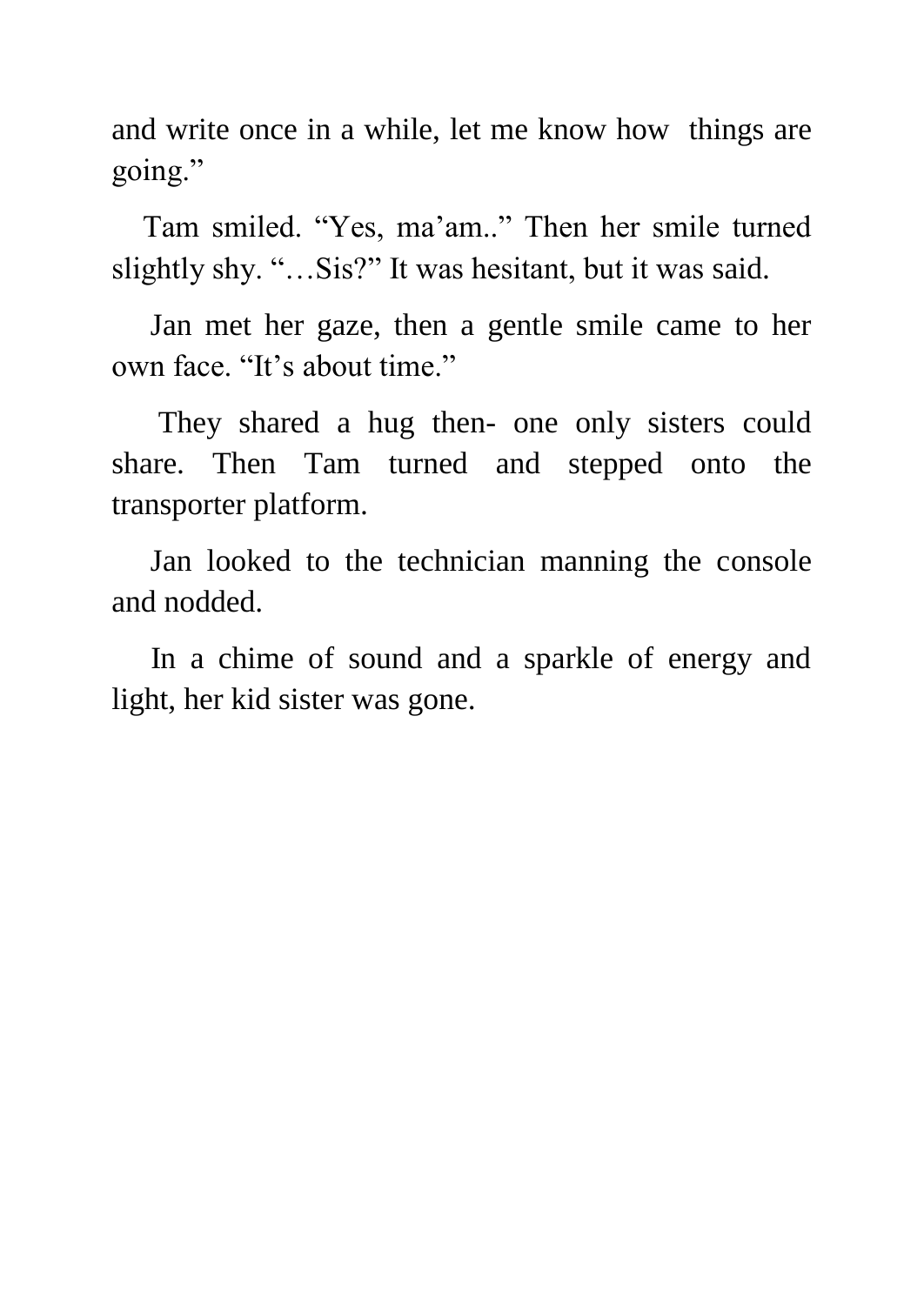# **Part Two: Where she's at**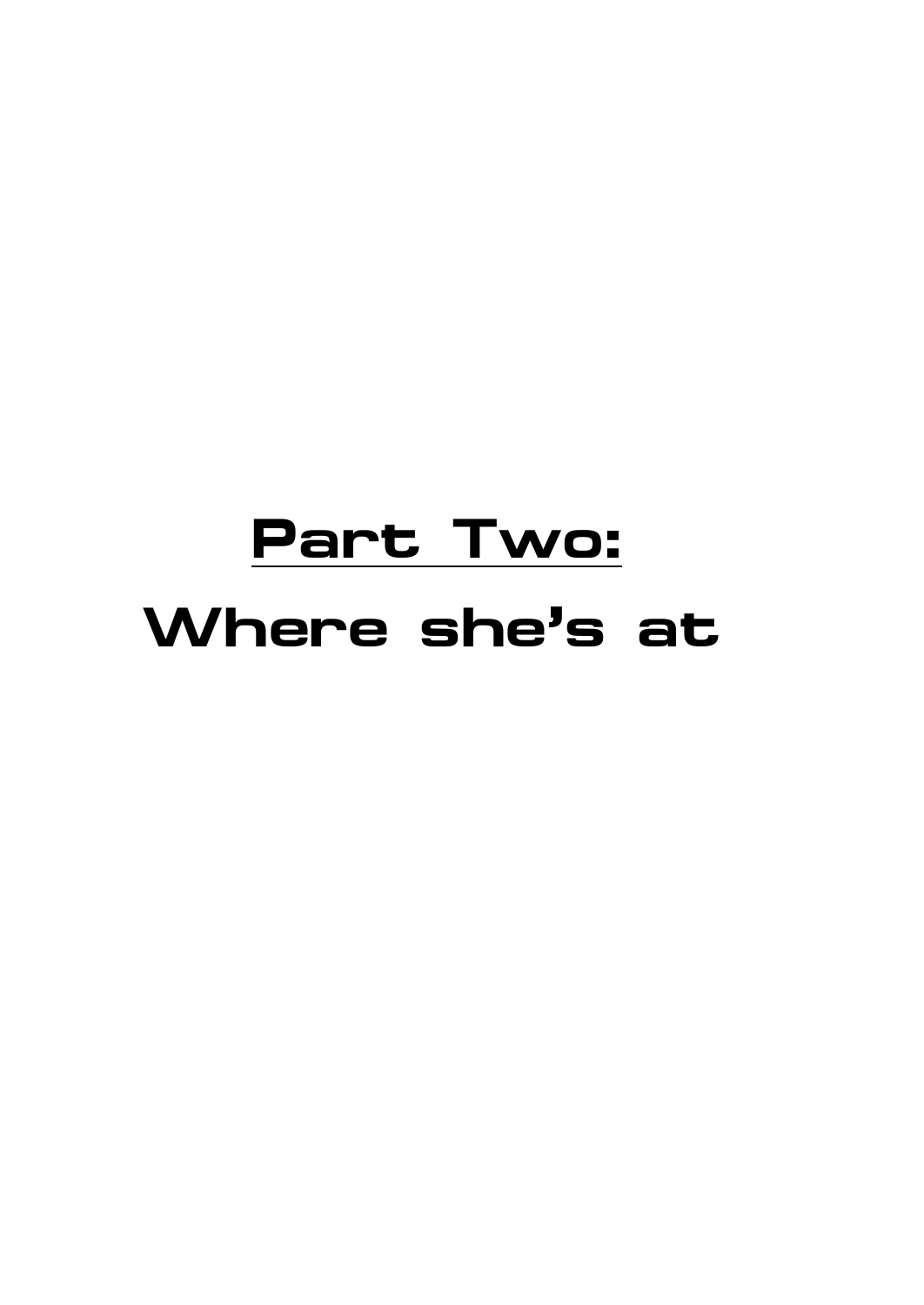*Personal log; Stardate 6136.02 Janet Kirk recording.*

 *Tam's finally on her way to the career she wants. Admiral Stryker was right. She's my kid sister- and I'm going to worry about her like any older sister would.*

 *I just hope my worries prove groundless and she gets that center seat someday…*

*FSS Georgetown*

NCC- 1812

#### *Miranda-*class

 Somewhat smaller than the *Constitution-*class or the upcoming *Excelsior*-class, the *Georgetown* had a single hull. In shape, it somewhat resembled a filled in horse shoe. The warp nacelles were mounted below the body of the vessel, allowing for a "roll bar" type of assembly on top that housed the ship's sensors, scanners and deflectors. The result was a much more compact look than either of the ship's larger sisters.

 With the ship's functions similarly compact, the size of the crew was likewise smaller- almost by half. Being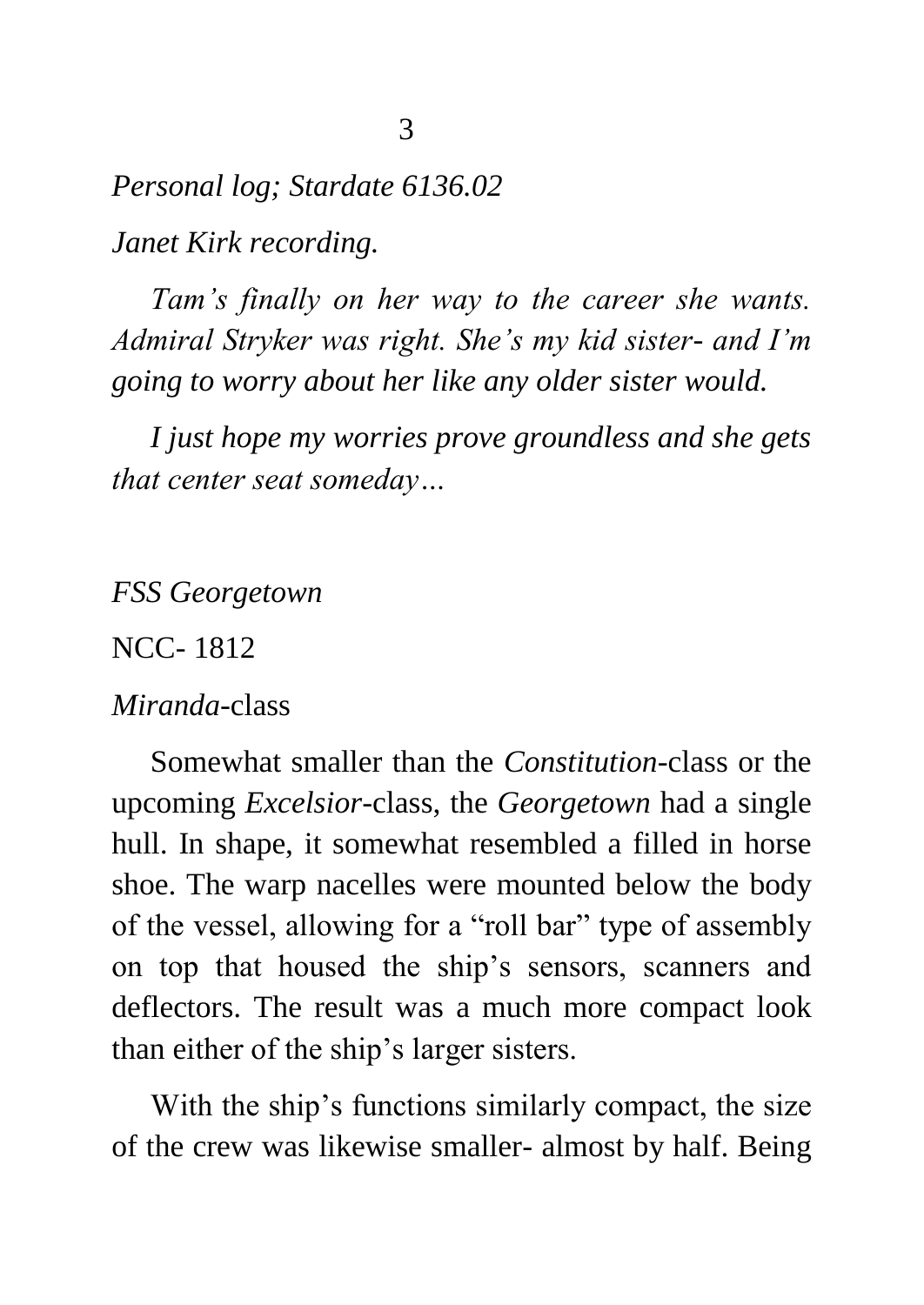the twelfth ship in the class, the *Georgetown* benefited from the lack of a spotlight, allowing her crew the privacy needed to do their jobs without the media second-guessing them like it did the more famous ships in the Fleet.

 In the Main Transporter Room- one of two aboard the *Georgetown*- the sing-song chime of the transporter effect faded and the new arrival looked around as she adjusted the duffle bag hanging from her shoulder. This transporter room was somewhat darker in its colors compared to the *Enterprise*. But it didn't take but a moment for her eyes to adjust and spot the Vulcan transporter tech or the somewhat handsome Human lieutenant standing in front of the platform. "Permission to come aboard?" she asked.

 The Human male nodded as his light brown hair caught the room's lights. "Granted." He offered his hand and she shook it as she stepped down onto the deck. "Lt. Ray Wesley."

"Ensign Tamera Kirk."

 The lieutenant raised an eyebrow. "Well, two famous last names on the same ship. Guess that means we'll have to save the universe at least once." They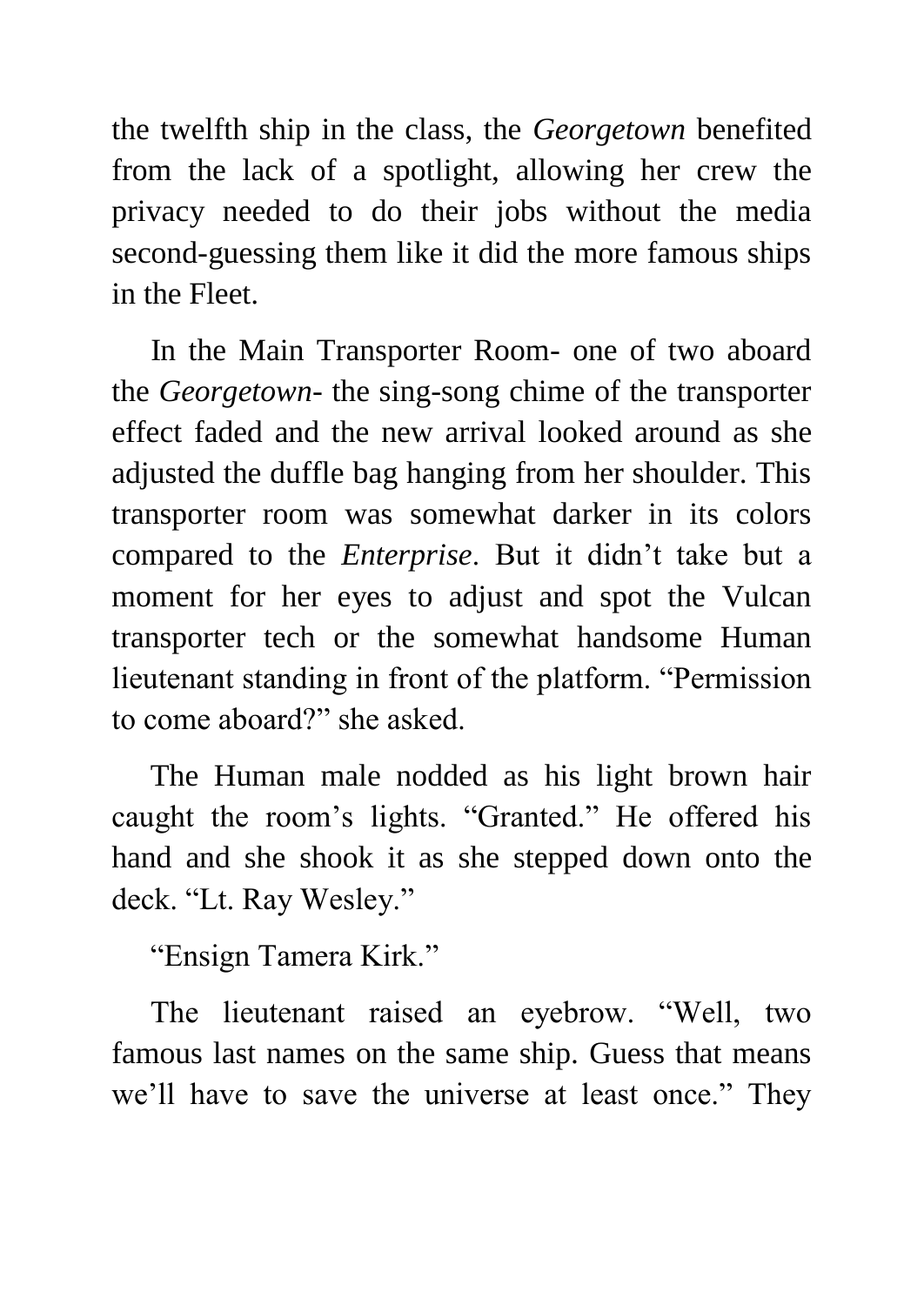both smiled as he waved a hand toward the door. "If you'll come with me, the captain's waiting."

 As they left the transporter room and started down the corridor, Tam's eyes were everywhere, trying to take in everything. She couldn't wait for her off-time so she could explore the ship from end to end.

 Wesley- who had only been a full lieutenant for the last two years- glanced over at her and smiled at her obvious eagerness. "I understand you were at the Battle of Starbase 98."

 Tam looked over at him and nodded. "Yes, sir. Aboard the *Lydia.* I served as Uncle Frank- Admiral Fitzpatrick's yeoman. I didn't get back aboard the *Enterprise* till after the battle."

"Was she really as bad off as the FNF said?"

 Tamera shook her head. "Worse- a lot worse." The ensign closed her eyes against the memories- only to open them again moments before they came to a stop before a cabin door. The sign next to the door stated clearly who the cabin belonged to:

St. Clair, Maxwell, Captain

 Wesley pressed the buzzer and the door slid aside as a voice called out. "Come on in."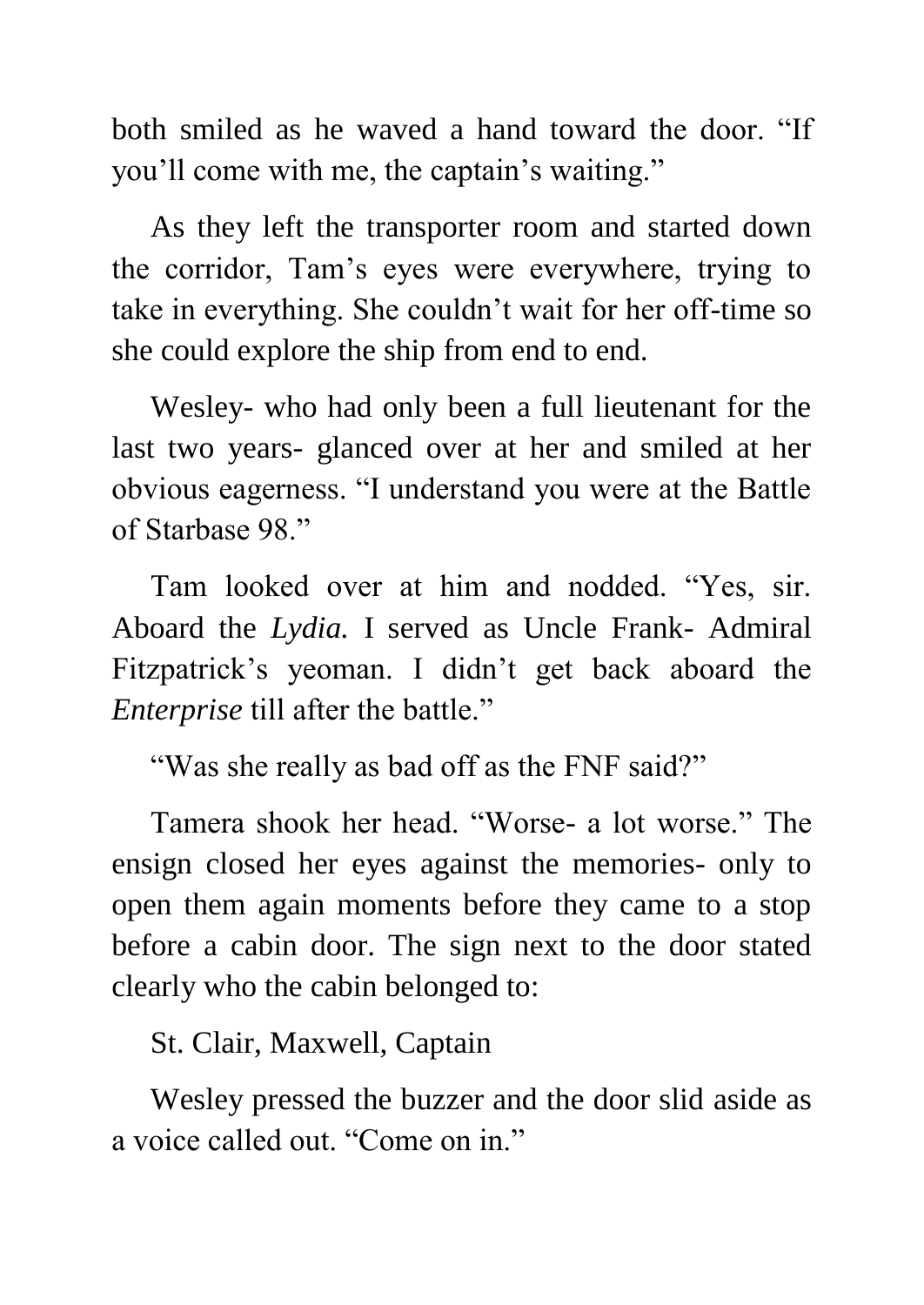As the two stepped inside, Tam got her first look at her first commanding officer. Maxwell St.Clair was in his late fifties- making him over twenty years older than Jan. The salt and pepper grey in his sideburns gave him the look of a nineteenth century sea captain- one that could face off against a French man-o-war or the wild forces of Cape Cod.

 Wesley performed the introductions. "Captain Maxwell St.Clair, Ensign Tamera Kirk."

 Seated at his desk, the Captain looked up from the monitor in front of him and Tam couldn't help notice the strength in his face and the stark clearness of his slate-grey eyes. "At ease, Ensign."

 Tam assumed the position with her hands behind her back. "Yes, sir."

 He then looked to Wesley. "Your security division got a near perfect score on the last drill, Lieutenant. Congratulations. Let's try for the rest of it next time, clear?"

"Yes, sir."

"Dismissed."

Wesley nodded. "Sir."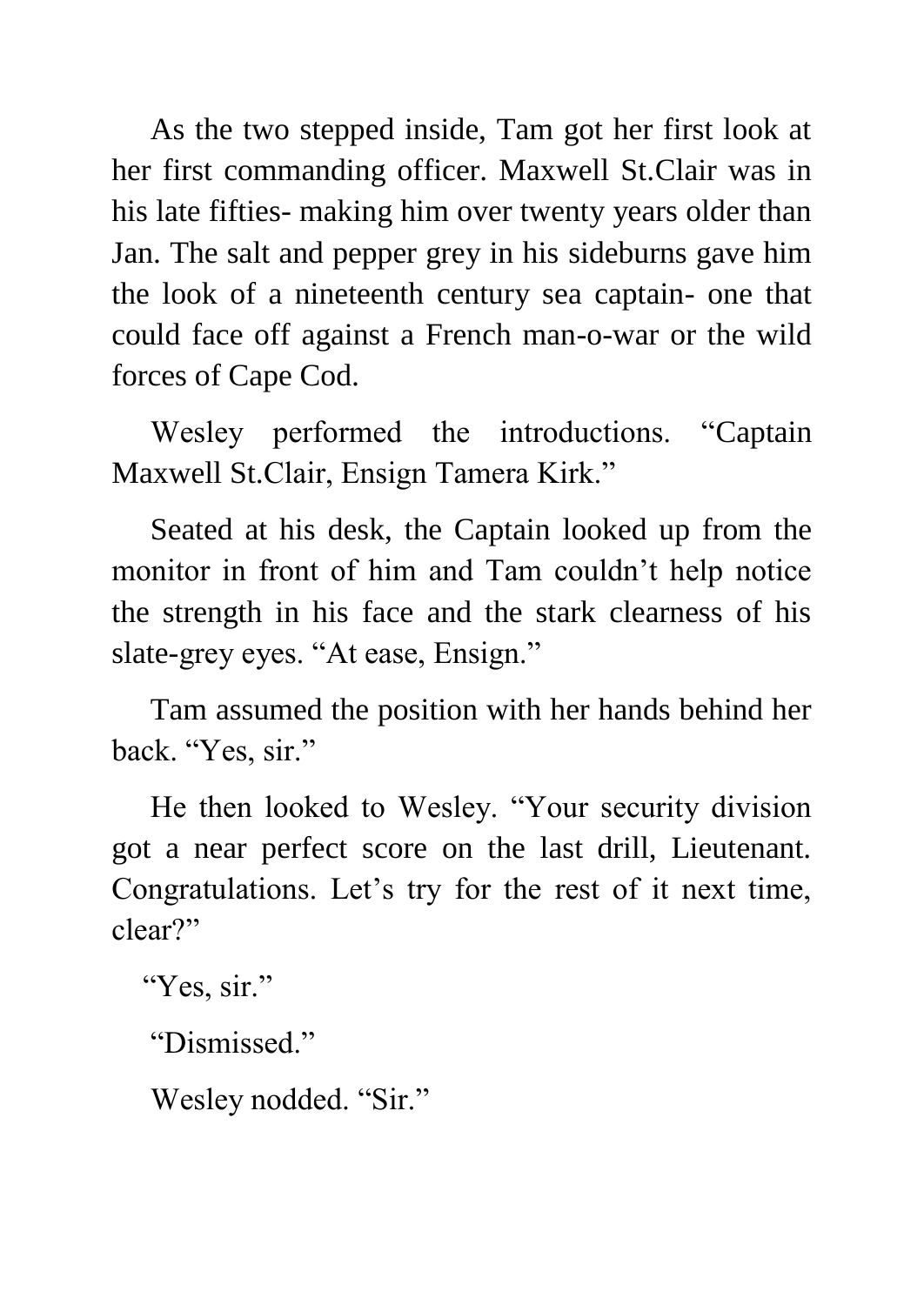As he left, St.Clair turned his attention back to Tam and she couldn't help thinking that all he needed to complete the image of a sea captain was a pipe. "Have a seat, Ensign."

 "Thank you, sir," she replied as she sat down across from him.

 The man indicated the monitor screen- a much thinner version of the ones she'd seen aboard the *Enterprise*. "It says here that you're supposed to be my new Gamma Shift communications officer."

 Tam nodded and then shrugged. "Yes, sir- and to be honest, after I got over the excitement of receiving my first orders, that kind of surprised me, too."

"Why was that?"

 "Well, while I *did* minor in communications, I *majored* in astro-navigation," she explained. "I'm fully rated for both stations."

 "I see." St.Clair leaned back in his chair. "The reason I'm bringing this up, is because I never requested a comm officer. I requested a navigator. My last one, Lt. Lisa Blackwell, left us at Starbase One to get married."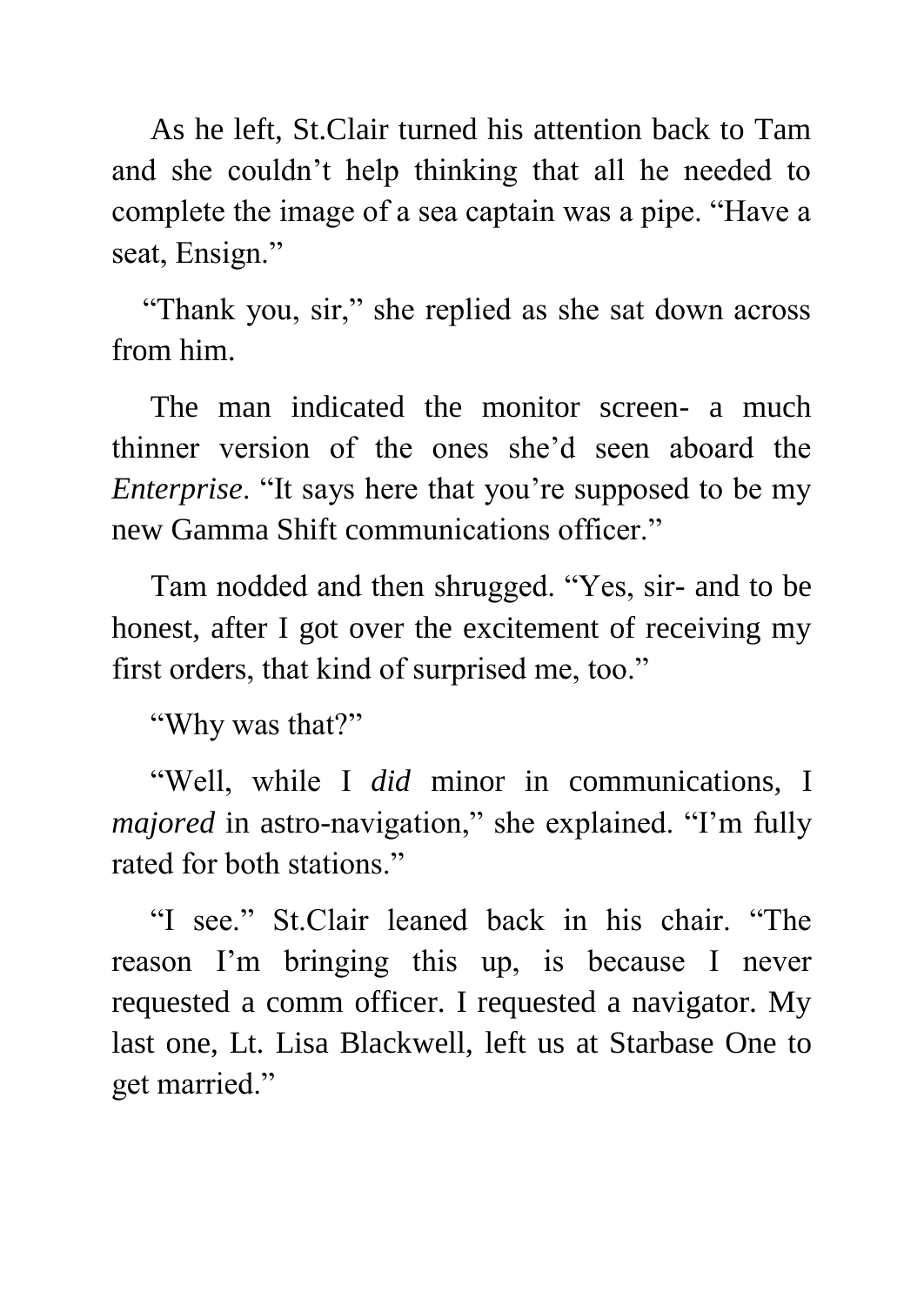Tam was confused. "She had to leave Starfleet to get married?"

 "She took a ground assignment," the captain explained. "She wanted to start a family and that's rather hard to do aboard a starship."

"I understand, sir."

 "Would you mind switching to Alpha Shift navigator?"

 "No sir- not at all." Tam then leaned forward in her seta. "May I ask a question, sir?"

He nodded. "That's what training flights are for."

 Tam tilted her head slightly. "What exactly is the *Georgetown's* mission? If it's not classified that is."

 A slight smile came to the older man's face. "It's not. While ships like the *Enterprise* and other larger capital ships are keeping an eye on the Romulan Neutral Zone, the bulk of exploration has fallen to the smaller ships like the *Georgetown*."

 Tam nodded in understanding. "So we get the "Seek out new life and new civilizations" part."

 St.Clair chuckled softly. "Exactly." He glanced at a clock mounted on a nearby bulkhead- mounted over a model of a nineteenth century clipper ship. "you go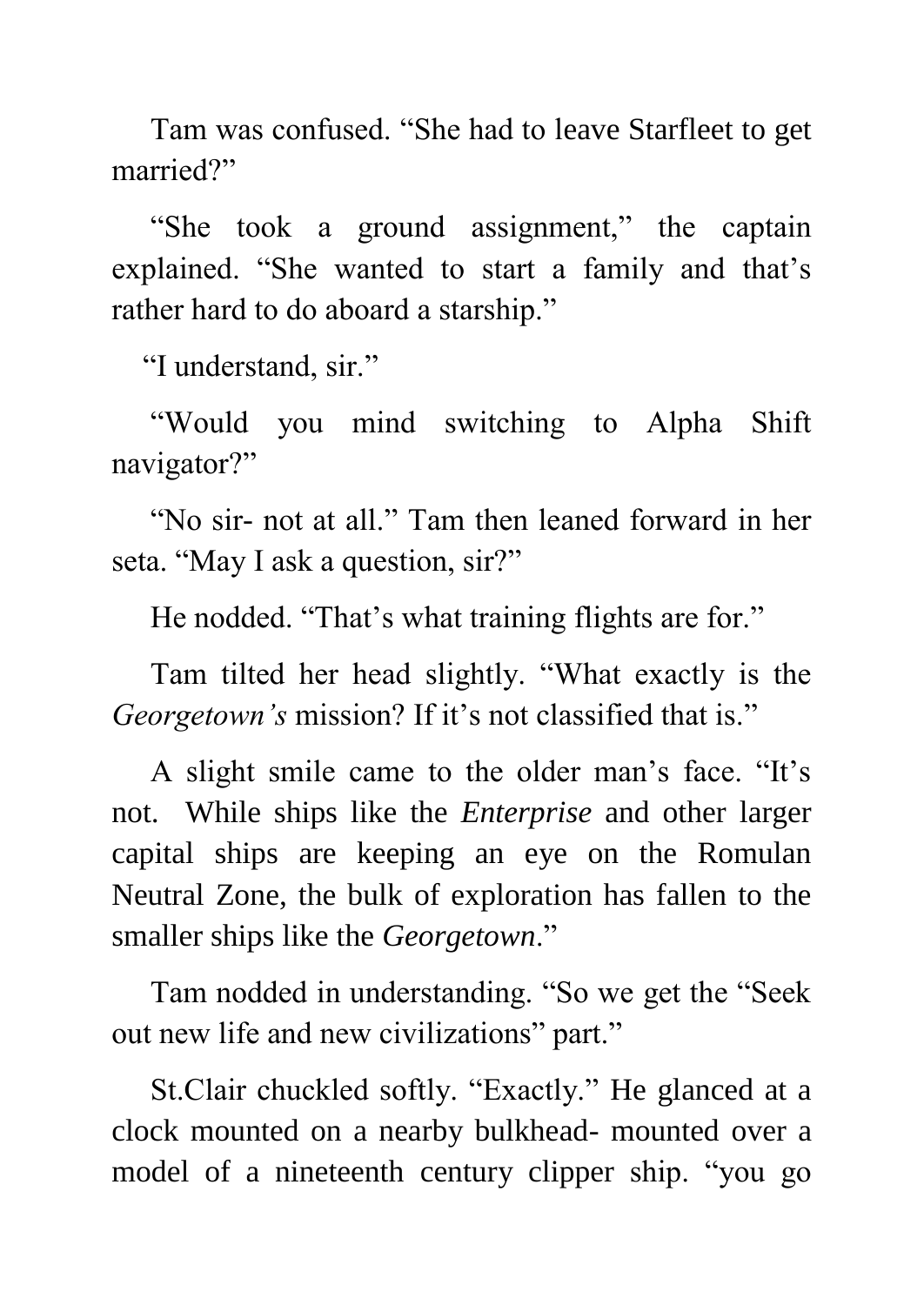ahead and get settled in- your cabin is 49B, same deck, port side. Unpack, explore the ship and I'll see you on the Bridge at 0800 tomorrow morning."

 Tam stood up, shouldering her bag as she did so. "Yes, sir."

 She got as far as the door when St.Clair called to her. "And Ensign?"

The red head turned back. "Yes, sir?"

St.Clair smiled. "Welcome aboard."

 She returned his smile with one of her own. "Thank you, sir."

#### $=\wedge=$

 Tam's gaze was everywhere as she walked along the corridor. The over-all color scheme was more subdued than the *Enterprise's*- at least prior to the repairs. She wondered what they looked like now. It was strange. The *Enterprise* was not home- she hadn't even spent that much time on board her, really. Yet, she felt an attachment to her that Tam couldn't really explain. Just like she couldn't understand why it hurt so much when she thought of the damage *Enterprise* had suffered. Was it just because it was Jan's ship? Or was it- as crazy as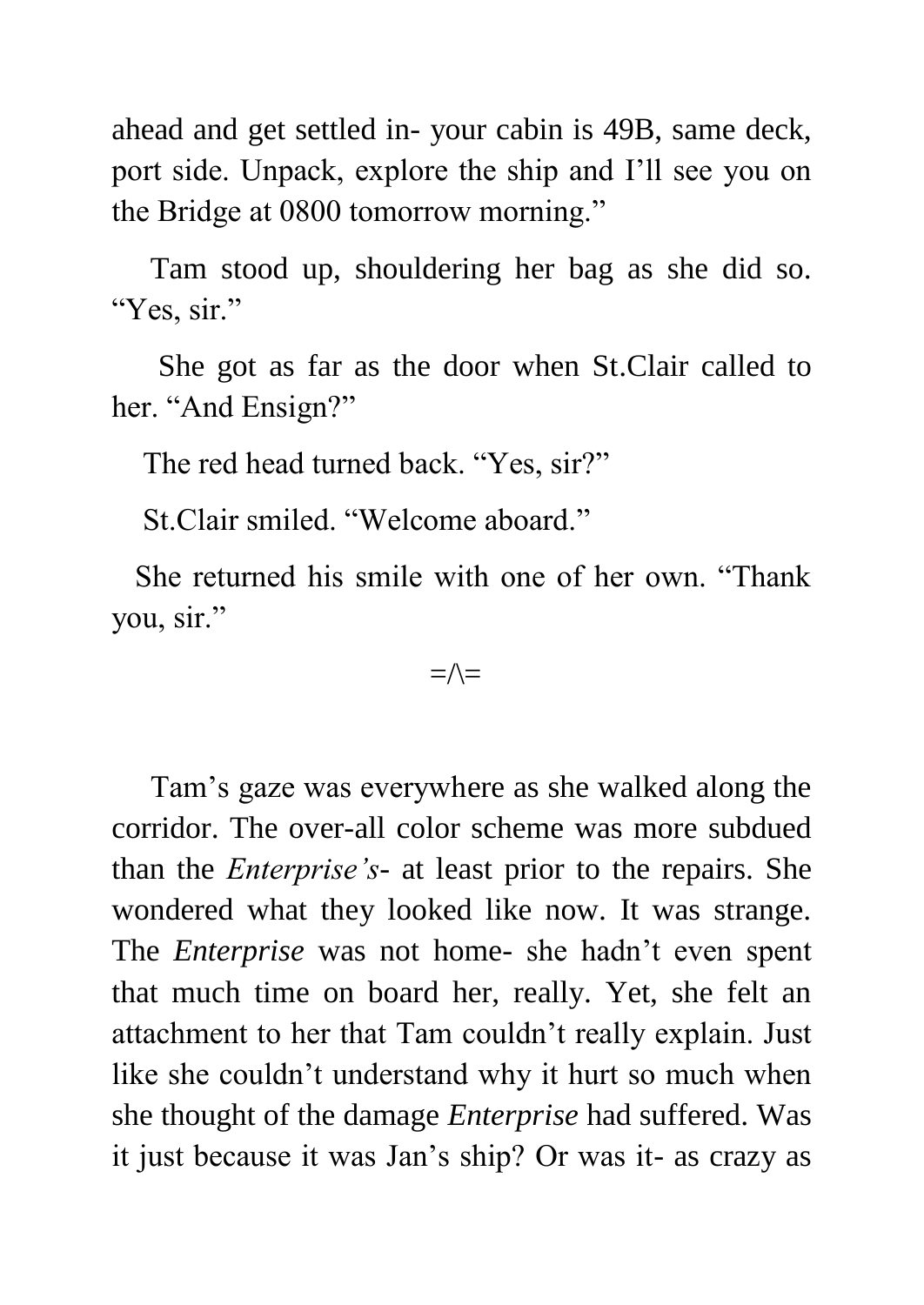it sounds- because, in a way, Tam had begun her new life there? *Enterprise* as mid-wife? Tam smiled at the crazy thoughts and shook her head.

 Having studied the deck plans for the *Miranda*-class during that week prior to coming aboard, everything seemed to fit comfortably in Tam's mind except for one or two items, which could easily be put down to modifications in the ship's design.

 Finding cabin 49B, she pressed the button that should have released the door.

It stayed closed.

 "What the- ?" She pressed the button again and again the door stayed closed. "Computer, unlock the door to cabin 49B."

"I'm sorry. Cabin 49B is occupied."

 Tam sighed. She should have known things were going too well. She looked up slightly as she spoke. "Computer, run a voice ID check. Kirk, Tamera, Ensign. I'm assigned to cabin 49B. Now unlock the door."

 After a moment, the computer spoke again. "My apologies, Ensign." There was a *snap* and a *click*. "The door is now unlocked."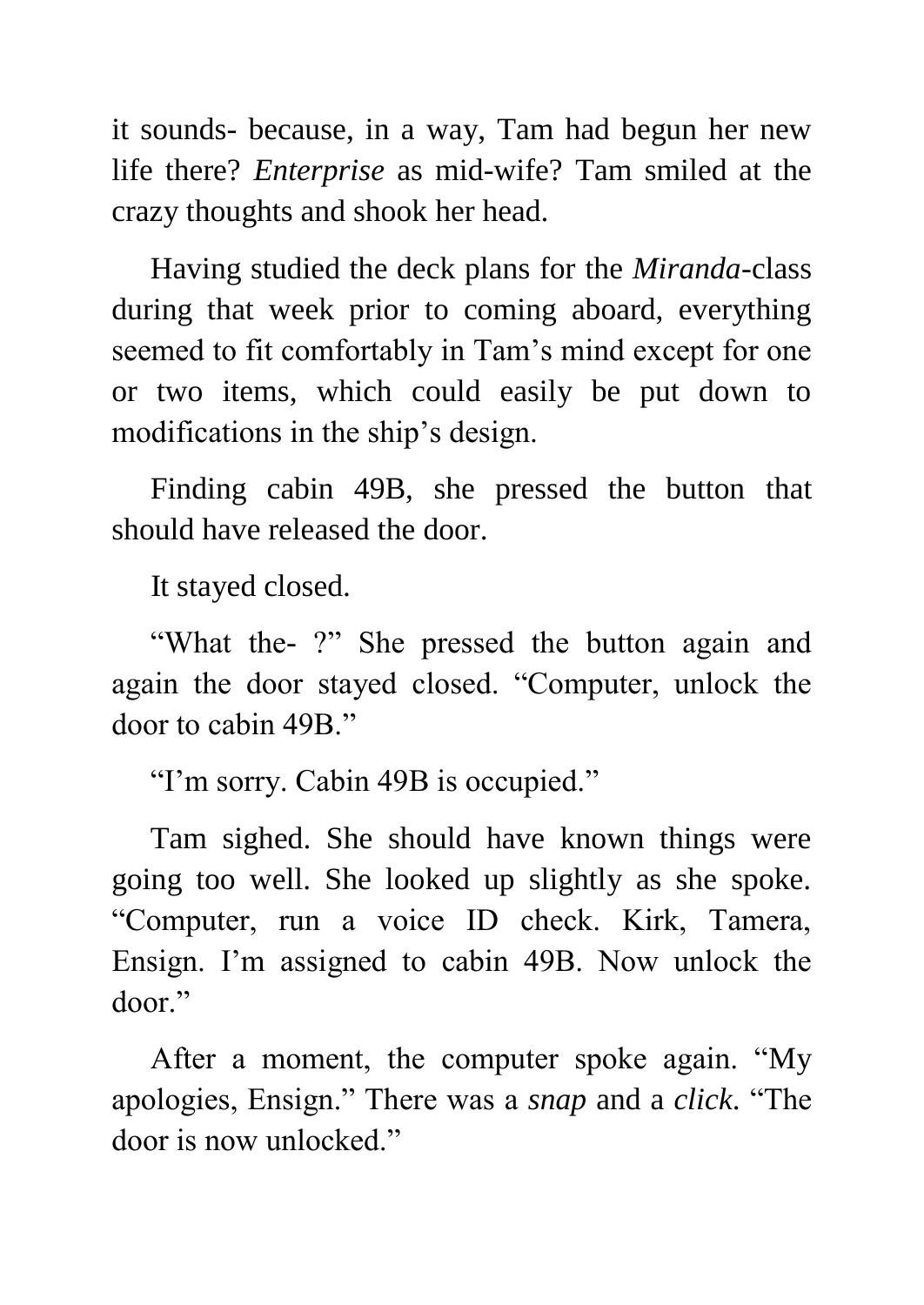Tam pressed the button again-

The door slid open-

The lights came up-

 -And Tam found one of the beds occupied by two people *very* involved with each other. The female looked up. "What the- ? Who the hell are you?!"

 "Ensign Tamera Kirk. I've been assigned to this cabin."

 "Oh. Oh, hell." The other girl practically shoved her male companion out of the bed and squirmed under the sheets as he grabbed his pants, jumped into them and headed for the door.

 A slow grin came to Tam's face as the door slid shut behind him and she turned her attention to her new roommate. She looked to be a few years older than Tam. Her straight raven-black hair fell below her shoulders, throwing off blue highlights as she moved. Her hair did very little to hide the spots that ran down each side of her face to vanish beneath the sheets. "You're a Trill, right?" Tam asked.

"Yes." The other woman offered her hand. "Ensign Emony Dax." The two shook hands. "Sorry about all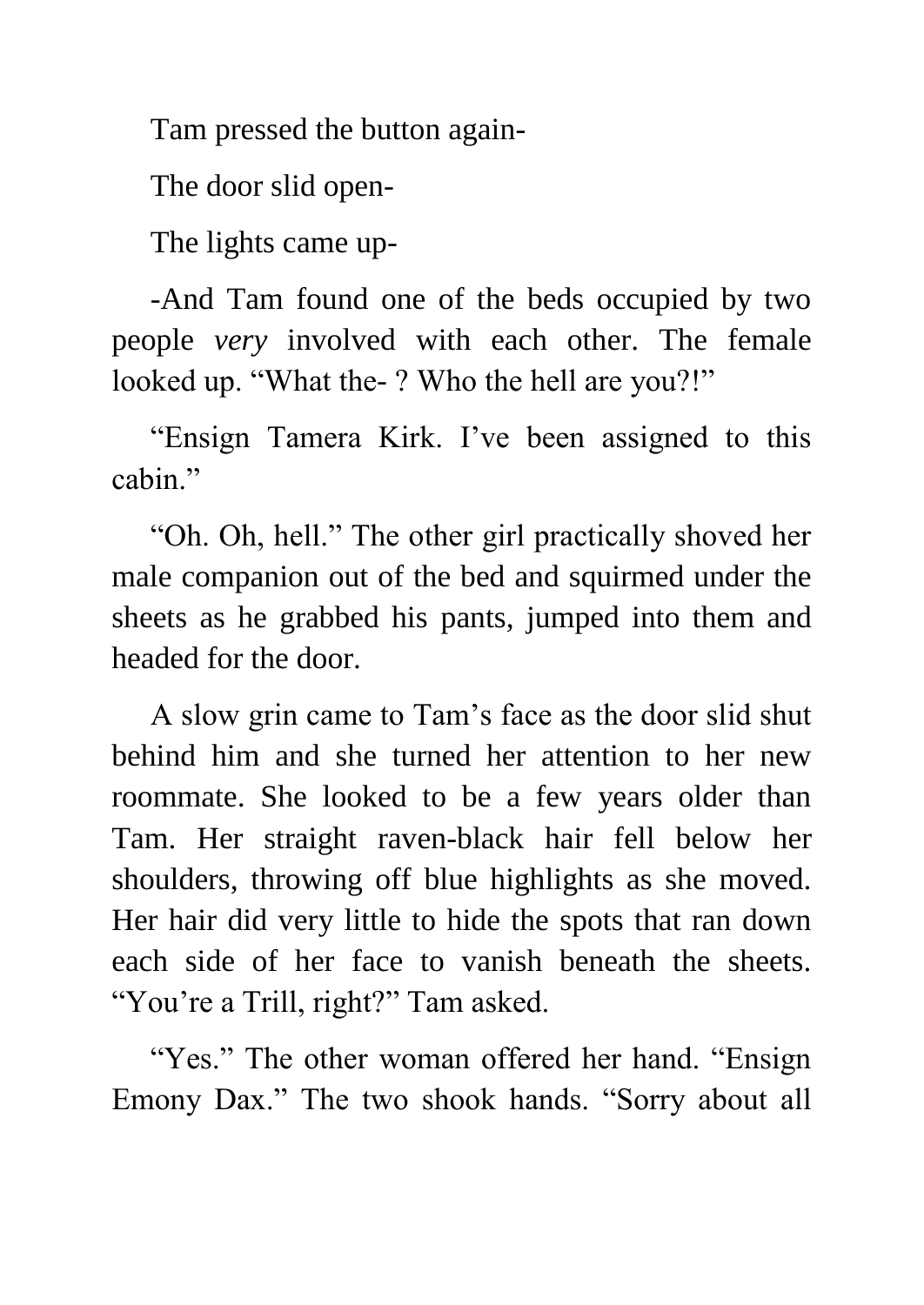this. Really wasn't expecting anyone." She indicated the other bunk. "All yours."

 "Thanks," Tam replied as she walked over and set her bag down upon it. "I didn't mean to barge in-"

"It's okay," Emony replied as she rose from the bed. "Don't worry about it." It was then that Tam found out something else about her roommate:

The spots went all the way down.

 "My last roommate came from a world were sex before marriage was punishable by death," Emony noted.

 Tam's eyes went wide at that and Emony turned to face her. "You don't, do you?"

"No," the teenager replied. "No, I'm just an old fashioned Earth girl."

Emony sighed in relief. "Good."

 Silence filled the cabin for a few minutes as the Trill dressed and Tam unpacked. As Emony closed up her jacket, she noticed one object that Tam had removed from her bag. "What's that?" It was a small box-like shape with a single connection at one end.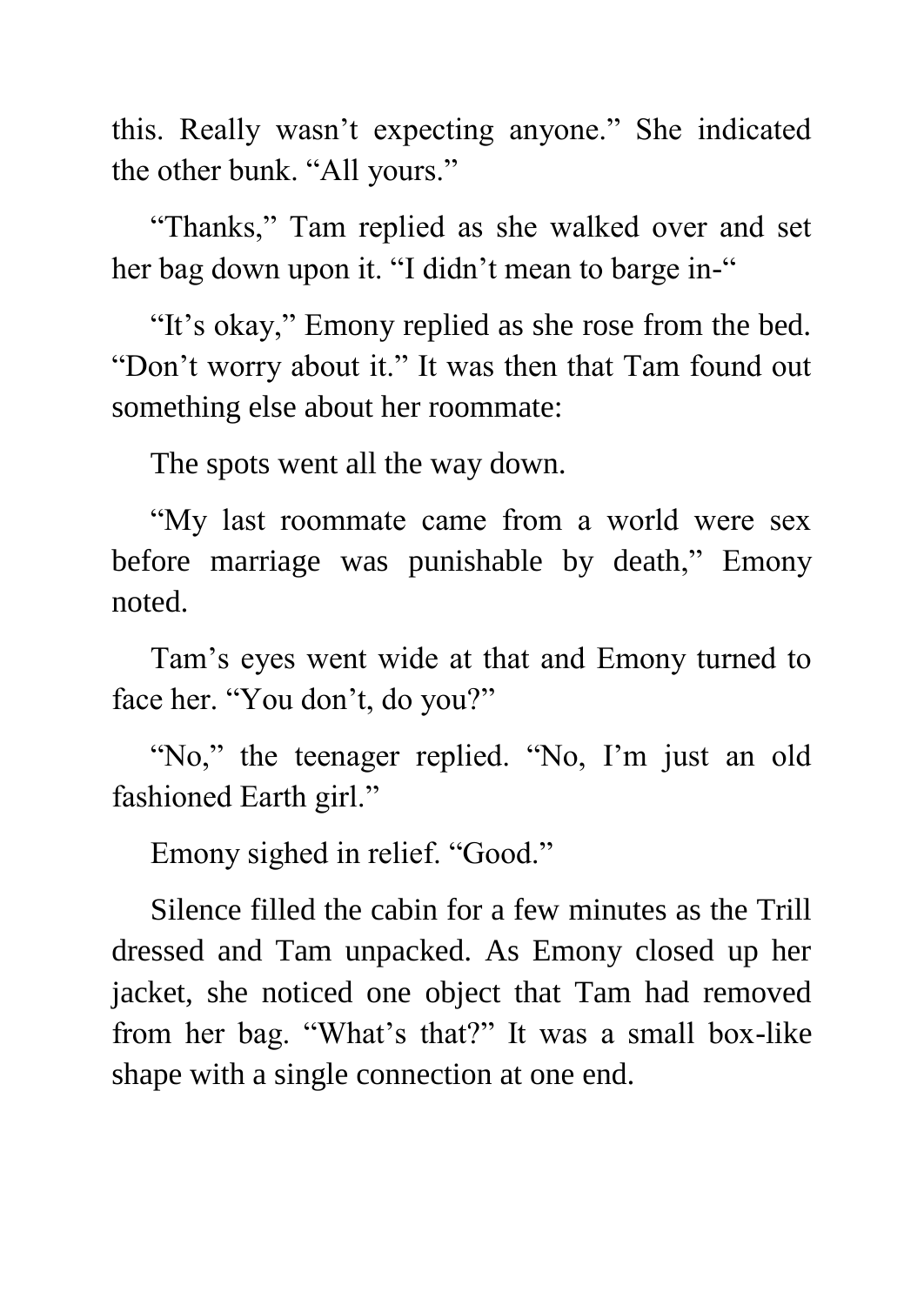"An external memory core," Tam replied. "My sister gave me a complete copy of her music library before I left."

 Curious, Emony came over to the bed and gently picked the core up. "What kind of music?"

 A gentle smile came to Tam's face as she took a civilian blouse from her bag and laid it to one side. "Twentieth century country music- all the classics."

 Emony looked up at that. "Really? I don't think I've ever heard any twentieth century music before." She held the core out to Tam. "Can we hear some?"

 Tam took the core in hand and smiled. "Sure." Crossing to the computer work station located at one end of the cabin, she plugged the device in and set it for automatic play back.

 As she turned back to Emony and her unpacking, the voice of Hank Williams filled the cabin.

 $=\wedge$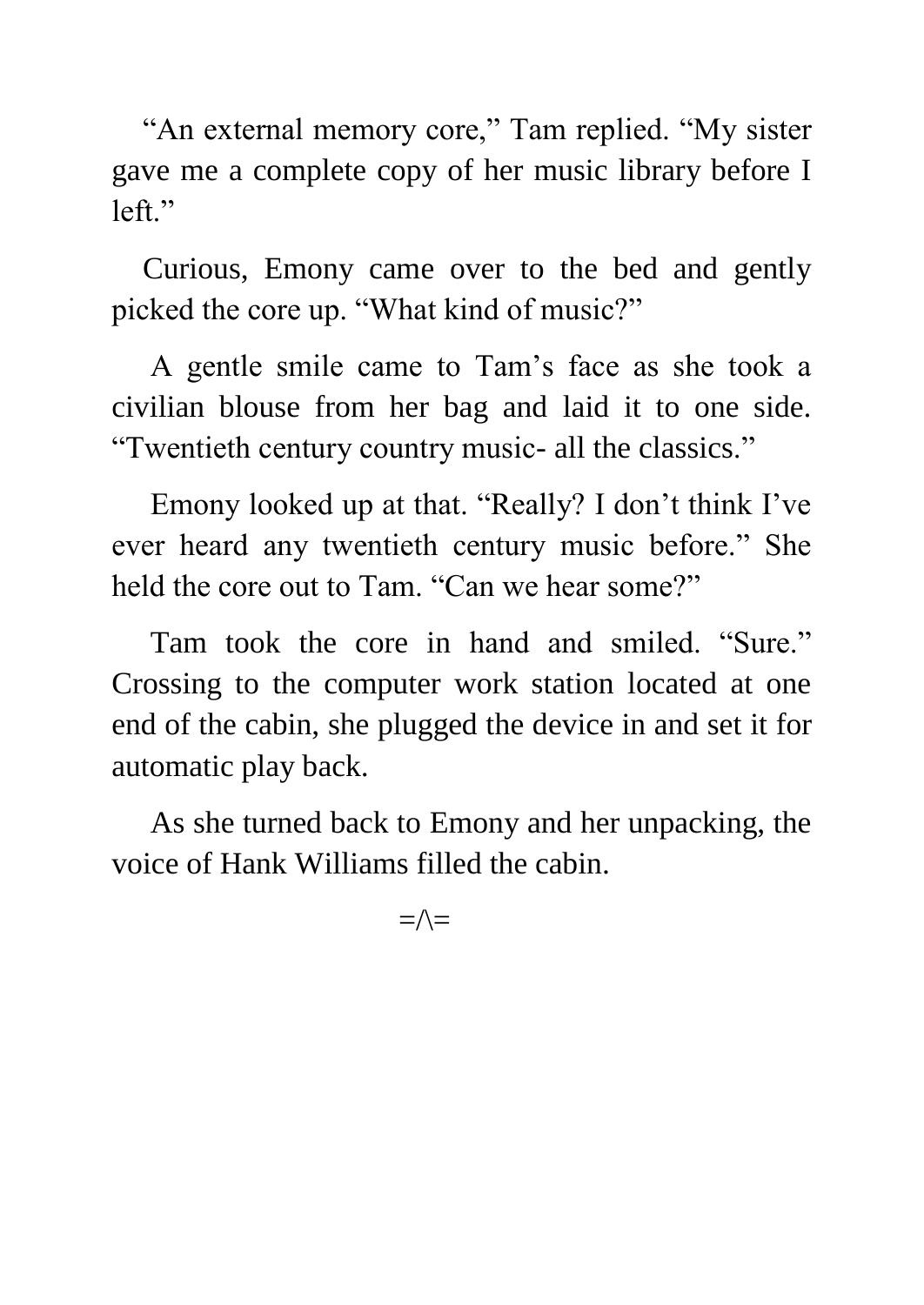*Personal log; Stardate, 6136.12*

*Tamera Kirk recording*

 *I think I've gained a convert to twentieth century country music. Emony was intrigued by every song she heard.*

 *Once I finished unpacking, she offered to show me around and make the introductions. We toured and visited and talked for the rest of Beta shift before we both turned in. Didn't sleep too well, though- nerves I guess.*

 *Come morning, I was up and gone before she was. In fact, I had breakfast and was stepping out onto the bridge fifteen minutes before my time.*

 *Yeah, I was a little anxious…*

 Captain St.Clair looked toward the aft port turbo lift as the doors parted and Tam slowly stepped out. Like the ship's corridors, the Bridge was mostly done in shades of grey- except for the various monitor screens. St.Clair glanced around as he spoke. "Your attention, people. This is Ensign Tamera Kirk, our new navigator." He smiled then. "And eager beaver."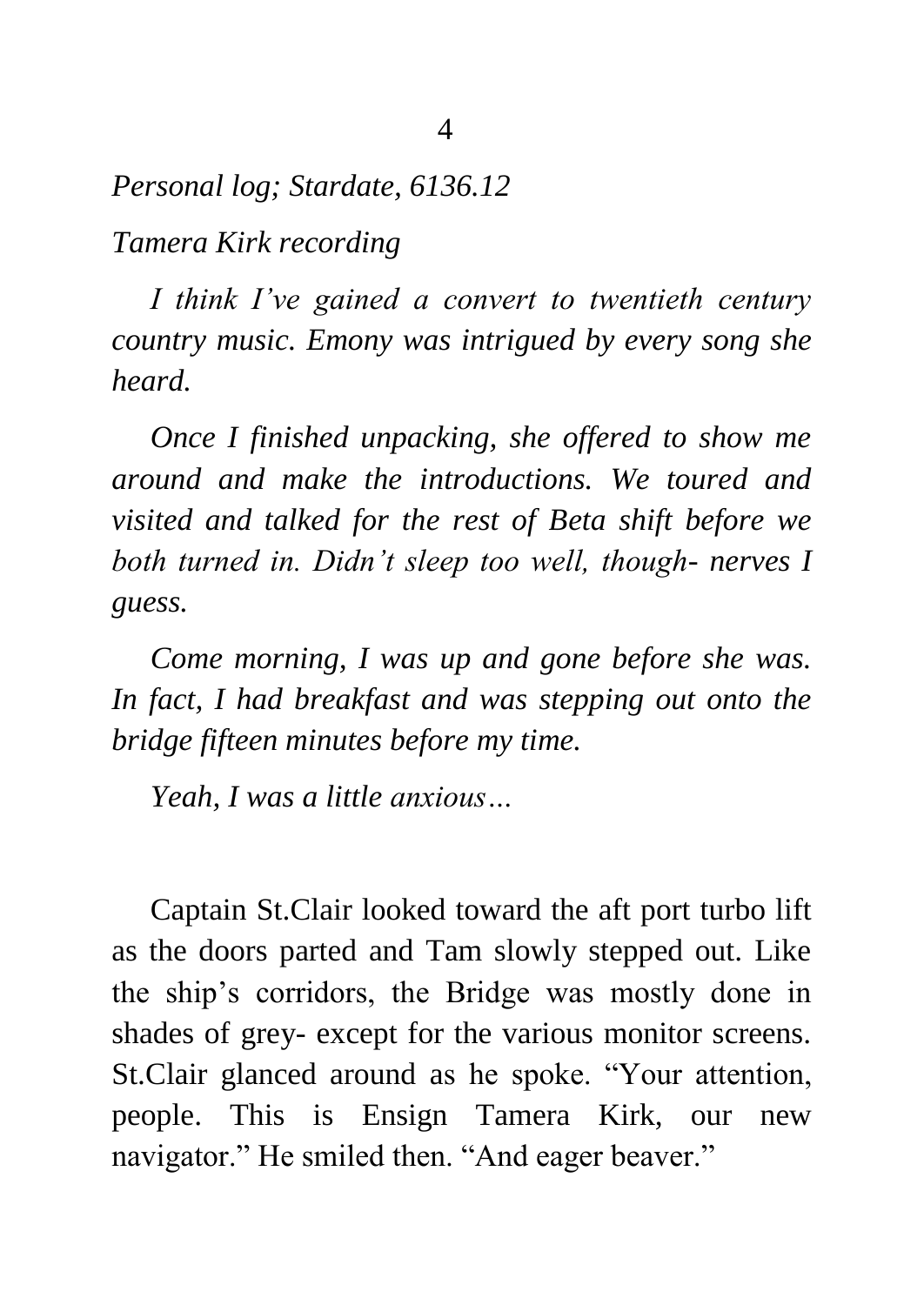Tam knew she was blushing as she returned everyone's nods and stopped beside the command chair. "Captain."

"Ensign."

"Permission to assume my post?"

He nodded. "Granted."

 She stepped forward, pausing beside the navigator's seat. "You're relieved, Lieutenant- ?"

"Redford. Paul Redford."

"Mr. Redford."

 He flipped one last switch, then rose from the chair. As he stepped away, Tam was very aware of everyone's eyes on her as she assumed the station and began familiarizing herself with the console.

 St.Clair soon spoke up from behind her. "What's our course, navigator?"

 Tam studied her readings and checked them twice before she spoke. "Currently on course 175 mark 6, Sir. Maintaining Warp Factor Seven."

 "And if we maintain this course, what's the first celestial body we'll encounter?"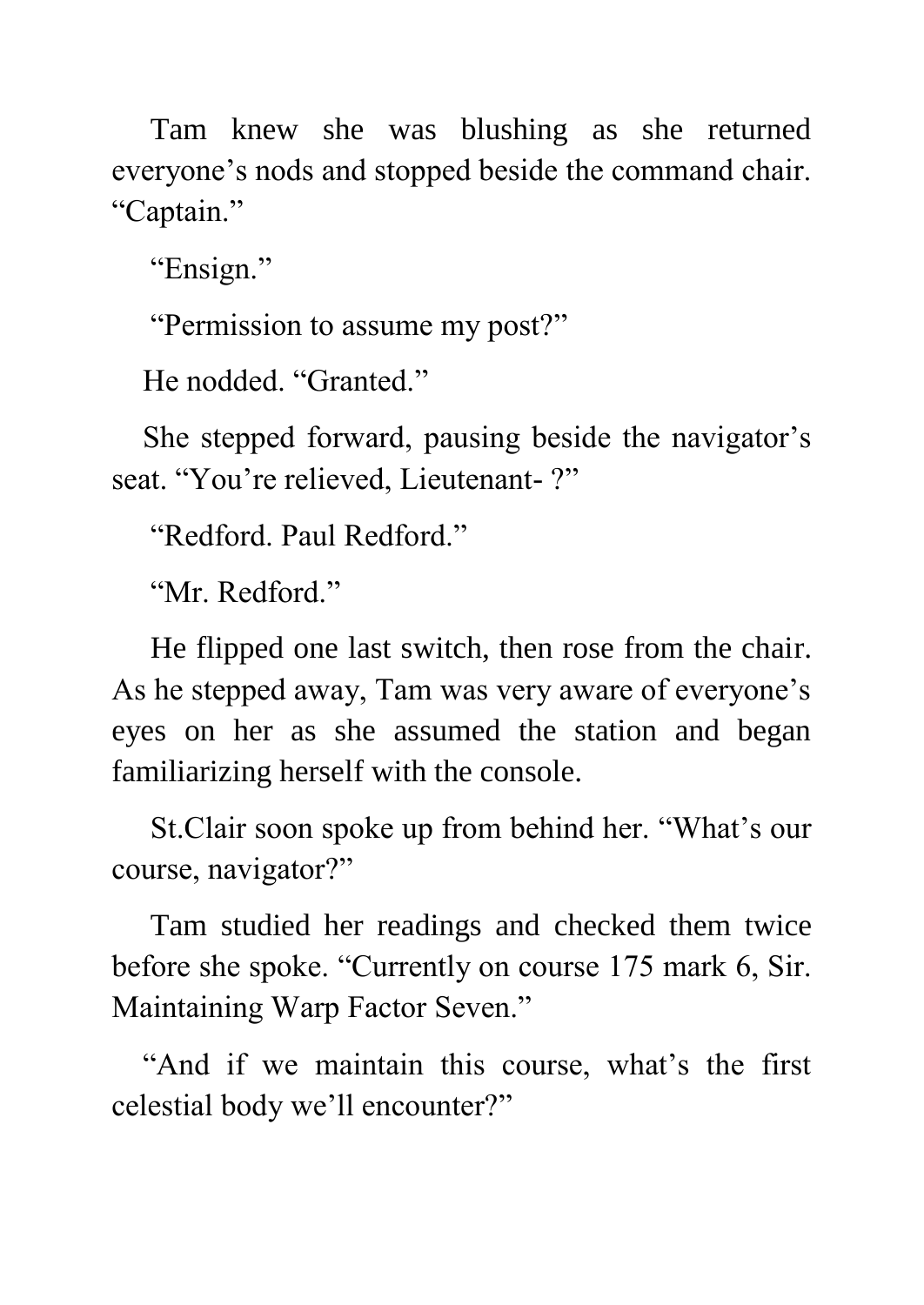The Ensign took another look at her console. "Planet Nine in the Domeclaine System. Sir."

 Then she frowned and missed St.Clair and Redford exchanging glances. "Something wrong, Ensign?"

 "I was checking our arrival time, sir and the figures don't-" She turned to meet the captain's gaze. "Sir, someone has changed the time read-outs from Starfleet standard to Deltan." The rest of the crew watched as she turned back and her hands moved over the console. "Settings restored to Starfleet standards. Estimated arrival time at Domeclaine Nine, is in six hours, ten minutes."

Lt. Redford cleared his throat. "I confess."

Tam turned to look at the brown haired man. "Sir?"

 St.Clair explained. "The Deltan settings are Paul's idea of an initiation prank. He pulls it on every new navigator we get. But I think you just set the record for catching on to it the quickest." He smiled then. "Lt. Blackwell didn't catch on till after she'd given me the arrival time- then she nearly killed Paul once she got off shift."

 He met Tam's gaze. "Welcome to the Command Crew, Ensign."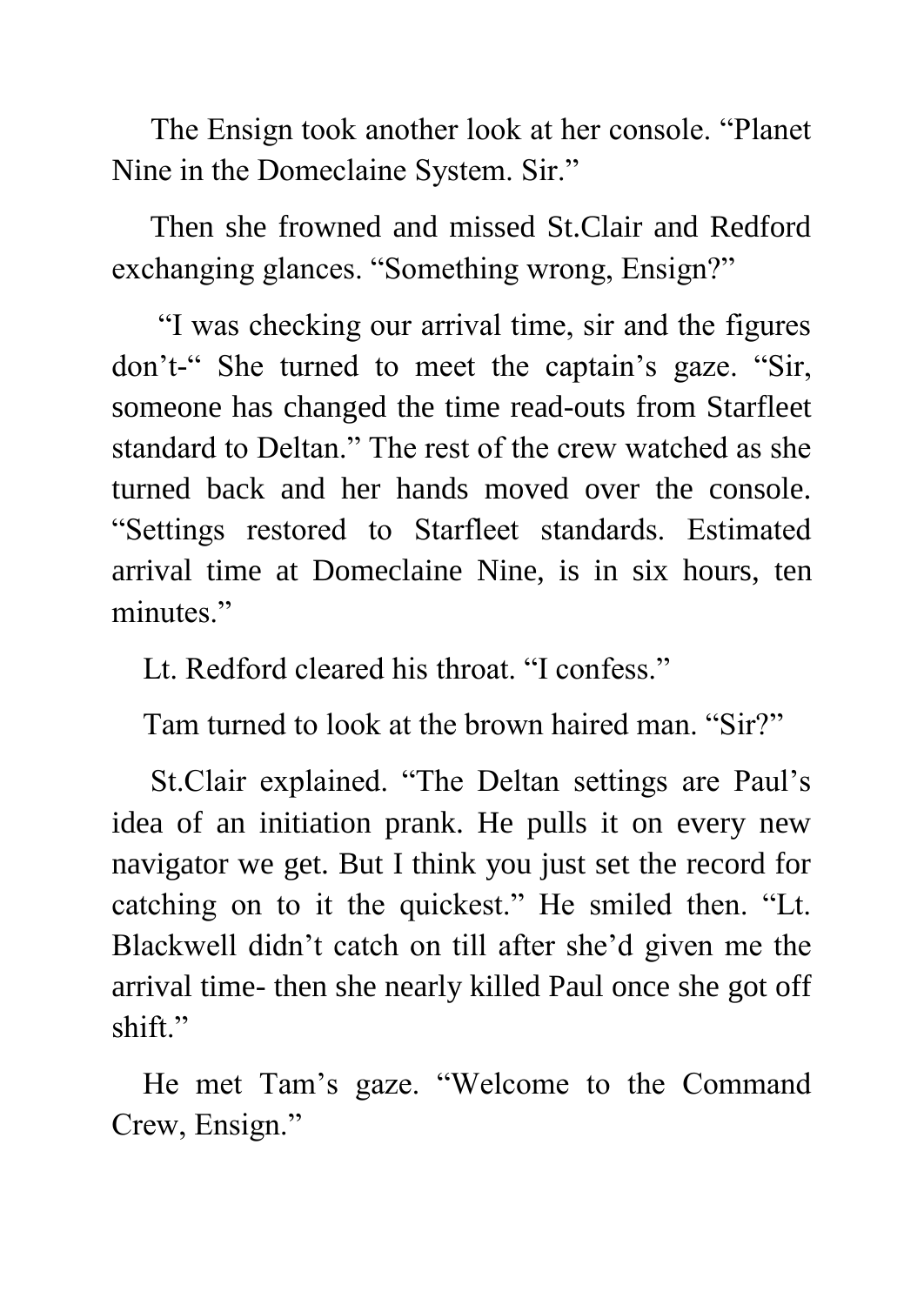## *Personal log: Supplemental. Tamera Kirk recording.*

 *I think I'm starting to like the crew of the*  Georgetown. *They know how to relax without risking discipline. In a way, Captain St.Clair is a lot like Jan. He trusts his people to do their jobs and they trust him to lead the way. The more formal, military aspects of things only come into play when they have to.*

 *In terms of what's- technically- my second training flight, I think I was very lucky to be assigned here…*

 Captain St.Clair liked to walk around his bridge. He spent as much time on his feet as he did in his command chair- and it wasn't a nervous pacing, either. It was clear that he was interested in what was going on at every station. Sometimes the conversations between him and the crewman manning that station would last a good long while before he moved on.

 The *Georgetown's* first officer was an Andorian male- Lt. Commander T'elleg. Like Spock, he doubled as the ship's Science Officer. The one thing that set him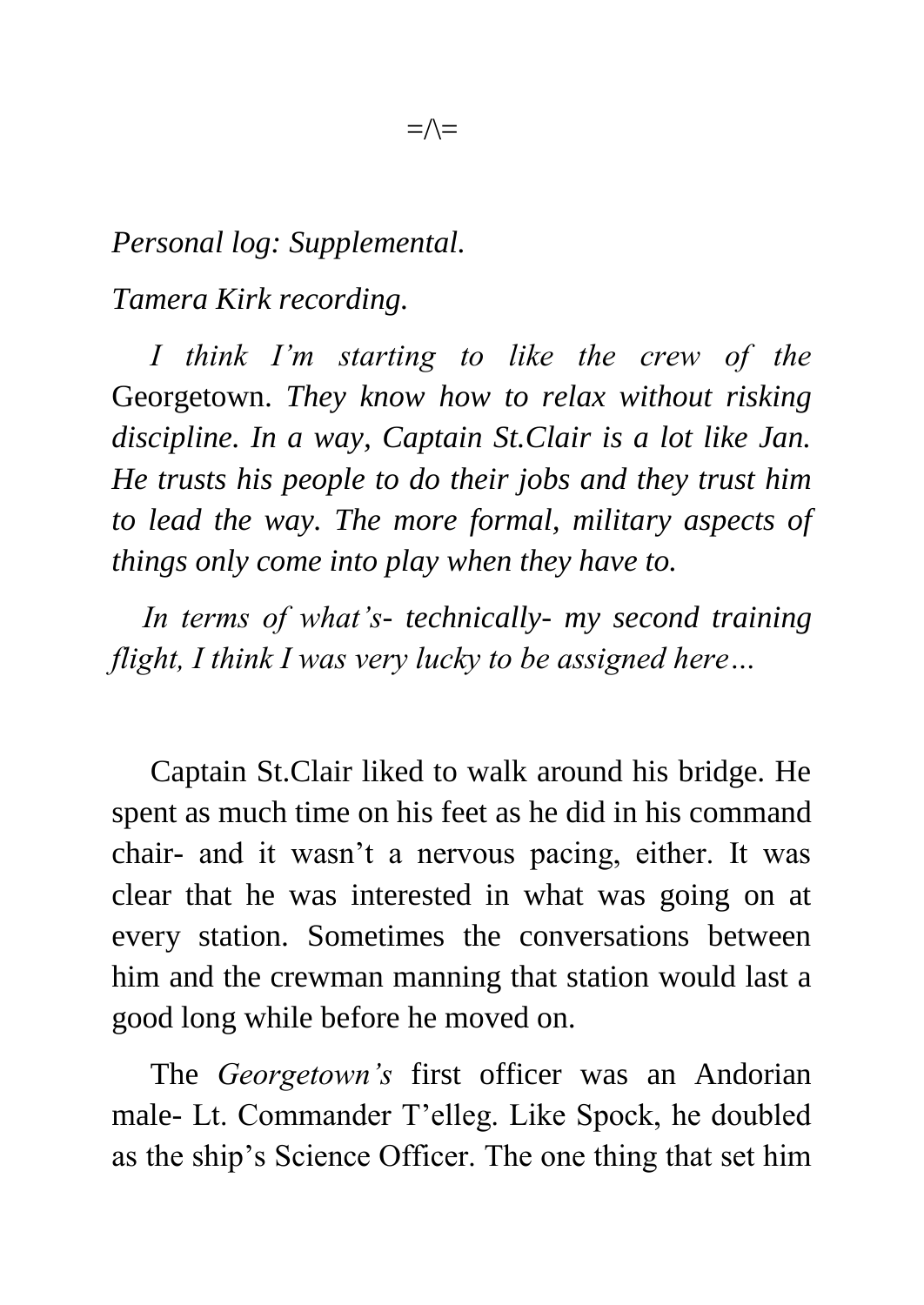apart from *Enterprise's* security chief, Lt. Commander Therran, was the ponytail he wore- full and long, it reached to the middle of his back. He was standing by Tam's side of the helm, checking some readings when she finally got up the nerve to speak. "Mr. T'elleg, may I ask you something?" He studied her for a moment, then nodded. "Once we arrive at Domeclaine Nine, what's our mission?"

 The Captain had been talking to the crewman manning the weapons console- a consolidated station for controlling the ship's phasers and shields. Having heard Tam's question, he took it upon himself to answer. "Up until now, Domeclaine Nine has only been visited by automated probes. We'll be going in to confirm their information and carry out a more detailed survey of the planet."

"So Domeclaine Nine is uninhabited?" Tam asked.

 St.Clair leaned against the weapons console as he shrugged. "That's what the probes say, anyway." He studied Tam for a moment before he spoke again. "You're rated for the new landing party gear, aren't you, Ensign?"

"Yes, sir."

He nodded. "Then you can join the landing party."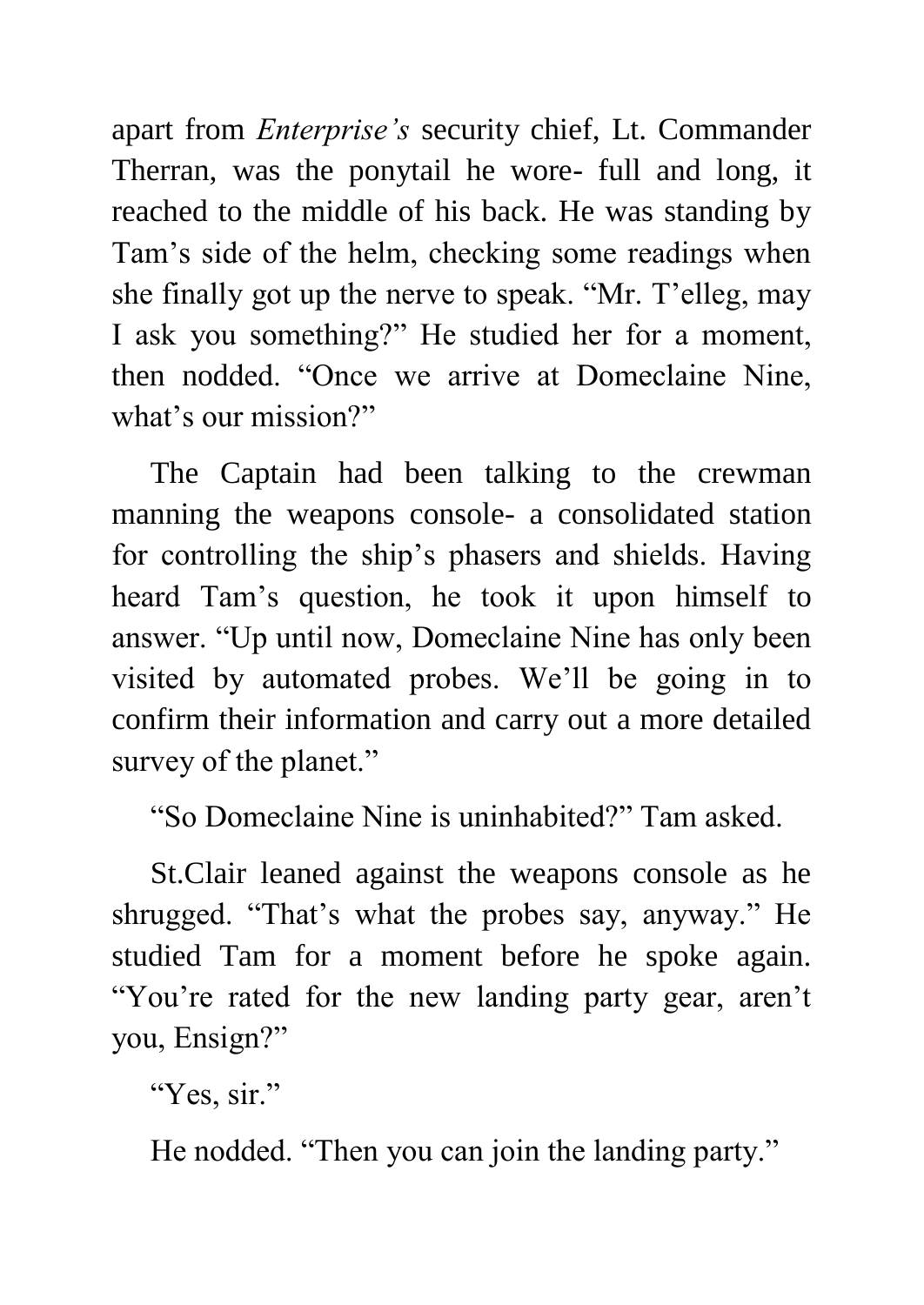Tam stared at him in shock. "Sir?"

 The captain shrugged once more as he headed for his chair. "Have to get your feet wet sometime- and this looks to be a routine survey." He stopped behind the helm and met Tam's gaze. "But *never* take any new world to be routine."

 "A good friend told me once, 'Young lady, if you can imagine it, plan for it'," Tam replied.

St.Clair nodded. "Your friend was right."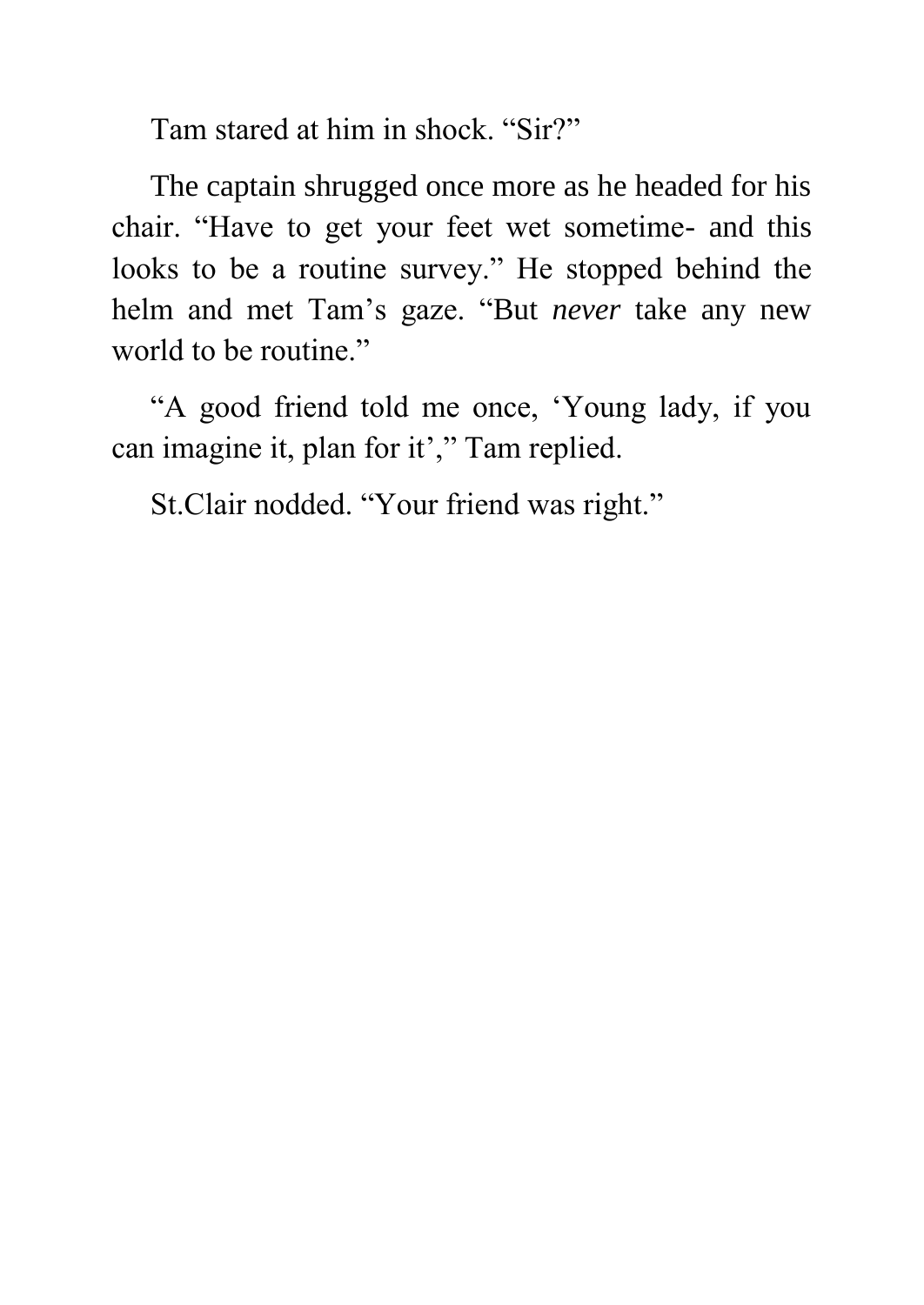From orbit, Domeclaine Nine looked like your normal class "M" world. Two major land masses, each equal in size to the Euro-Asian continent on Earth. Lots of islands of various sizes and lots of water. Clouds were currently scattered across two thirds of the planet.

 Tamera could hardly take her eyes off the Main Viewscreen as she watched the planet rotate beneath them. It was the first alien planet she'd ever seen outside of the Guardian's world.

 Mr. T'elleg broke in on her contemplation from his science station. "Captain, we're picking up something unusual."

 Sitting in his command chair, St.Clair glanced over at him. "Unusual how?"

 The Andorian's hands moved over his console and the view of Domeclaine Nine changed to a different angle. "Located in this area," he said as part of a continent was outlined by the computer, "Are two continental plates that have not moved in almost two thousand years." Everyone stared at the screen, then turned to the blue-skinned male. "As we all know, any planet has a series of plates that make up the planetary crust. They usually 'float' on the magma of a planet's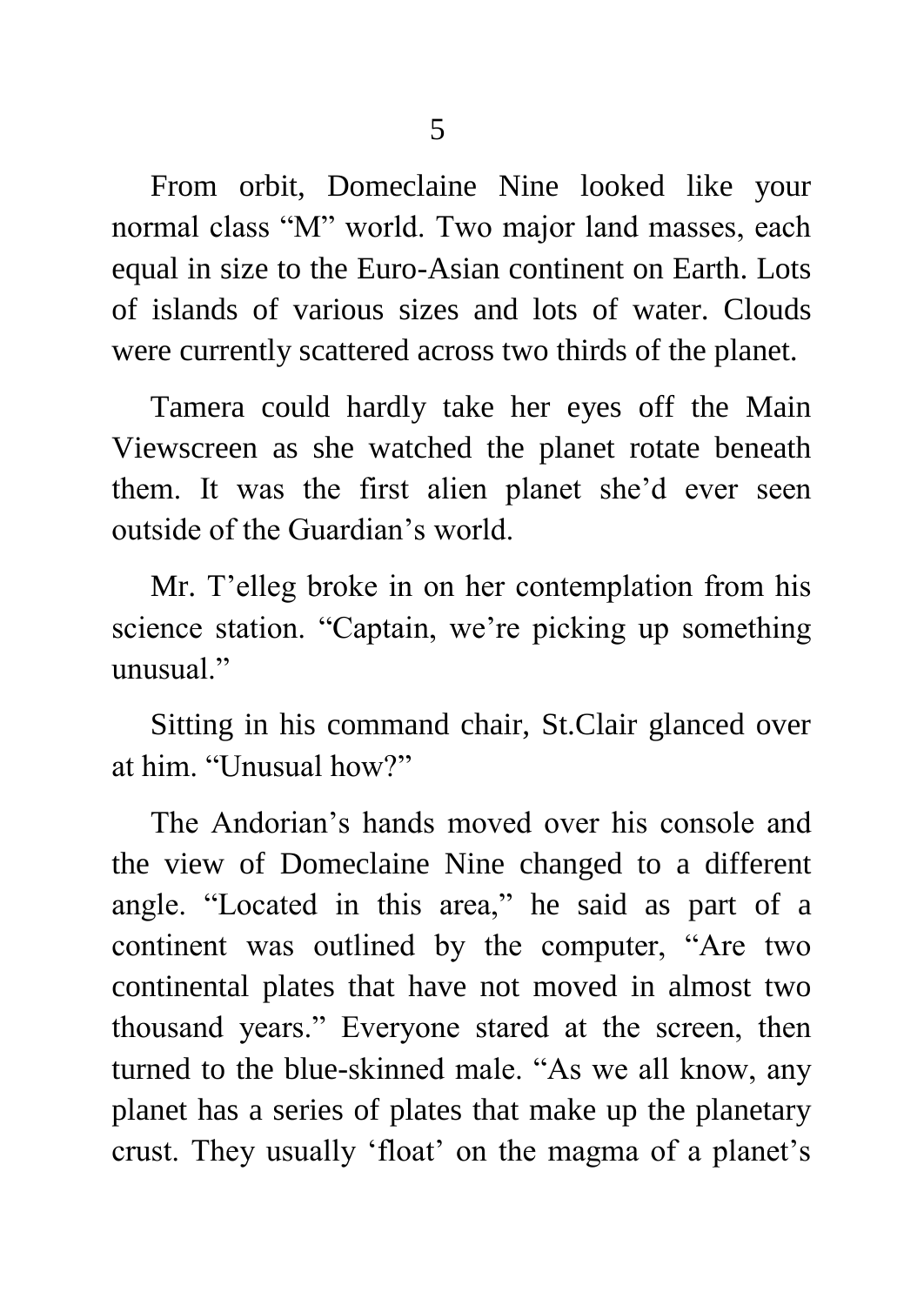core. The only example Union science has ever seen of plates *not* moving is when a planet is totally dead, its molten core cooled and solidified.

 "For these two plates- for any plates- to remain in place on an otherwise normal world is impossible."

 "Why didn't the probes pick up on it?" St.Clair asked.

 "They weren't programed to carry out a plate-shift analysis. Only the ship's larger computer with its additional survey programs could detect it."

 The captain rose from his chair and stepped around the helm as he continued to watch the viewscreen. "Is it just these two plates? Are you sure they're not just…'stuck' somehow?"

 T'elleg nodded. "Those two are the only ones. If they are 'stuck' then the day they become 'unstuck', that whole quarter of the planet's surface will pay for it."

 "Earthquake," Tam noted- and only then noticed that she'd spoken.

 The Andorian nodded. "On a scale no one has ever seen before."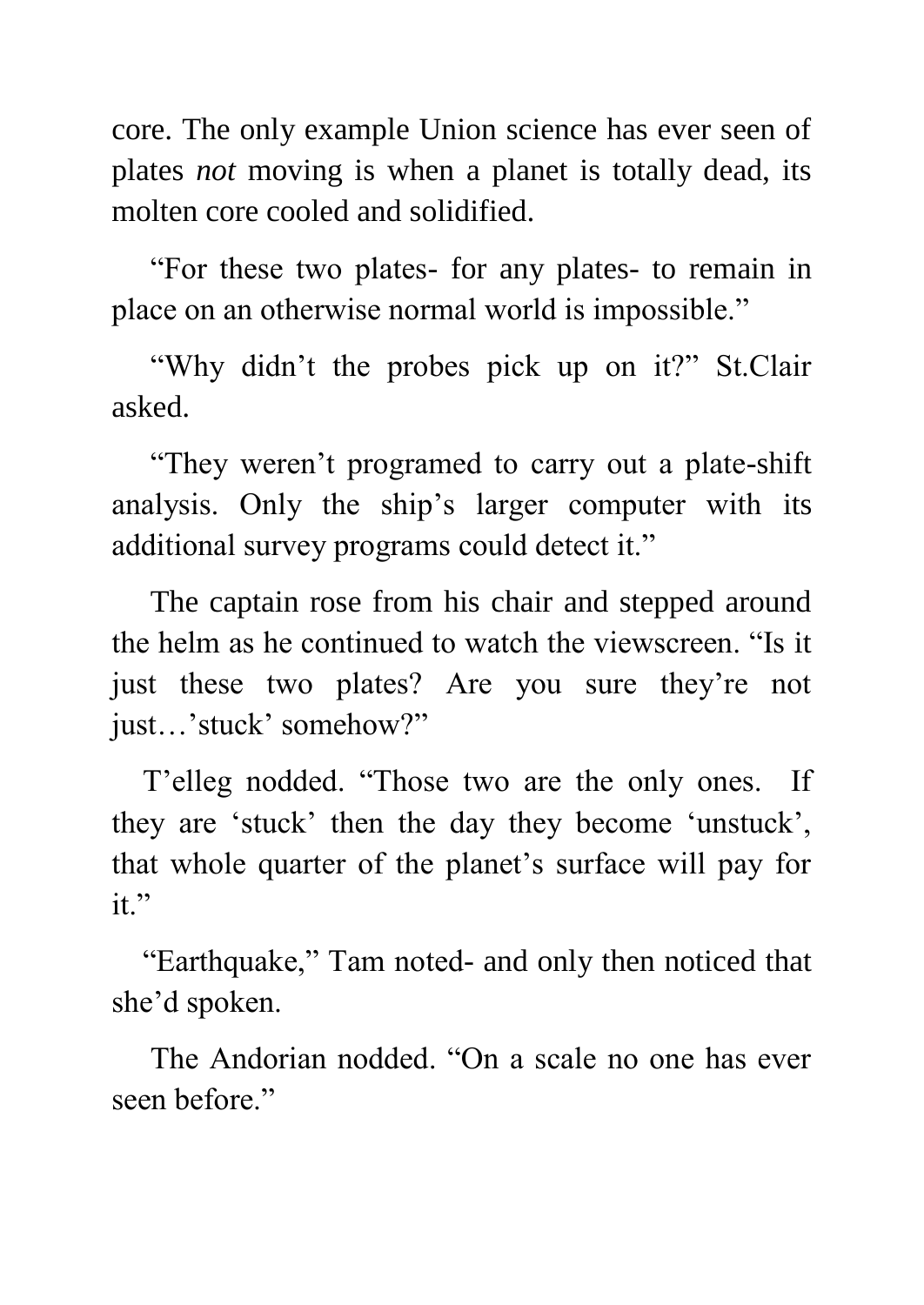St.Clair glanced at him, then back at the screen. "Then it sounds like it's time to beam down and find out what's going on."

 $=\wedge=\$ 

 As soon as the transporter effect released them, T'elleg, Tam and Wesley all reached for their tricorders as St.Clair reached for his communicator. "St.Clair to *Georgetown.* Transport complete. Out."

 It was warm- in fact it felt like late spring as Tam's voice was heard. "Sir, the probes *did* say that this world was uninhabited, right?"

 St.Clair was looking away from Tam as he answered. "That's right, Ensign."

 "Then, sir, with all due respect, I think those probes need to go back to school."

 "What do you- ?" He turned and his voice fell silent as his gaze followed the direction she was pointing to see a city in the distance- a city with crystal towers that reached hundreds of stories into the sky. But it was not a new city. It was clear, even at that distance, that some of the towers were shattered, while others were broken off.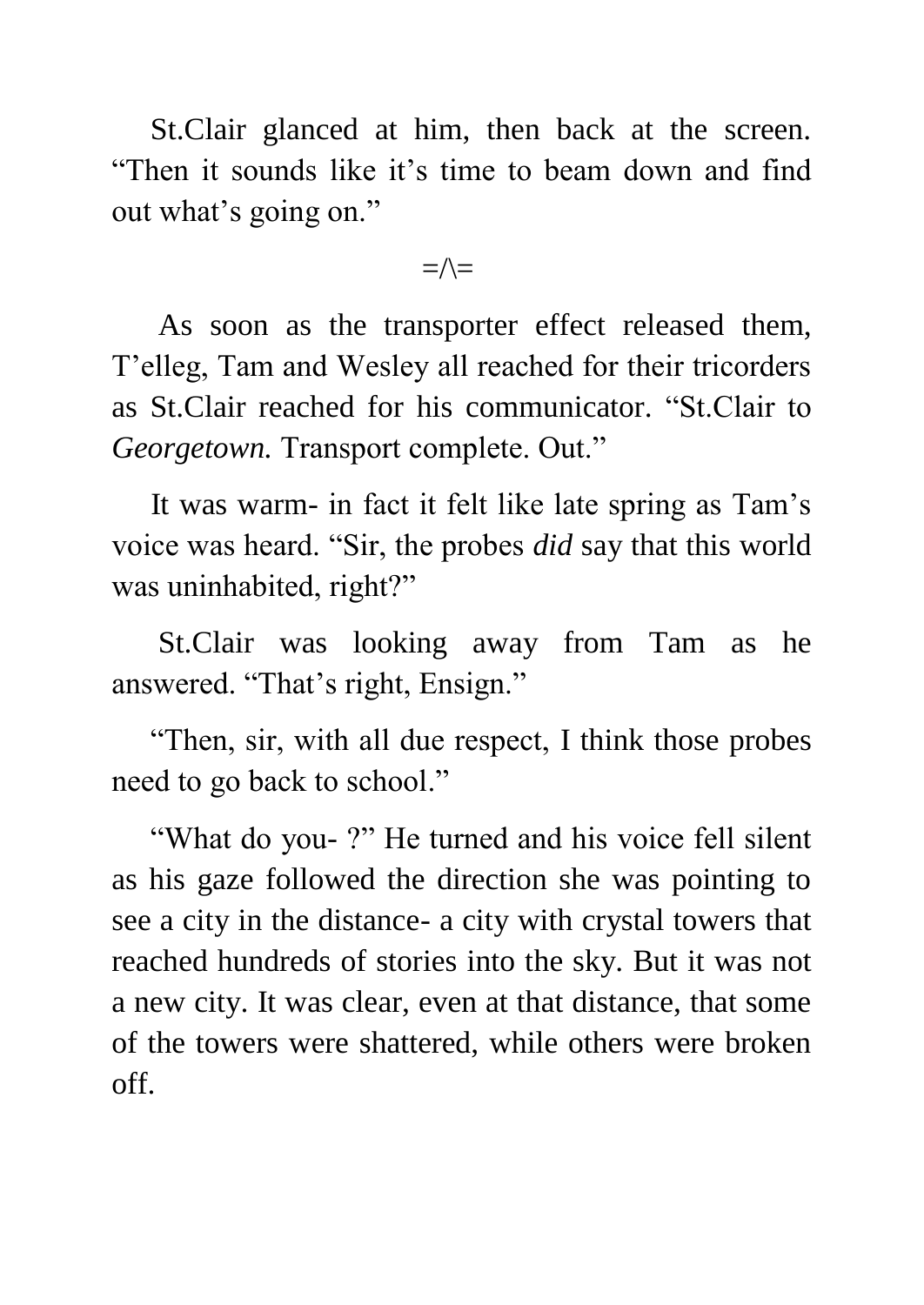Tamera shook her head as she studied the readings her tricorder gave her. "This doesn't make sense." She looked to St.Clair. "According to this thing, it's not there- yet we can see it."

 St.Clair took her tricorder and ran the scans againgetting the same readings she'd gotten. His eyes narrowed as he studied the distant city. "A projection of some kind?"

 T'elleg turned toward them. "If that were the case, there'd be an energy reading of some kind."

"Not if it were masked somehow," Tam offered.

 The Andorian shook his head. "That would still imply an intelligence, Ensign, and the probes-"

 St.Clair scowled. "I think we've already proven the probes wrong." He handed her tricorder back to Tam and started walking toward the distant city. "Now let's find out how and why."

 $=\wedge$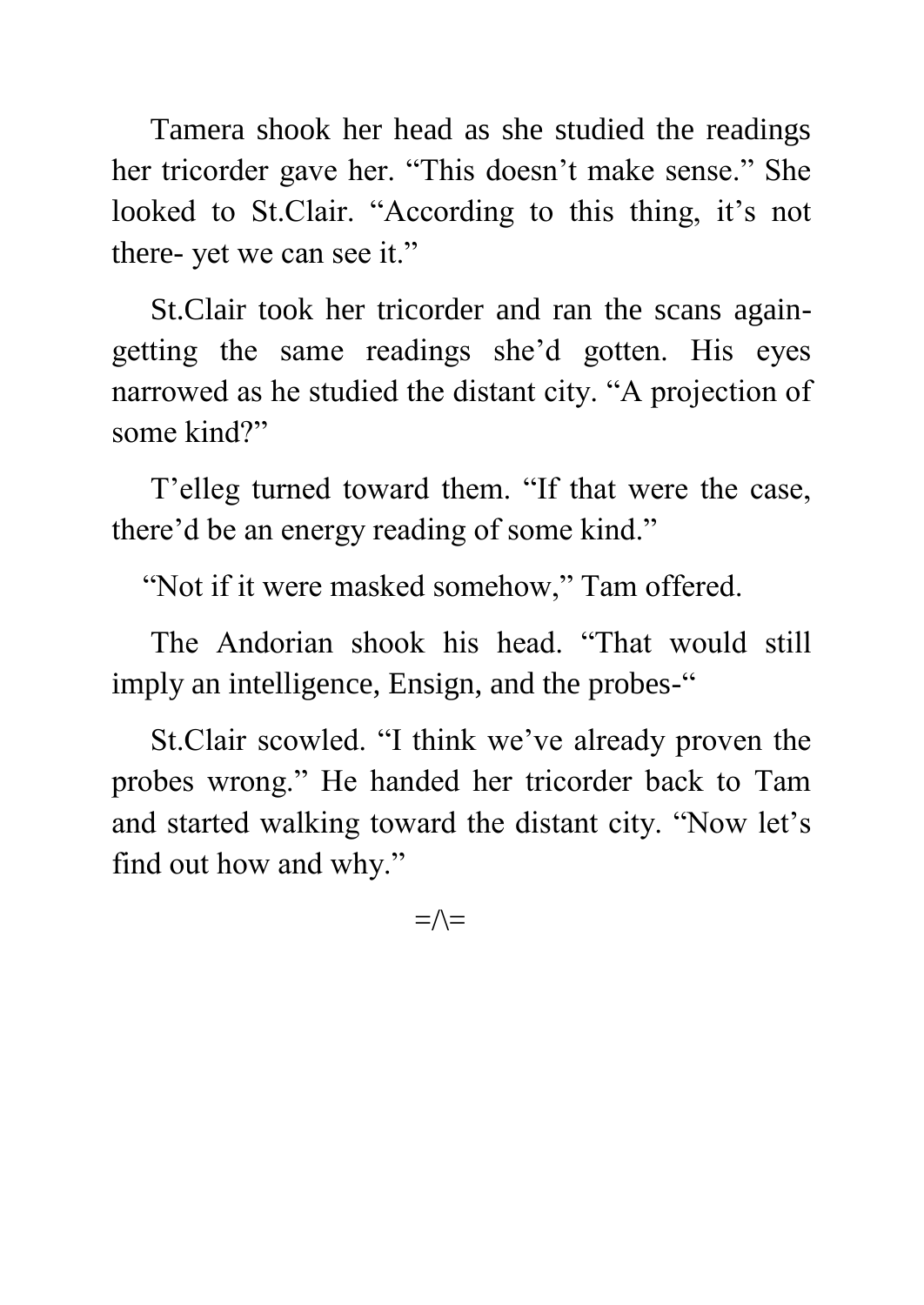*Personal Log; Stardate 6136.14 Tamera Kirk recording.*

 *Once on the surface of Domeclaine Nine, we were faced with more questions than answers and answers were what the Captain wanted….*

 T'elleg had been working with his tricorder as the landing party walked along. The area around them was a dust bowl- nothing was growing anywhere around them. Now, the Andorian looked up and spoke quickly. "Captain, stop- please."

 St.Clair, Tam and Wesley gathered round him. "What is it?" the captain asked.

 The Andorian held up his tricorder. "According to the chronometer, we've walked back in time twenty years."

 At that point, Tamera, who'd been trying to get the same readings, picked up on something else instead. "Sir, we can also scan the city now. But it's real faintalmost like a ghost."

 St.Clair looked toward the city as he thought this over. "So, the further we walk, the farther back in time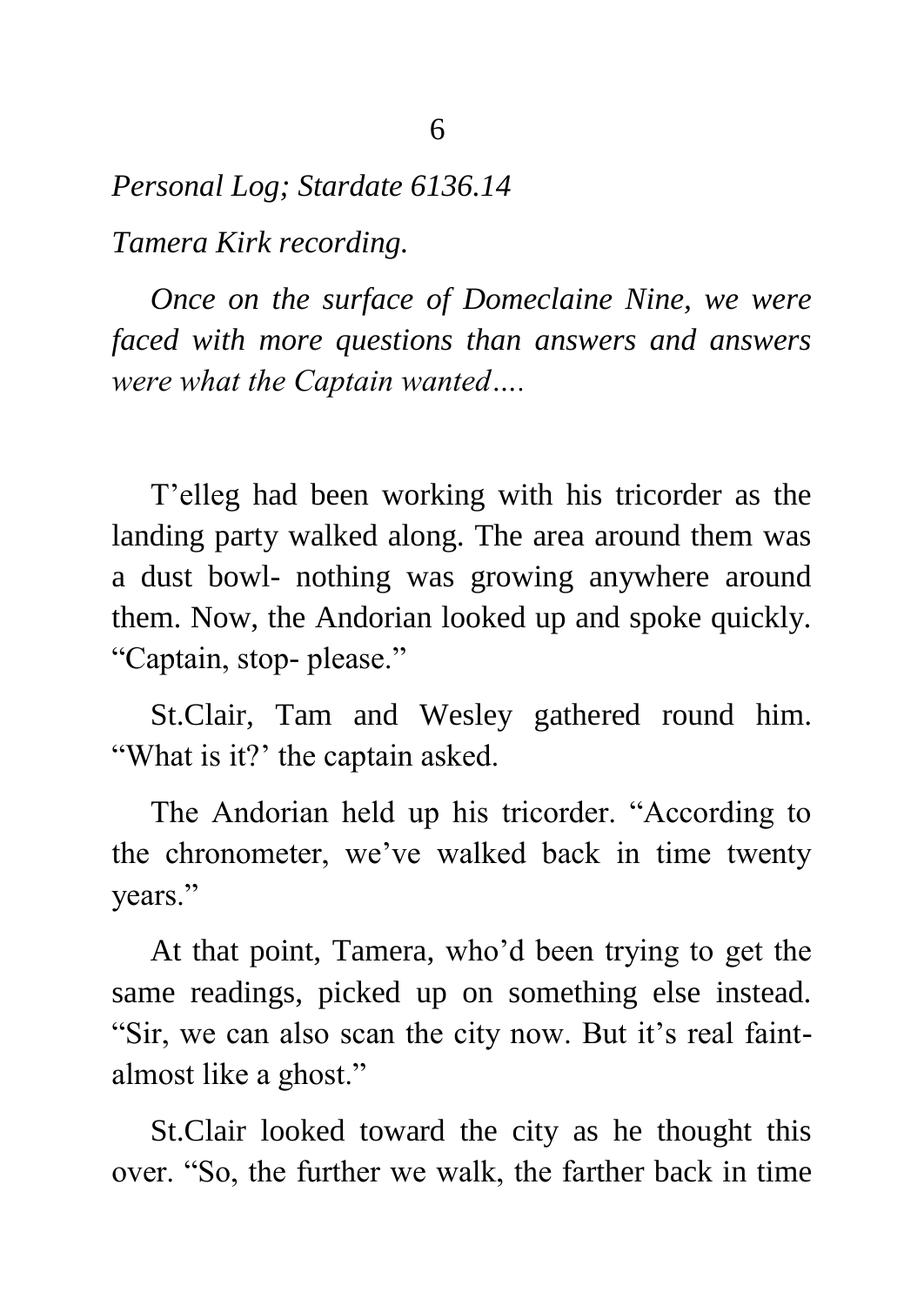we go and the more solid the city becomes." He looked to Tam. "Try to call the *Georgetown.*"

 She took her communicator from her belt- glad they'd left the bulky landing party jackets on the ship. "Ensign Kirk to *Georgetown,* come in. *Georgetown,* this is Ensign Kirk, please respond." After a moment, she looked to St.Clair and shook her head.

The captain nodded. "That's what I thought."

"Sir?"

 He met Tam's gaze. "Twenty years back in time, Ensign. The *Georgetown* hasn't been built yet."

 T'elleg had more good news. "Sir, this distortion- or whatever it is- isn't confined to the surface."

"What do you mean?"

"It's still too early to be certain," the science officer replied. "But it looks like this…temporal distortion reaches beneath the surface as well."

 St.Clair met his gaze for a long moment. "The continental plates you mentioned earlier."

T'elleg nodded.

"That would take a lot of power," Tam noted.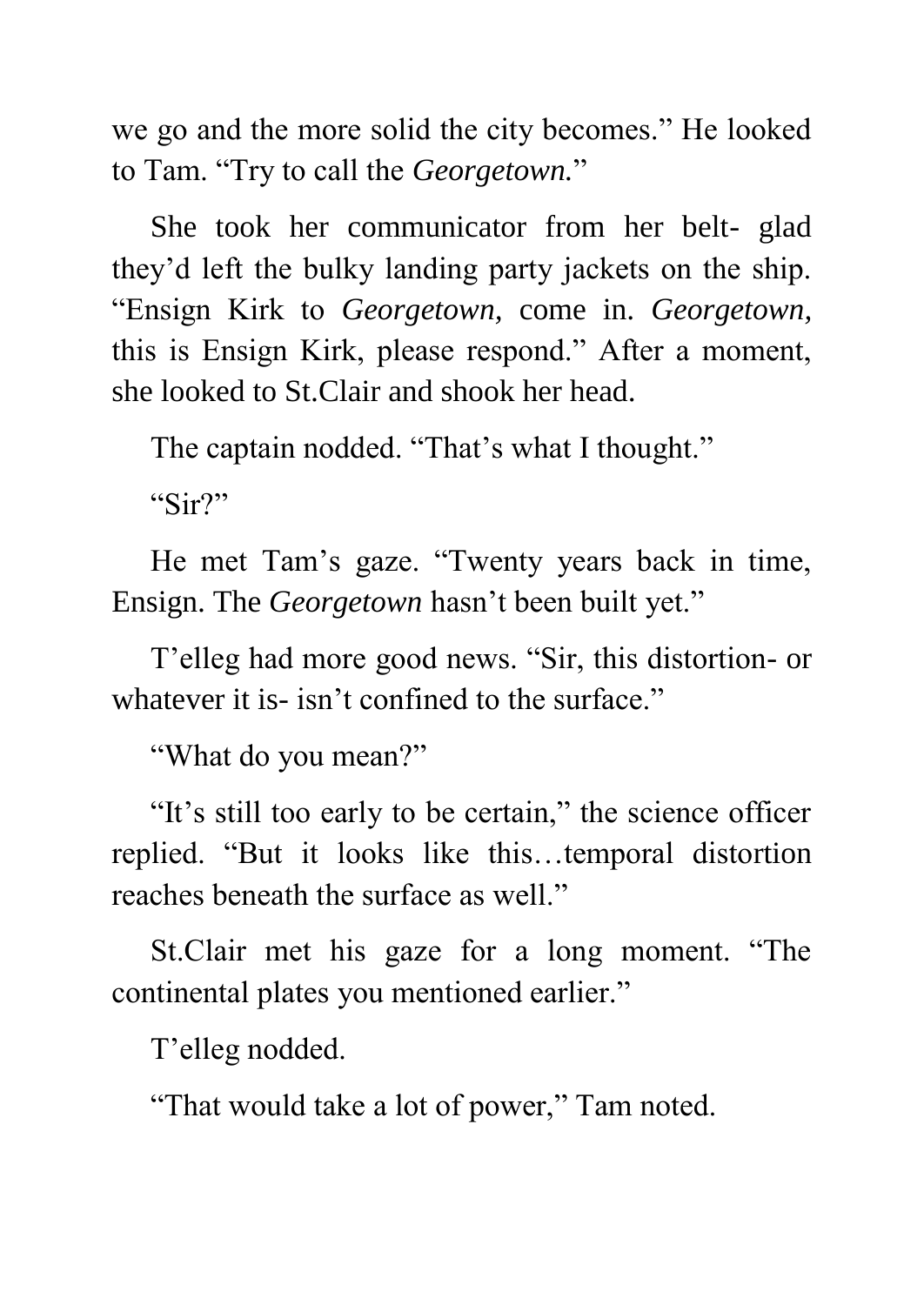St.Clair met her gaze. "Like the power provided by a city."

 Wesley looked to his captain at that point. "So what do we do, Skipper? Go back to the beam down point and our time, or go on to the city and their time?"

 St.Clair looked to each of them as he answered. "Right now this…temporal distortion is limited to the planet. We need to find out what's causing it and put a stop to it before it decides to expand out into the galaxy."

He started walking. "We're going on to the city."

 $=\wedge$ 

 They walked on. As they did so, the dust bowl gave way to a rocky plain with an occasional scrubby bush. That in turn gradually transformed into more and more grass with a few trees as the path they were on became a cracked, pitted and broken road.

 It was at this point, some thirty minutes after they'd started walking, that they found the body. They almost missed it for its clothes had faded to shades of grey and the being's skin had taken on a dried, leathery look.

T'elleg knelt beside it and scanned it. "Mummified."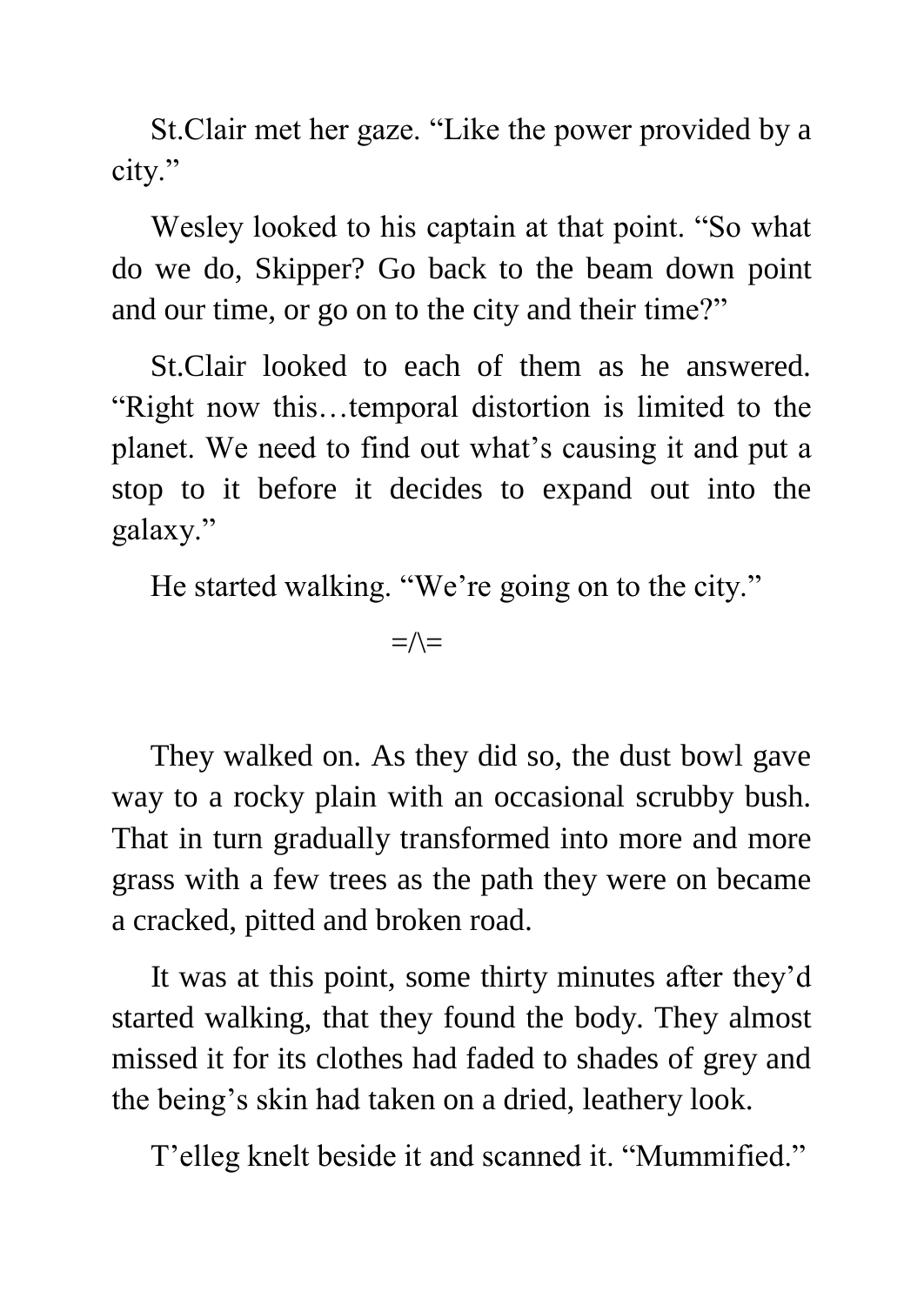"How long?" St.Clair asked.

 The Andorian checked his tricorder before he spoke, then met his captain's gaze. "One thousand, three years." He stood up as he continued. "And Captain, there's no longer any doubt. This distortion *is* holding the plates in place. The readings are stronger all across the spectrum."

 They moved on. It was five minutes later by their time, when Tam called out and pointed to the sky. "Captain!"

 Hanging in mid-air, was a vehicle, frozen in midflight. They walked on for another five minutes and when they looked back, the vehicle was gone. "We've gone back in time another four years, "T'elleg stated. "I doubt that vehicle's been built yet."

 They continued on. The land around them became greener and gradually, took on a more cared for look as buildings began to show on the horizon.

 It was about this time that they started encountering people- and these weren't mummified. They seemed immobilized- frozen in the middle of doing everyday things. Tam's eyes were drawn to their ears- more slender, taller and pointed than any Vulcan's. The overall effect was that of a classic fantasy-style elf brought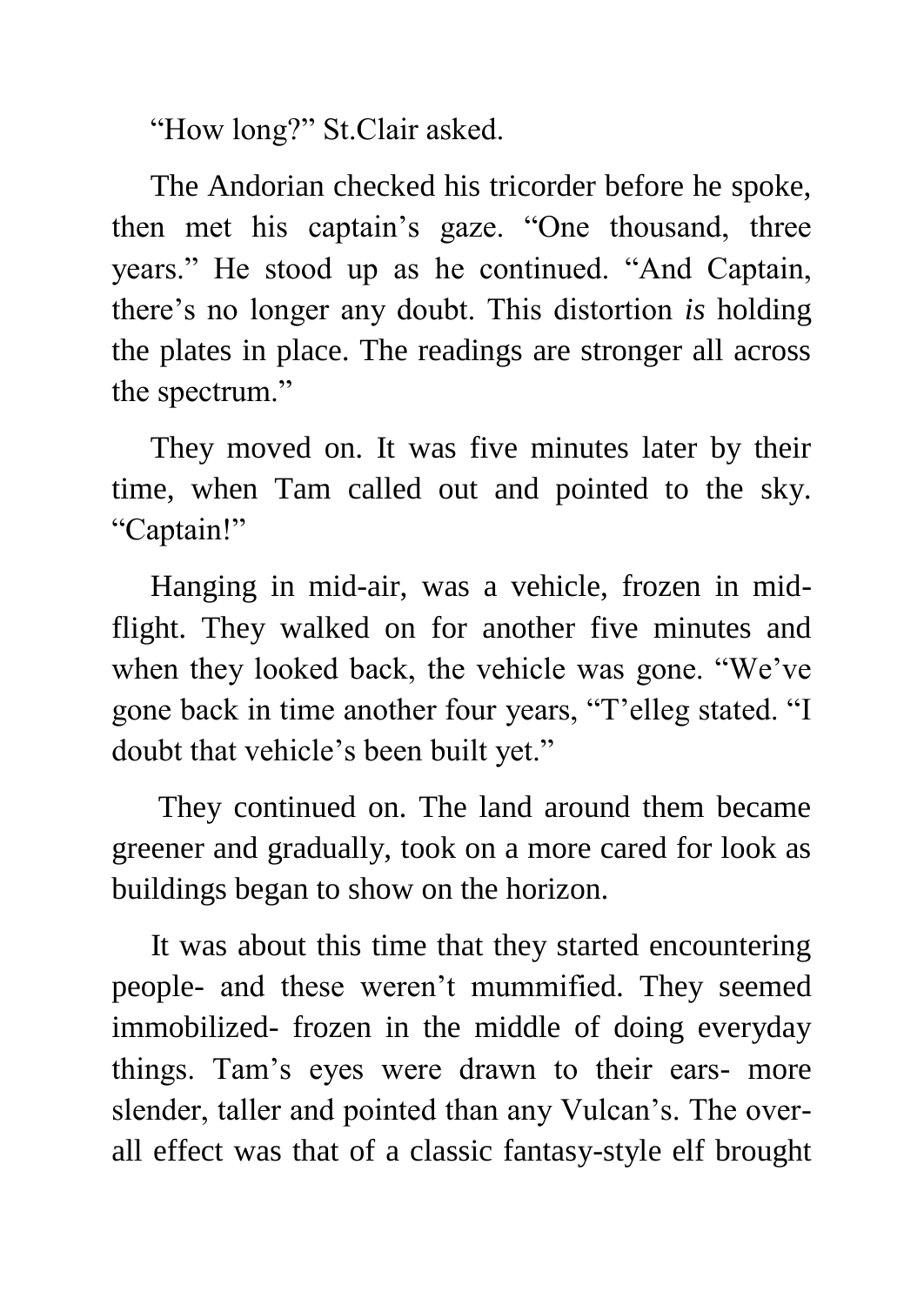to life. Caught between one moment and the next, one step, one word, one breath and the next.

 The city itself, the towers, all of it was intact as if they'd reached the height of this society's development before the decline began.

 St.Clair looked around as he spoke. "T'elleg, what are your readings now?"

 Never taking his eyes off his tricorder's read-outs, the Andorian turned in a full circle as he scanned the area. "According to my readings, we've gone back in time two thousand years." He then looked to the captain. "And the city's as solid as we are."

 Tamera's red head had been bent over her own tricorder. Now she looked up. "Captain, I'm picking up an energy reading now." She pointed off to their right. "That way."

 Wesley had been scanning as well. "Confirmed. We must be getting closer to the day all this started."

 St.Clair met his gaze, then turned to Tam. "Lead on, Ensign."

 They followed her through the streets, passing people frozen in time till they were facing a building that seemed more important than the ones around it.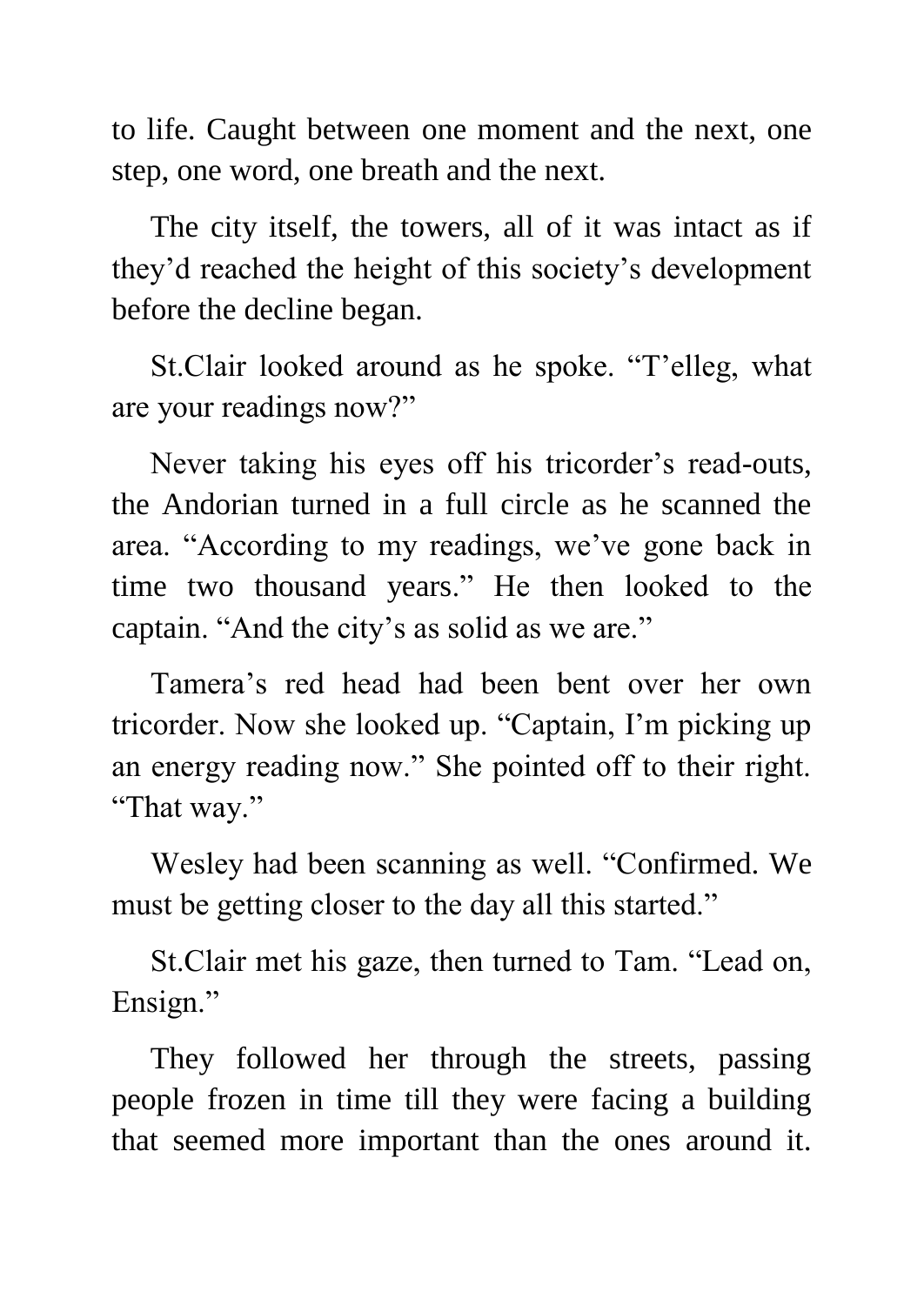The crystal it was built from , seemed cleaner somehow- prouder than the structures surrounding it. They stopped at the bottom of stone steps leading up to double doors and T'elleg studied the place closely. "Since the trail seems to lead inside, we can only assume this is a research lab of some kind."

 The Captain glanced at him, then up at the building. "Let's find out." He started up the steps with the others following his lead until they entered the structure and found themselves in a fair-sized lobby. Marble-like walls, reception desk, boxes of planets arranged around the area and several exits. St.Clair looked to Tam. "All right, Ensign. Which way?"

 She checked her tricorder and pointed to one of the exits. "That one, sir. Down that hallway." Following her scans, Tam led them through the lobby and into the hall she'd indicated. They passed numerous doors before she stopped in front of one. "This one. Whatever it is, it's behind here."

 St.Clair placed his hand on her shoulder and gently moved her to one side. "Stand clear, Ensign." He then checked the door carefully with both his eyes and Wesley's tricorder. Only after he'd done so, did he reach for the switch mounted nearby.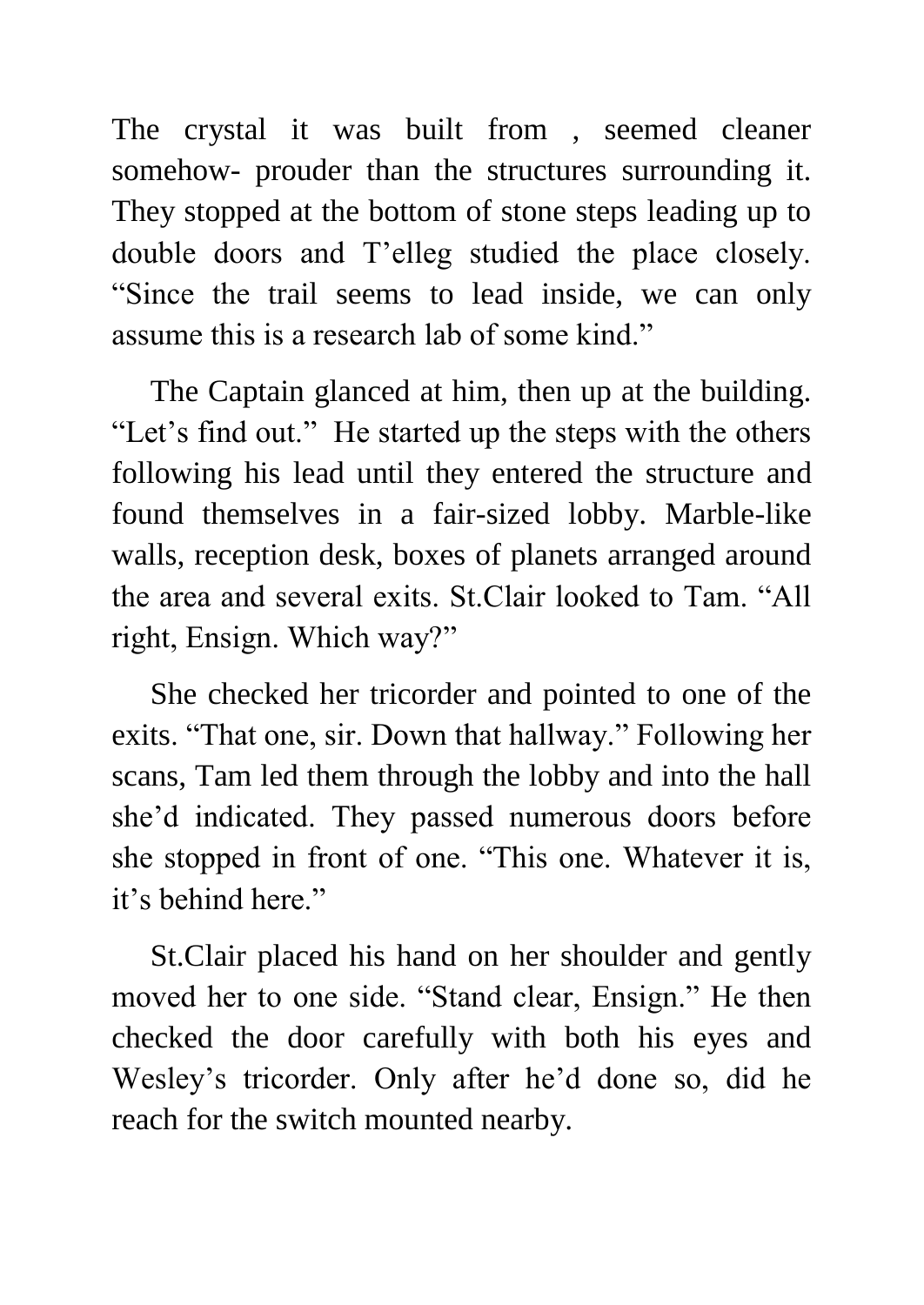It didn't respond to his touch. "T'elleg?"

 The science officer stepped forward and repeated the steps his captain had gone through before turning his attention to the switch and it's panel. He reached to his belt and took out a tool that he used to pry the panel offrevealing various sorts of alien circuitry beyond. Another tricorder scan and a different tool. A moment later, two small 'snipping' sounds were heard. "Try it now, sir."

 St.Clair stepped up to the door- it was a sliding door, not unlike those on the *Georgetown*- and pushed to the left. Nothing. He then pushed to the right- and the door slid easily into the wall. "Thank you, Mr. T'elleg." He then stepped into the room as the others followed.

 The room was part laboratory and part work shop. Tables were positioned all around with various pieces of equipment or consoles located on top.

 Tamera's gaze slid over all of this, before focusing on the largest piece of equipment in the room. It was a large, ring-shaped device that- to her mind- bore an unofficial resemblance to the Guardian of Forever.

 T'elleg stepped toward the structure, his tricorder's hum seeming to increase in intensity as he scanned the device- then scanned it again. "Remarkable." He looked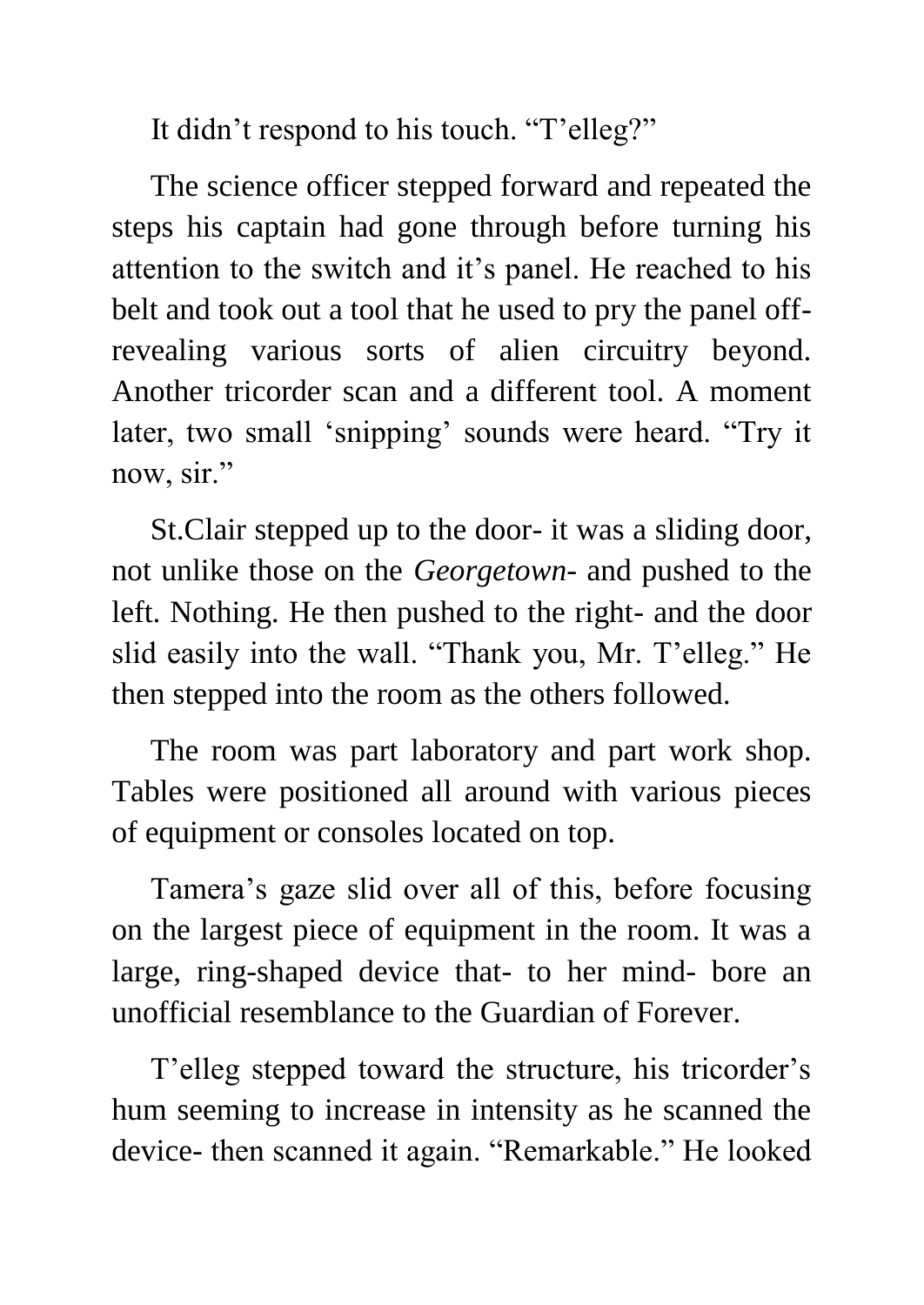to St.Clair. "Captain, according to my scans, this device is supposed to be some kind of 'time-viewer' capable of opening windows into the past."

 Wesley spoke as he kept an eye on the rest of the room. "Seems pretty clear that something went wrong with their first test run."

 T'elleg nodded. "Instead of creating 'viewports' into the past, it opened the entire Domeclaine Nine timeline at one time."

 The security chief stepped over beside the others. "That would explain our little 'walk through the ages'."

 T'elleg nodded. "Yes- and Captain, you were correct about the threat this effect presents. For every one of our minutes, it expands by five years. By my calculations, in ten years, it'll envelope the planet. After that-"

 Lt. Wesley looked from the science officer to the captain. "What I don't understand is how come we haven't been affected- frozen in place like the natives?"

"Maybe because we're from beyond their time," Tam suggested. "If the device only opened the Domeclaine Nine timeline, that timeline would've ended the day they threw the switch, right?"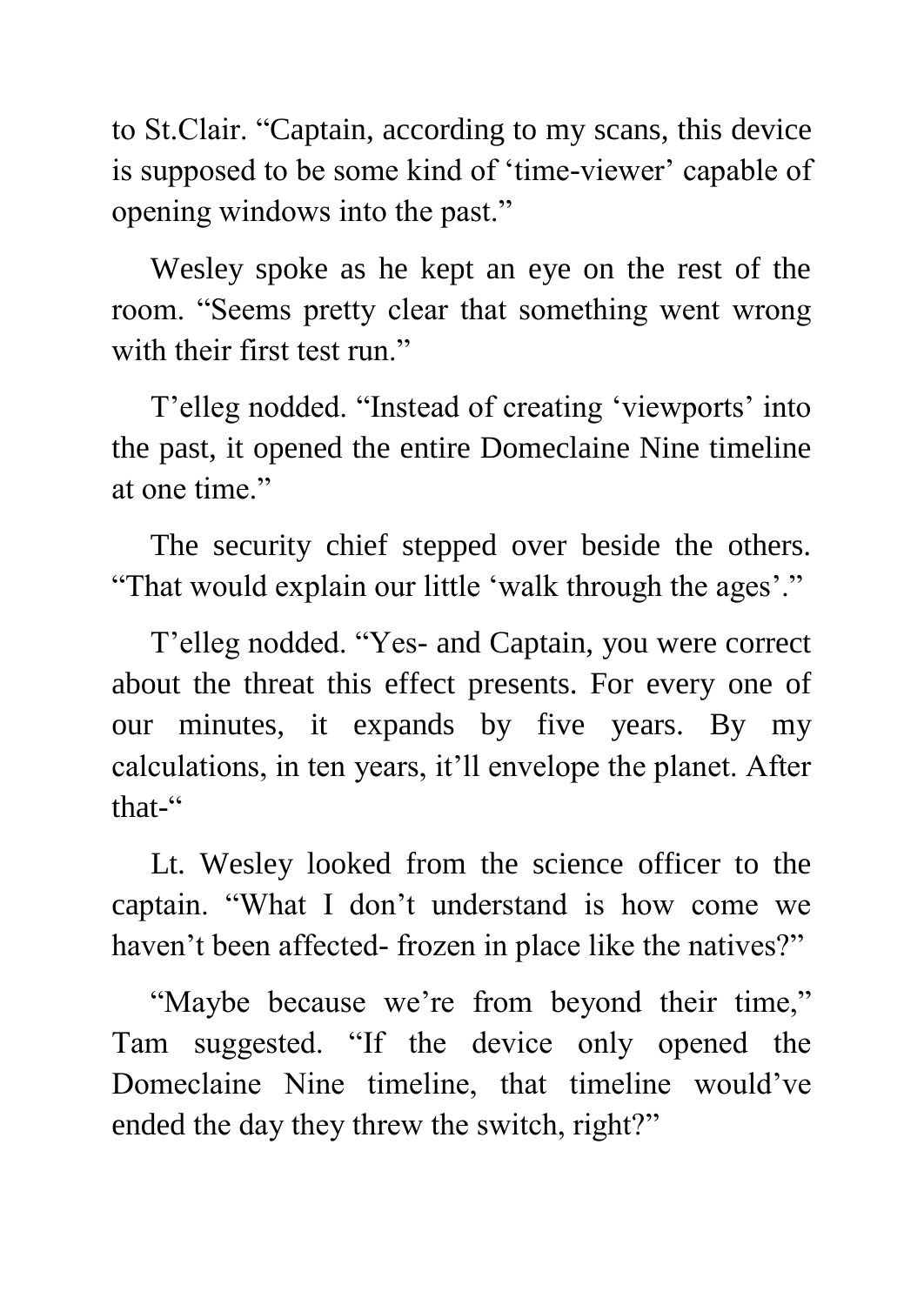St.Clair studied her face for a moment, then nodded before he turned to the others. "So now, the question is, how do we shut it down?"

 T'elleg looked down at his tricorder, then up at his captain. "Sir, as Ensign Kirk pointed out, this distortion only effects the people that created it. In view of the Prime Directive, do we have the right to shut it down?"

 St.Clair met his gaze as he replied. "You just said that this distortion will eventually cover the planet. Are you saying now, that your calculations were wrong?"

 The Andorian shook his head. "no sir. Eventuallydecades from now- this distortion will reach out into the solar system- and then the galaxy as you assumed earlier."

"Then what are you saying, Commander?"

 "What I am saying, Captain, is this: Shut down the distortion and we may end up killing the entire native population."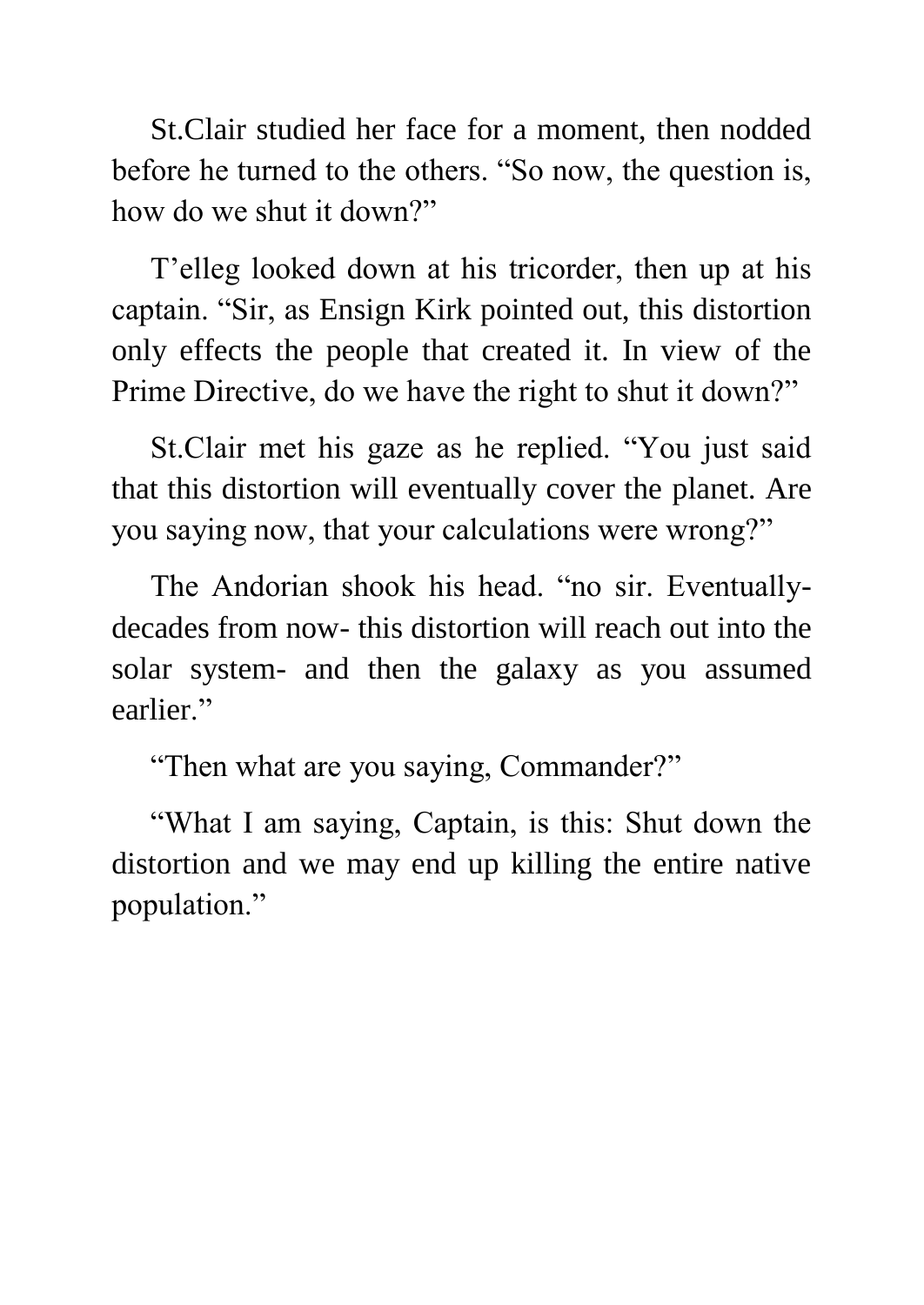7

 Tam looked from the science office to the captain as the 'discussion' continued. St.Clair shook his head. "These people died two thousand years ago."

 T'elleg nodded. "But they're alive here and nowjust as we are. There are also the continental plates to consider. Shutting down the distortion may release two thousand years of movement. This entire quarter of the planet would be laid to waste- again, killing the native population and us.

 "There's also the possibility that the distortion won't shut down now that it's begun. Disturbing it in any way may in fact cause it to expand in to other timelinesincluding ours, capturing us and the *Georgetown.*"

"Mr. T'elleg, "Tam called, "What if we managed to shut it down without all of that happening? How likely is it, that we'd end up trapped in their past?" She looked to St.Clair. "In order to shut it down, we'd have to be here with it."

 The Blue-skinned male nodded. "Being trapped like you describe, is a definite possibility, Ensign."

 Wesley shook his head. "Damned if we do, and damned if we don't."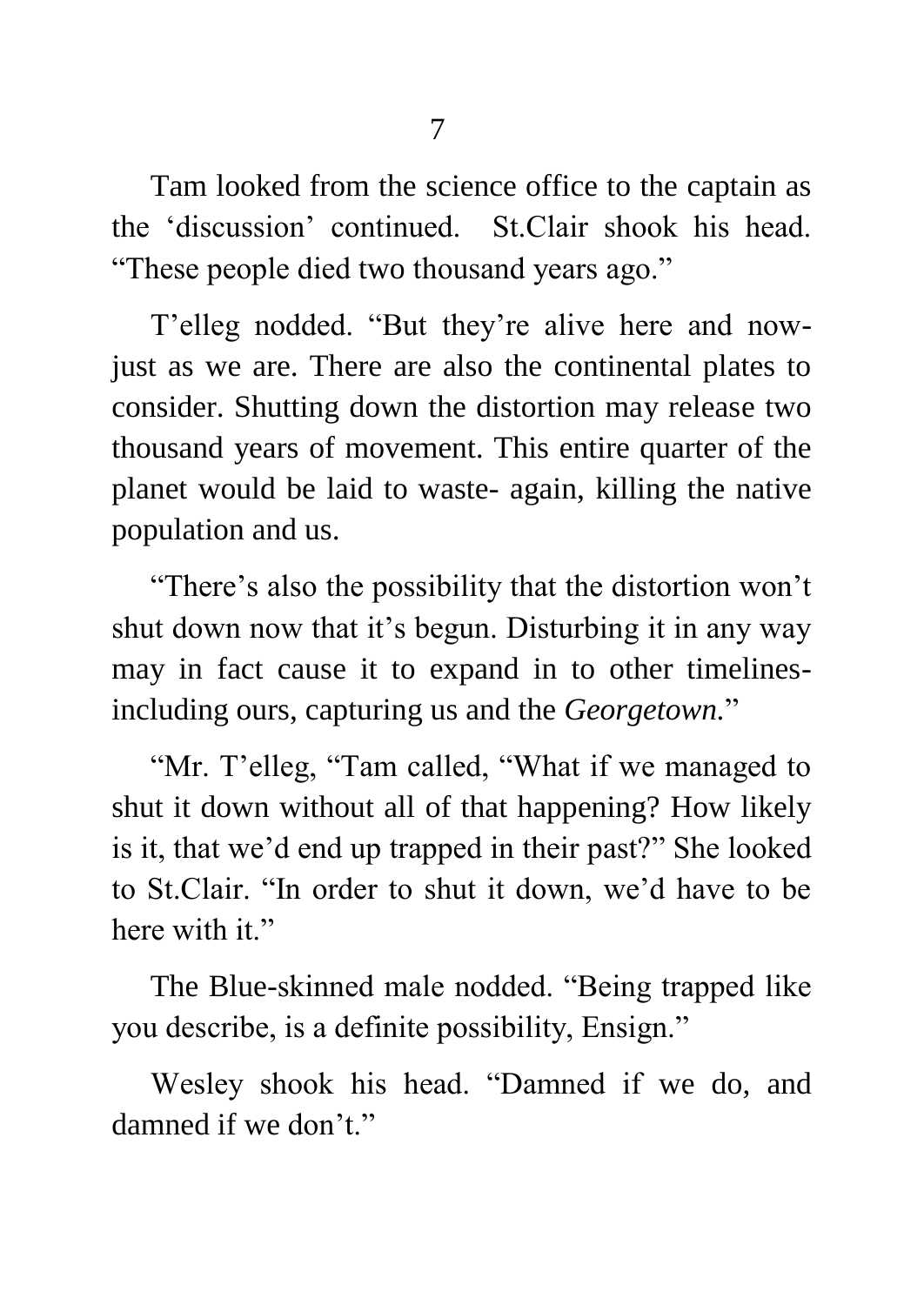Maxwell St.Clair was silent for a long moment as he stared at the current center of his problems. "Would a large enough containment field restrict its expansion?"

 T'elleg shrugged. "It would take time to analyze our readings and build one that might work. But we're dealing with an alien technology that no Union citizen has ever encountered before- guarantees are impossible."

 Wesley looked from St.Clair to T'elleg. "What about some kind of energy syphon? Drain the energy so the power drops off- make the distortion fade gradually?"

 "Sir?" they all turned to see Tamera standing by the machine. She indicated some thick cables running along the floor. "Considering what Mr. Wesley said, what about simply cutting the power? Wouldn't that trigger some kind of controlled, automatic shut-down? It would with Union tech."

 The Captain and Science Officer traded glances and then T'elleg knelt by the cables and scanned them. "Standard materials- nothing we haven't seen before." He checked his tricorder again and then pointed to one. "This one. If we cut it, the power stops." He looked to St.Clair. "I'd like to include a delayed trigger.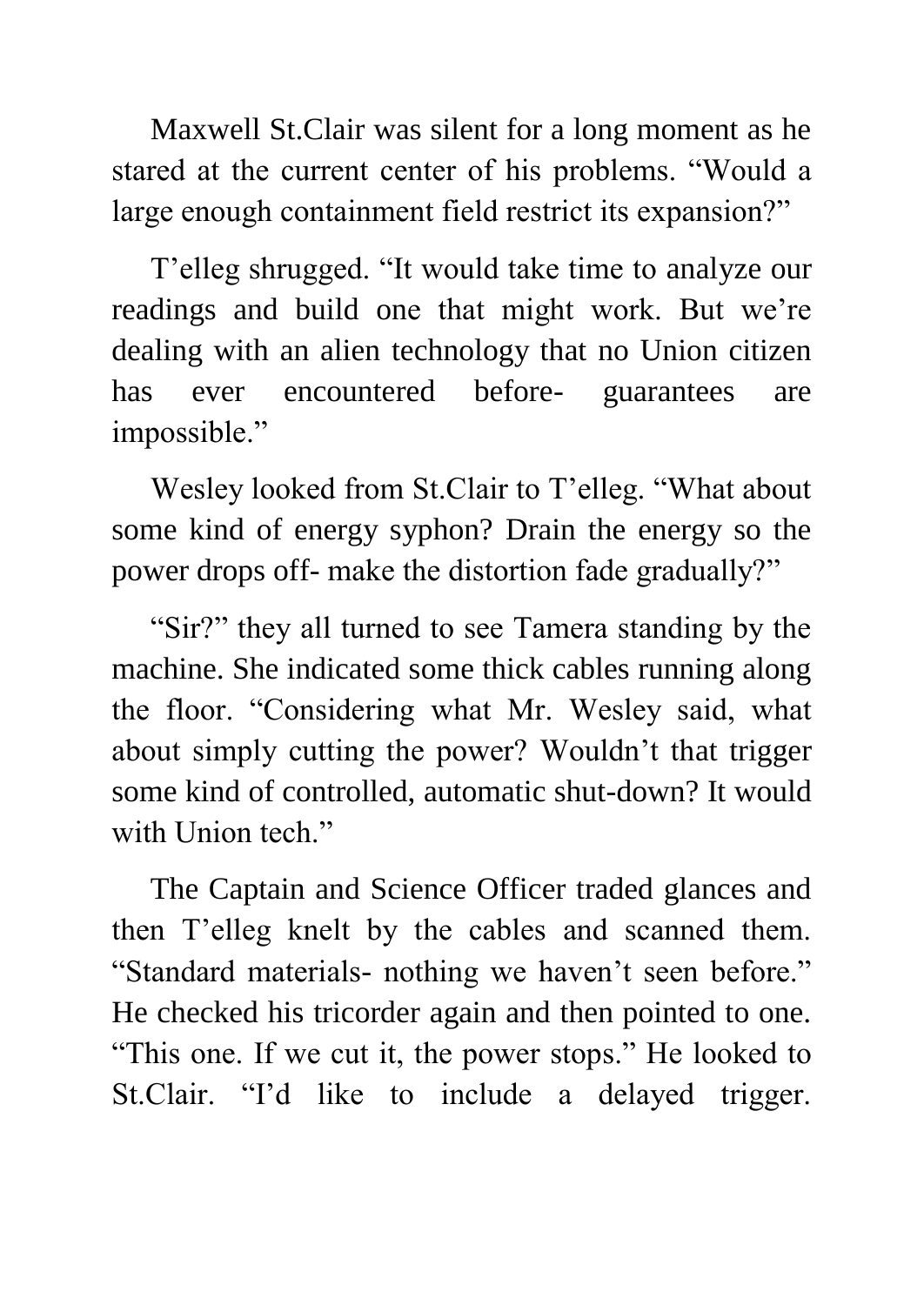Something to give us time to get back to the beam down point, beyond the distortion. Just in case."

 St.Clair nodded. "'Just in case' are three of my favorite words. Get to it."

 Tam watched as the Andorian took a small tool kit from his belt and set to work disassembling both his tricorder and his phaser. Taking tools in hand as he needed them, he began reprograming various components. The Ensign looked to the captain to see him watching her. "He's a walking engineering section," She noted. "Is there anything he doesn't carry?"

 St.Clair shrugged. "I don't know- but he's never come up short."

 T'elleg looked up from his work. "Captain our walk from the beam down point took fifty-three minutes. Due to the jury-rigging I'm doing here, I can only set this for fifty."

 The captain nodded. "Then we'll just have to doubletime it out of here." As T'elleg turned back to his work, St.Clair had orders for Tam. "Get a complete scan of this place, Ensign. The equipment, the building, the people- but stay in shouting range."

"Yes, sir."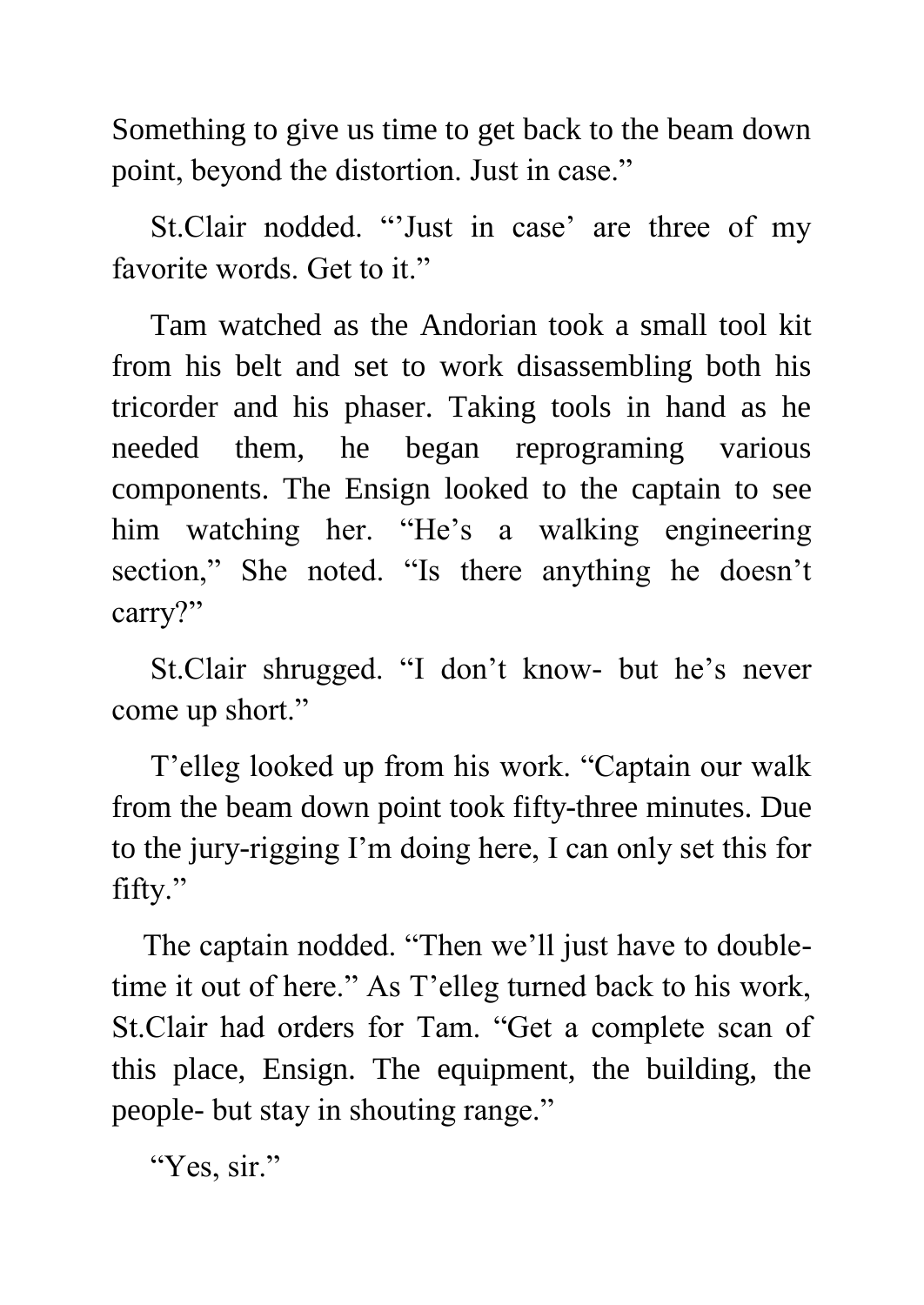As the young redhead moved off and began her scans, St.Clair turned to someone else. "Mr. Wesley, go with her. There doesn't appear to be any danger at the moment, but who knows."

"Yes, sir."

 Wesley followed Tam from the room, catching up with her in the hallway. "Not quite what you expected for your first time out is it?"

 Tam looked up from her tricorder and shrugged. "The captain surprised me when he ordered me to join the landing party."

 The Lieutenant kept one eye on their surroundings as he replied. "You have to start getting experience sometime."

 The nineteen year old nodded. "That's what the captain said."

 With a lop-sided smile, the security chief turned to her. "Did the captain ask you to dinner?"

 She looked at him like he was crazy. "No. Are you asking, Lieutenant?"

He nodded and his smile softened. "Yes, I am."

 She studied his face for a long moment. The past year and a half had been so crazy; she hadn't had time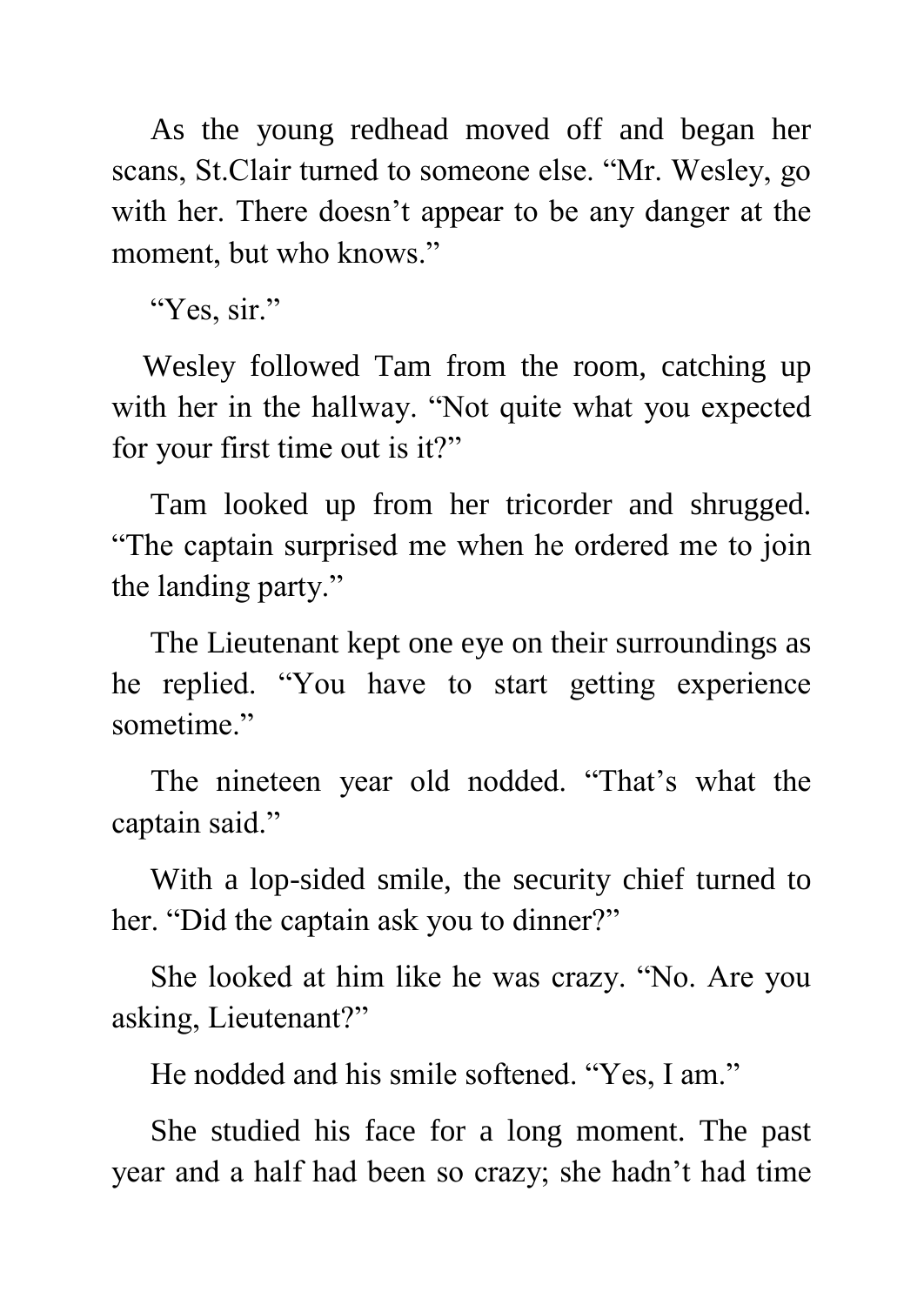for a real date- not that anyone had actually asked. A slow smile came to her face and she nodded. "All rightyou're on."

 They had reached the lobby and an easy silence settled over them- only to be broken by the captain as he and T'elleg joined them. "Let's go. We've got fortyseven minutes left."

 They ran from the building. While back in the lab, T'elleg's bomb continued counting down the remaining minutes.

 $=\wedge$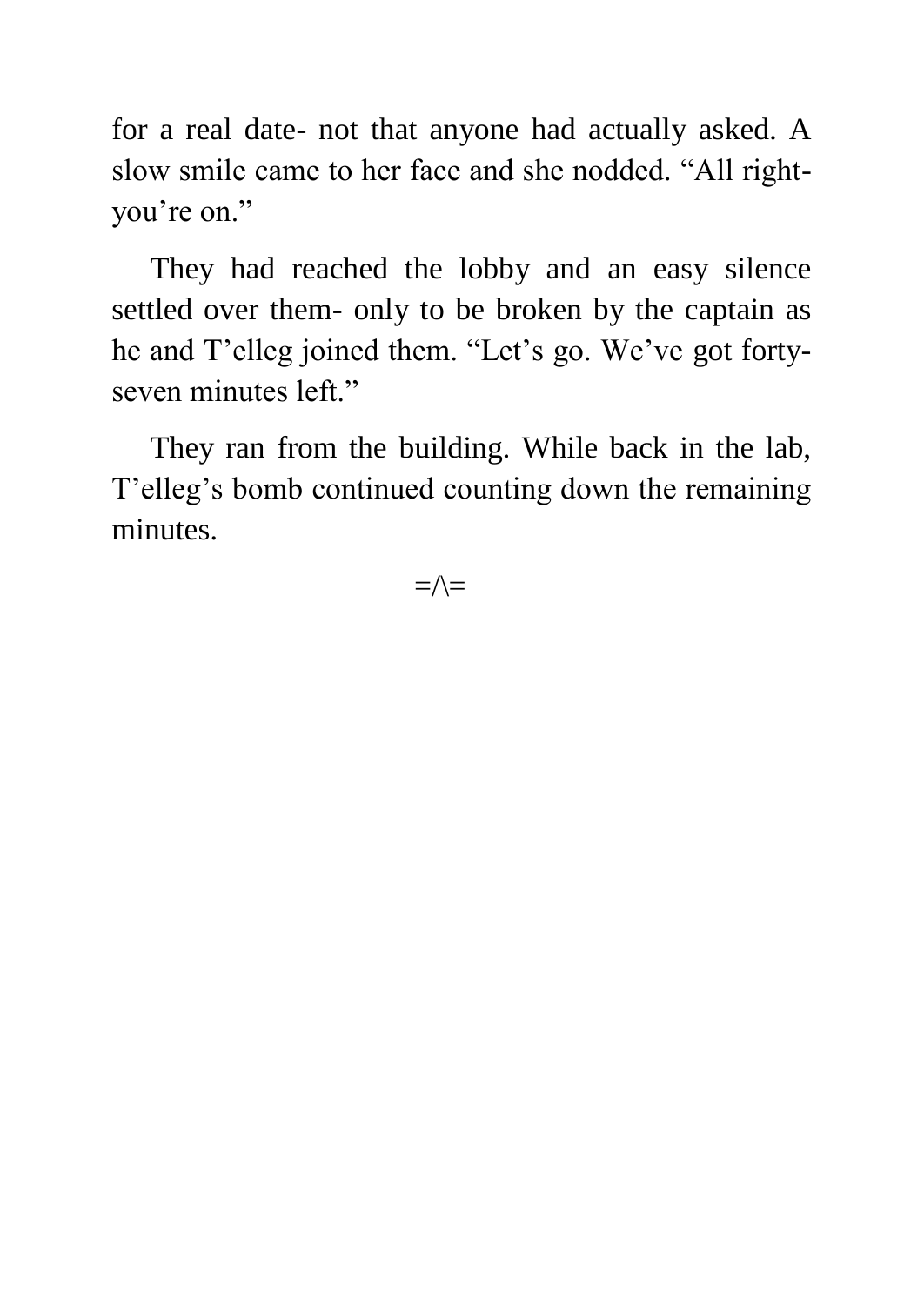Leaving the crystal city of two thousand years ago, they reached the city limits at a fast walk. "We can't run all the way," St.Clair told them. "We'd wear ourselves out before we got half-way.

"Quick march, people."

 With thirty minutes left, they were jogging along the road. As it changed from well-maintained to abandoned, Tam looked back to see the same flying vehicle still caught in mid-flight.

 They had ten minutes left when they came to the molasses that slowed them down- the section of road that was broken and had pieces missing. Heading toward the city, they'd had plenty of time to deal with its pot holes and twisted surface. But now as they dealt with the sink holes and sand dunes which were blown across it, they could feel time catching up and passing them by.

 Finally, they were back on the dirt trail and the dust bowl was around them The Beam down point came into view-

 -and the ground heaved up under them as a loud shattering roar filled the air.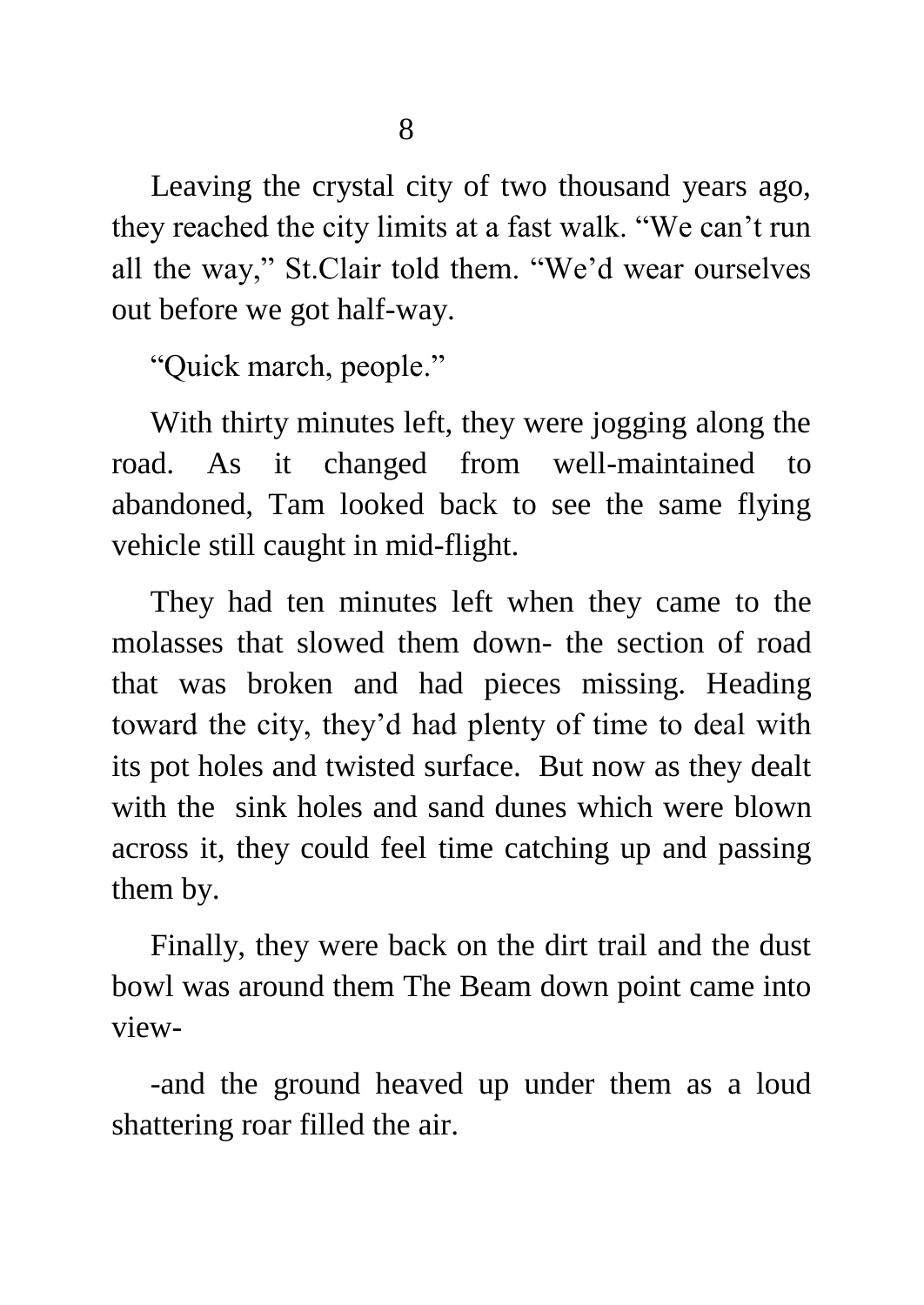Their time had run out.

 The ground that had risen up a moment before now dropped from under them, shaking and vibrating like an ancient steam engine about to explode. It shook with increasing violence until no one was able to stand.

 Off to one side, in the distance, an entire range of mountains rose as high as Earth's Mt. Everest, sending dirt and boulders flying, to land miles away. On the other side of the landing party, another range of mountains rose up even taller, causing the level ground they had been standing on, to become the bottom of a very large canyon.

 The sky- which had been an easy light blue the whole time they'd been here, now grew dark as volcanos erupted, sending up tons of ash and smoke, while at the same time, the water table was shattered, sending geysers of water thousands of feet into the air.

 Wesley's voice reached everyone faintly as the roar and crash of two thousand years of planetary change did its best to drown him out. "We're not going to make it!"

 Tamera looked around as the land rose and fell and boulders crashed into everything and swore. The lieutenant was right. If they stayed there, they were dead.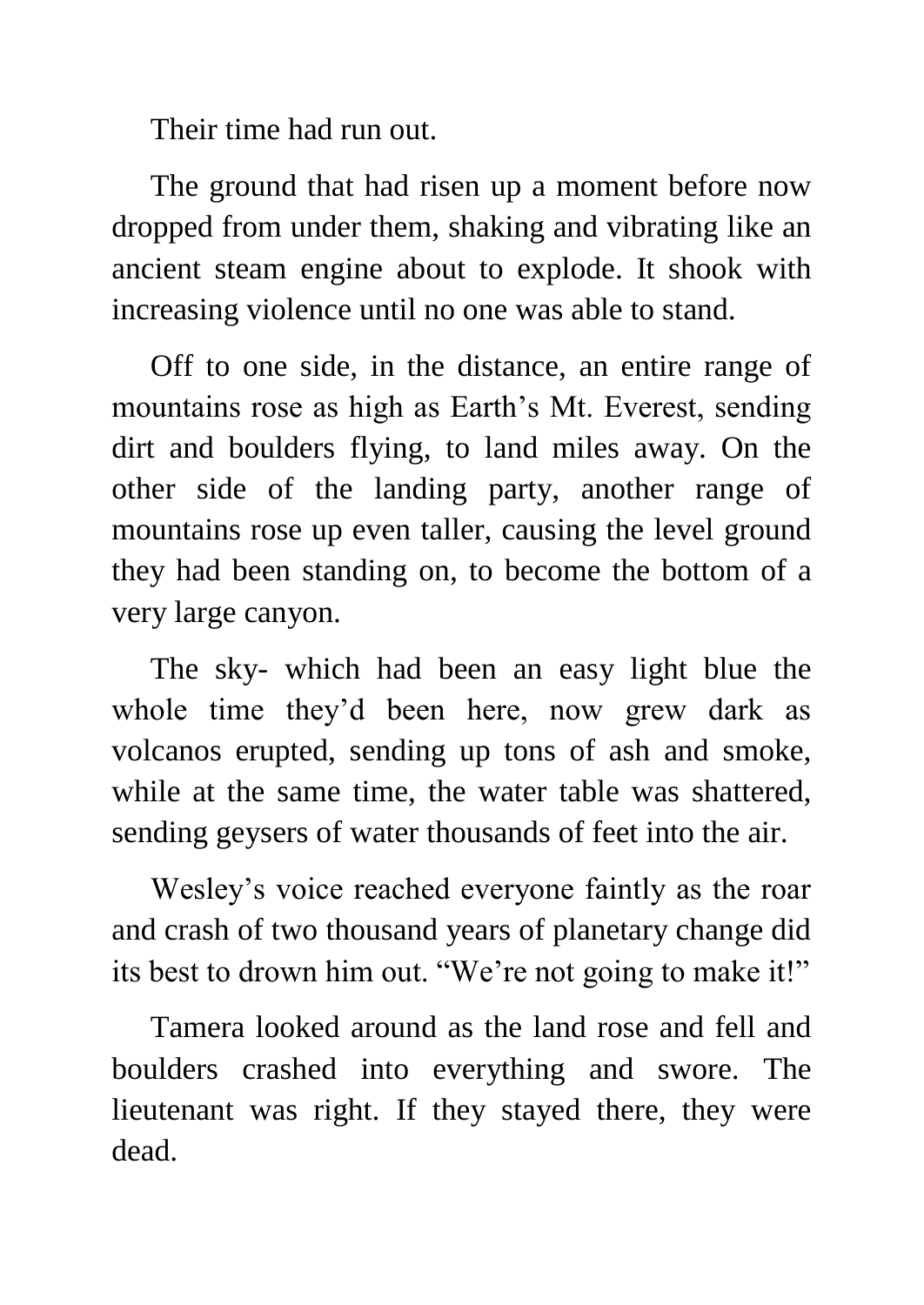"Damn!" She concentrated and opened a portal. "Everyone- into the portal- Hurry!"

 As lave bombs fell around them and spears of rock shot up from the ground, Wesley and T'elleg stared in shock.

 It was St.Clair that got them moving. "Move- both of you! Or do you want to die here?!"

 The two traded glances and deciding it would be better to die somewhere else, they jumped into the portal together.

 "Go on, Ensign!" St.Clair shouted as rain began to wash the ash out of the sky.

 "I can't- It'll close behind me," Tam replied. "We have to go together."

 The older man nodded and side-by-side, they jumped into the portal as the ground they'd been standing on began to crack and lava rained down into the resulting chasm…

 $=\wedge$ 

 Wesley and T'elleg were both waiting and worrying when the two stepped out of the portal at the beam down point. Wesley turned from his pacing and T'elleg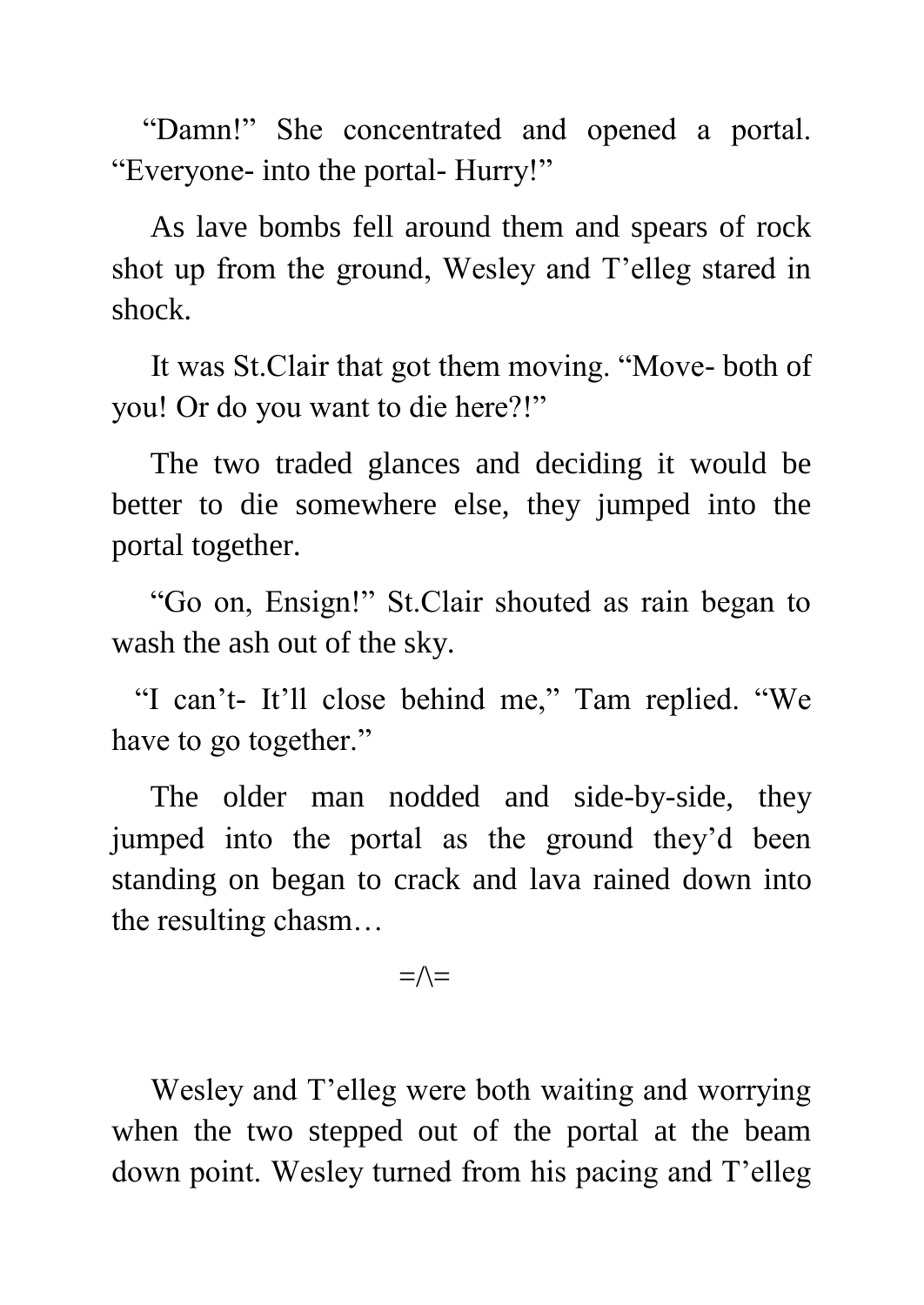started to speak, but St.Clair cut them off. "Tricorders out and operating- Now!" He glanced at Tam as he turned toward the city. "How far back?"

 "By our time, only a few seconds. Any more would create a time para-" She turned to face him in sudden realization. "*You know ?!"*

 He didn't meet her gaze as he pointed. "Later. Look!"

 The mountains were starting to shake, yet there was no vibration or sensation to go with what they were seeing. They were outside the distortion- and out of danger as the land within tried it's best to tear itself apart.

 But everyone's eyes were on the ancient- and distant city as it shook and shimmered, cracked and broke, fell apart- and faded away.

 Then, from their point of view, a new city began an almost immediate rise. Growing higher by the moment, it wasn't made of crystal like the one before- but of the more familiar materials of chrome, steel and glass.

 Tam's voice broke the silence as the land around them settled into a new calm. "Whoah…"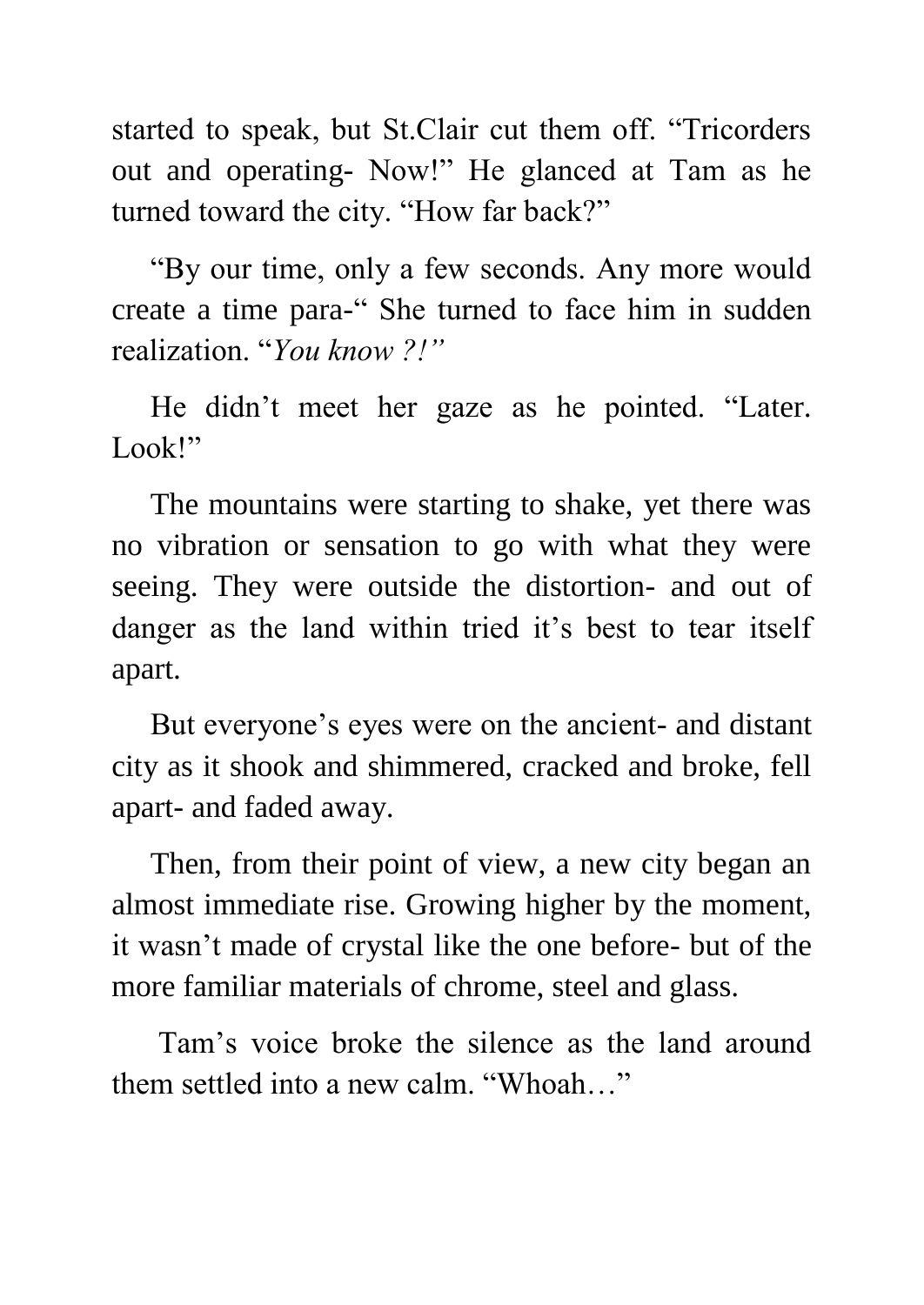St.Clair smiled at her reaction as he reached for his communicator. "St.Clair to *Georgetown.*"

"*Georgetown* here, sir."

 The four traded relieved glances at the captain spoke. "Scan the planet for any unusual readings- anything at all."

 It took a moment for the ship to carry out the scan, then the voice of the ship's communications officer was heard again. "Sir, everything looks fine from up here. The landing party, the city- it all looks fine."

 "Refresh my memory, "St.Clair ordered. "What'd the probes have on the city?"

 "Nothing ,sir. It was one of the things you wanted to check out."

 St. Clair's eyebrows rose at that even as he spoke. "Understood. Repeat the scan every half hour and contact me if there's any change. St.Clair out."

 Ray Wesley shook his head as the captain put his communicator away. "How could they miss the earthquake?"

 "Same way they missed the continental plates," T'elleg replied. "By walking back in time and shutting down the time viewing experiment, we re-wrote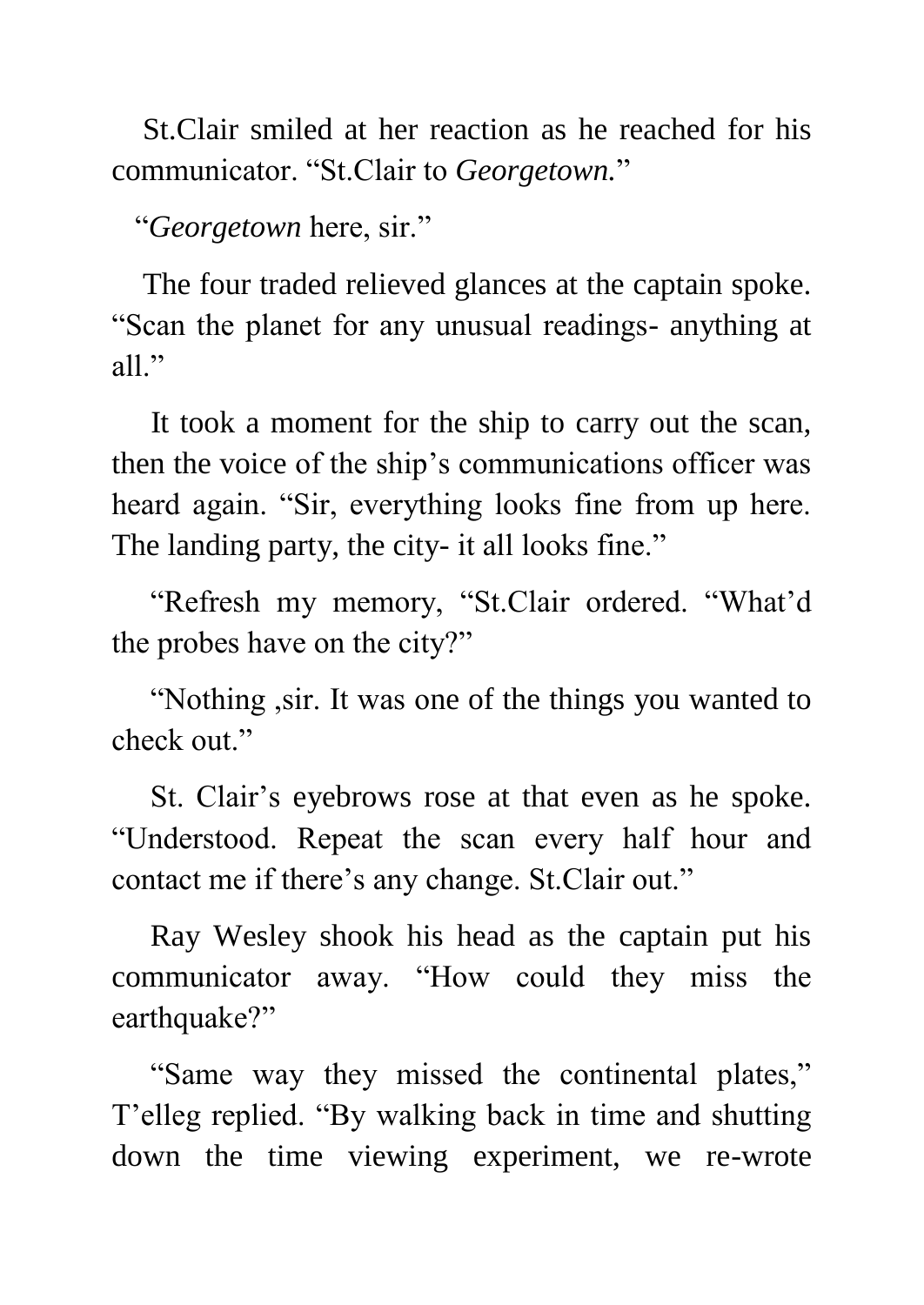Domeclaine Nine's history. The earthquake took place within the distortion- which means it happened several years before we arrived."

He then turned to Tamera. "Ensign, how-"

 "-Do you stand in your First Contact classes?" St.Clair asked- cutting the Andorian off.

"I'm in the top five percent in all my classes, sir." She replied.

 St.Clair nodded. "Then let's go see if anyone's home."

 "Captain," T'elleg called," First Contact is usually reserved for societies that have developed some form of faster-than-light travel."

 "In case you've forgotten, Mr. T'elleg, we've already had First Contact with these people," St.Clair replied. "Two thousand years ago. Now let's finish cleaning this mess up."

 With that, the *Georgetown's* captain headed off toward the city once more.

 $=\wedge=$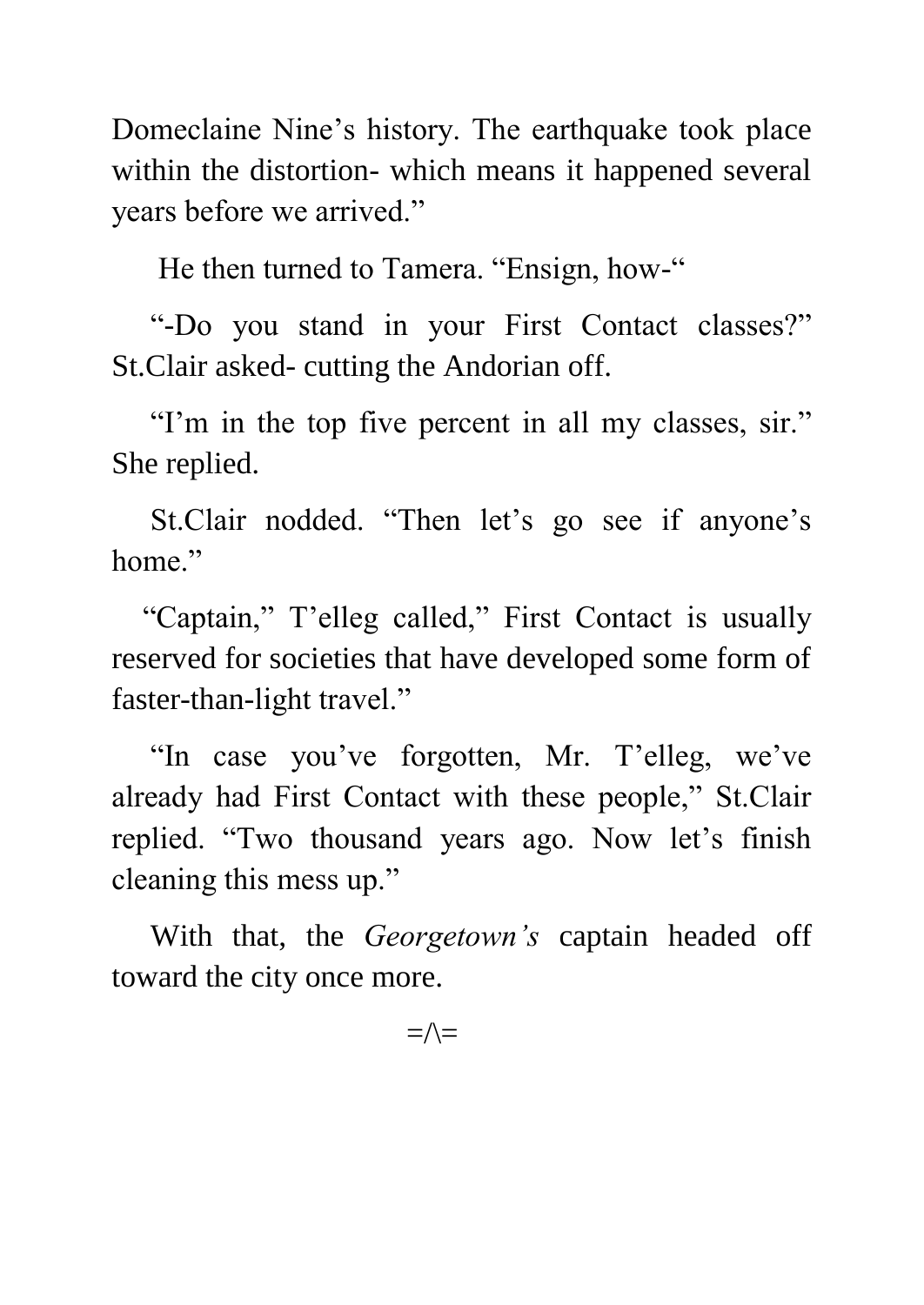When they reached the city limits this time, the picture was entirely different.

 Instead of flying vehicles high in the sky, and people frozen in mid move, the city was bustling with hover cars a foot off the ground and people heading to and from various destinations.

 Then the natives began taking notice of the visitors among them. They stopped and stared, some actually took a step back, while others pulled their children to them in a protective hug.

 St.Clair signaled his people to stay put and slowly stepped forward. He held up his hands to show that they were empty and hoped the universal translator in his belt would work. "We are visitors, "He began. "May we meet with your leaders?"

 For several moments, no one moved. Then several natives in uniform came on the scene and took the landing party to a nearby vehicle. Wesley looked around as they climbed inside. "Too nice for a paddy wagon," he noted.

 In point of fact, they were not taken to the local jail. Instead, they were taken to the city's administration building- built on the site of the old research lab.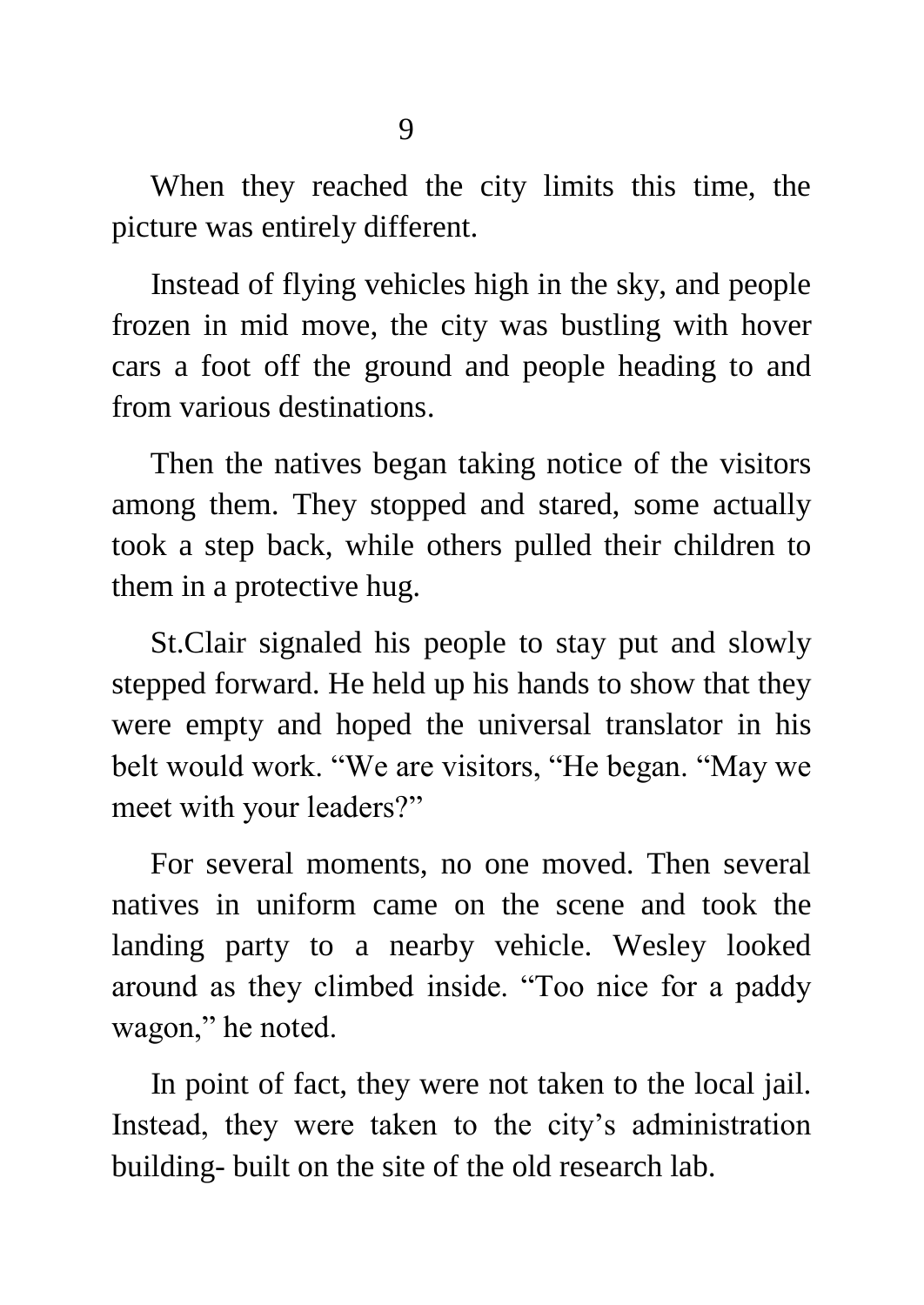Tam didn't say anything. Having nothing to contribute at the moment, she kept silent, watched and listened.

 If the truth be known, she was actually more concerned with the fact that the captain knew her secret. She couldn't help wondering what he would do with that knowledge. Her sister had said, "…There are good people in Starfleet. But like any organization, it also has its share of idiots…" Tam stole glances at the captain and couldn't help wondering which category he fell into.

 The same went for Mr. Wesley and Mr. T'elleg. Could she trust any of them? Or was her career over before it could even begin?

 $=\wedge=$ 

 But the subject didn't come up then. They had other, more important business to deal with.

 Once the city's leader was past the shock of these visitors' appearance, he invited them to join him and his advisor- who was also his wife- in talks that lasted almost non-stop for the next three days. During that time, St.Clair explained who and what the landing party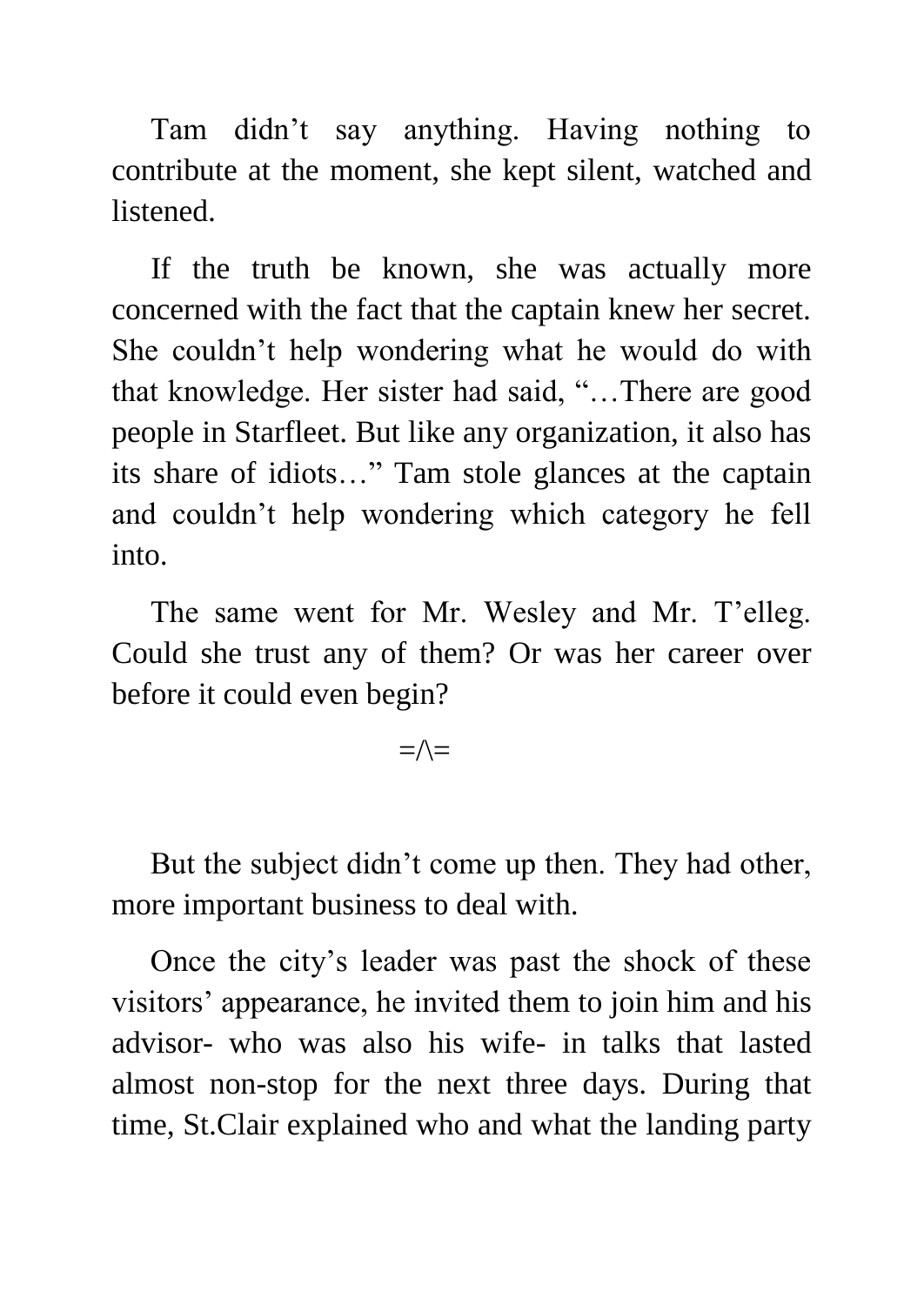was and native telescopes confirmed a large ship in orbit.

 The talks that followed involved scientists and philosophers, physicists and historians. The landing party's scans were presented and played back, discussed and compared with records that were two thousand years old. A week passed before the Leader and his people understood how close their ancestors had come to destroying themselves. If the *Georgetown* hadn't been ordered to check out the system, there's a good chance Domeclaine Nine would never have broken free of the trap her population had fallen into.

 Fortunately, the 'Time-viewing" experiment never went beyond the first test. According to the histories, the power lines over-loaded. Once St.Clair showed them the truth, the native historians immediately began correcting their histories.

 In and around all of this, the Leader and his wife asked other questions- questions about the *Georgetown* and the Union.

 St.Clair was leery of telling them too much all at once. But he'd already gone this far. It'd be best to tell them the facts right from the start. So, he showed them star charts, pointing out the Union and telling them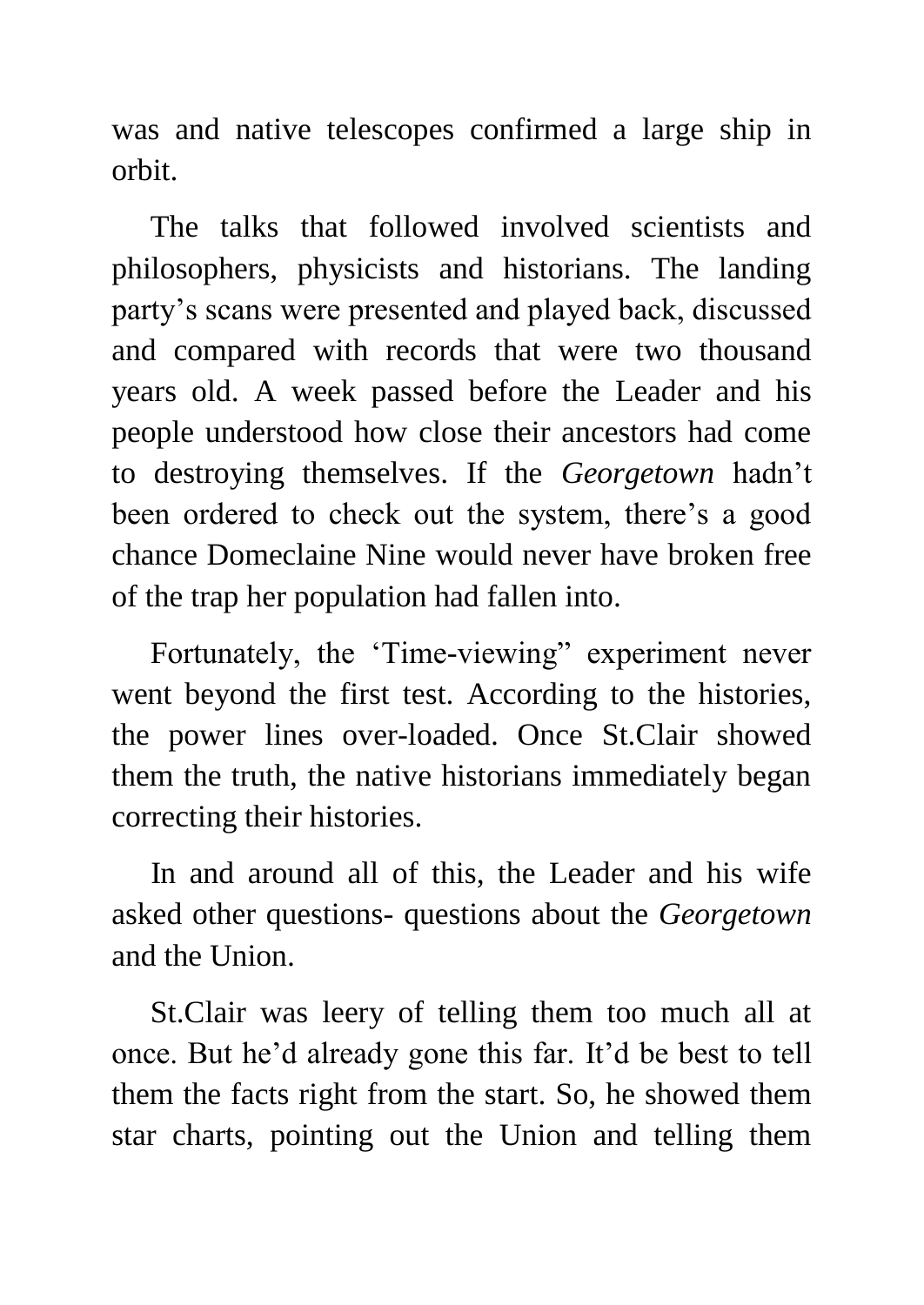about the Klingons and the current mess with the Romulans.

 The captain told them about the Union- what it was and how it came to be; who was in it and why- and what everyone hoped it stood for.

 It was clear the Leader and his wife listened closely to every word St.Clair said.

 $=\wedge=$ 

 Two weeks after the *Georgetown's* arrival, found Captain St.Clair and Ensign Kirk on the steps of the administration building along with the Leader and his wife. The leader was speaking. "... It is too bad that you must take your leave of us, Captain."

 "I'm afraid our schedule's pretty tight," St.Clair replied. "We were supposed to be in orbit around Ficus Five yesterday to re-supply the colony there."

 "We understand," the Leader's wife stated. "And we are thankful for the time you have given us- in more ways than one."

"Indeed," the Leader added. "You've given us back-"

*"Captain!"*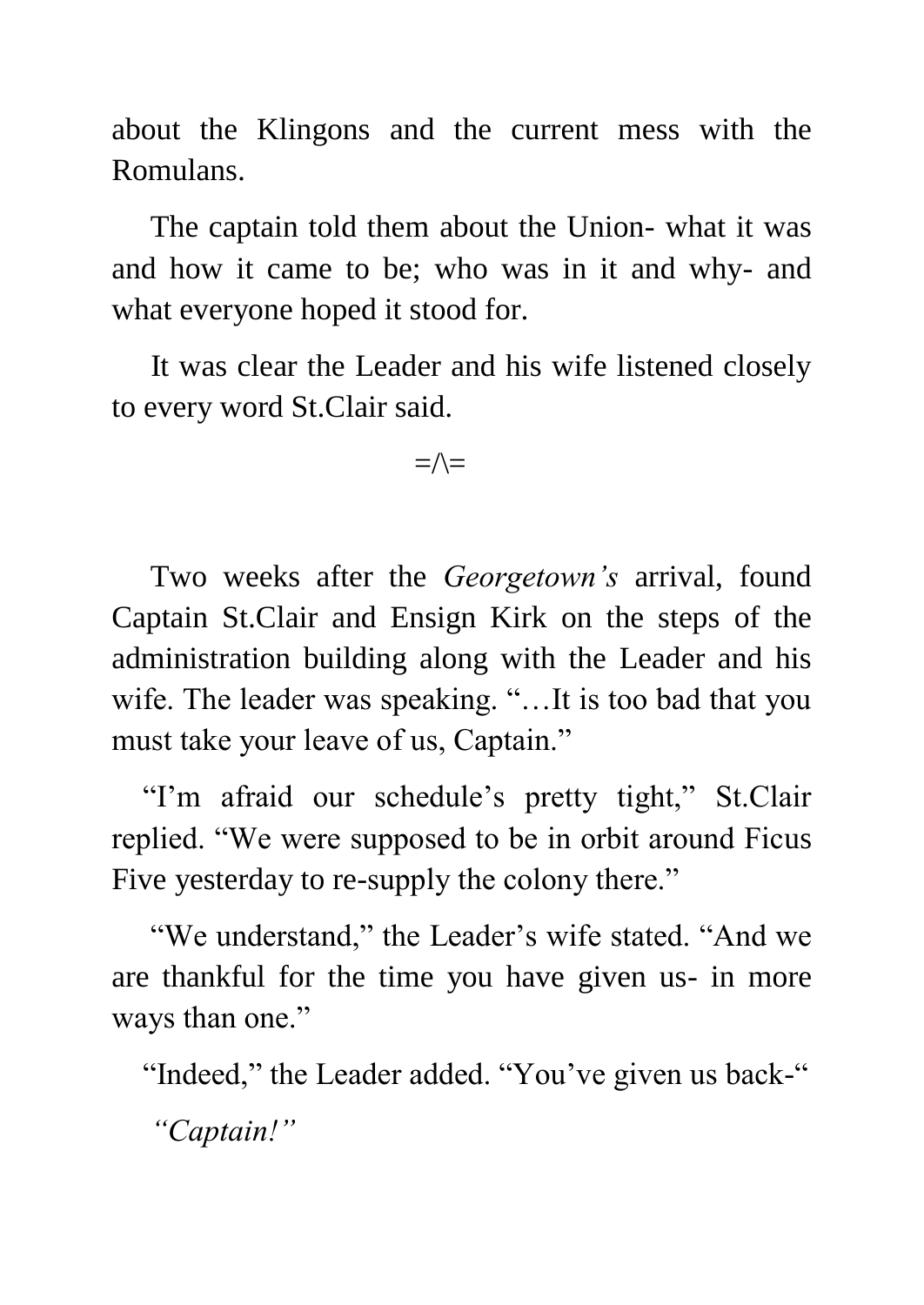St.Clair turned to see Tam running down the steps toward the street. In the same instant, he saw something else as well:

A female walking across the street-

Her child lagging behind-

 A hover car barreling down on them at too fast a speed to stop-

Tam grabbing the child and throwing her clear-

Then there was the sound and feel of impact.

 $=\wedge=\$ 

 When Tam opened her eyes, she found herself in one of the *Georgetown's* Sick Bay recover wards with a human female in her mid-sixties leaning over her. "…who?"

 "Well, welcome back, Ensign. I'm Doctor Miranda Bellows- Chief Medical Officer."

 Tamera closed her eyes. "Not the best way to…meet the family doctor," she whispered.

 Dr. Bellows had to smile. "If you can joke, you must be feeling better."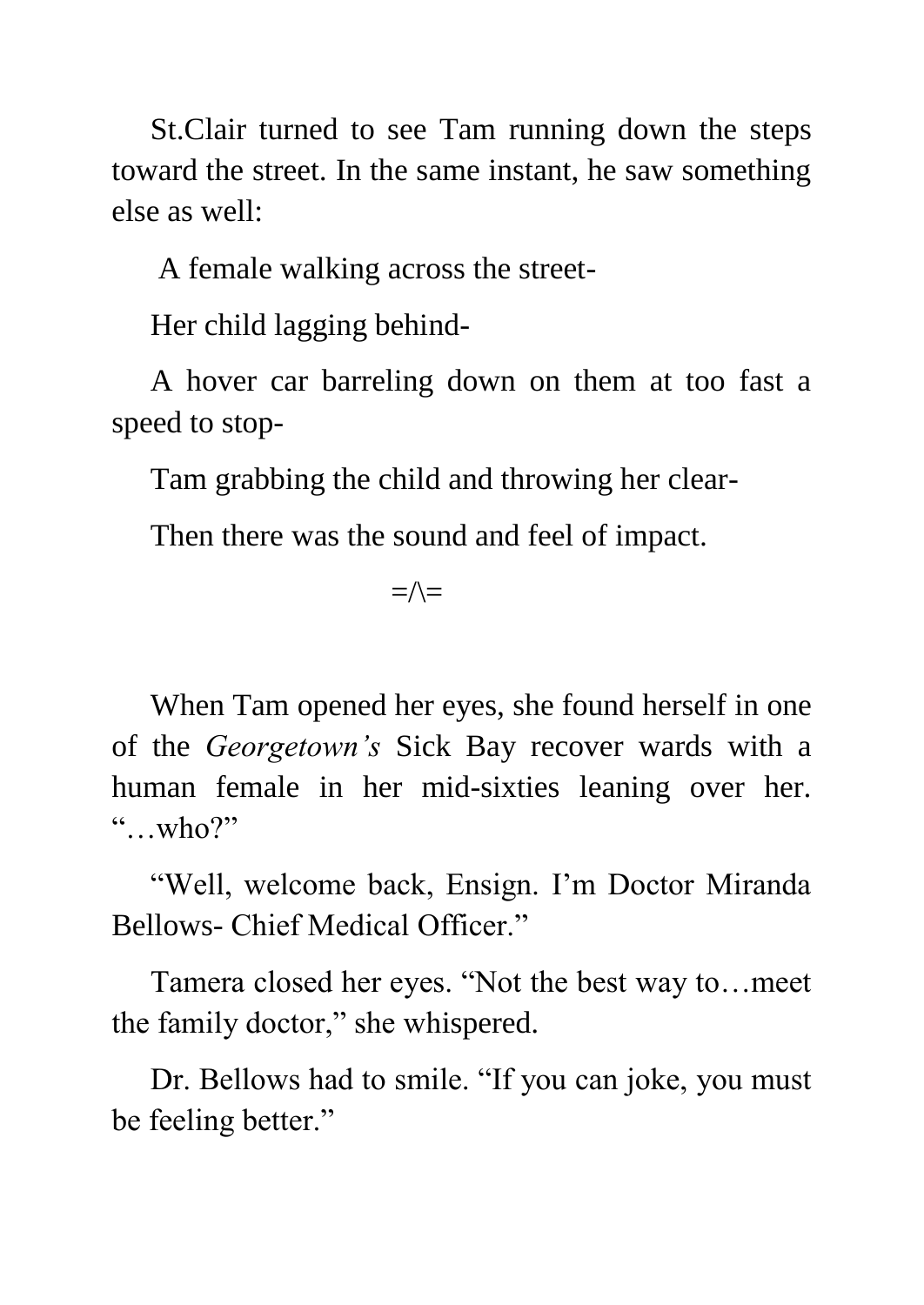"Twenty-third century and I get hit by a car," Tam slowly shook her head in disbelief. "How bad?"

 "You were busted up pretty good, "the ship's doctor said. "Most of your ribs, right thigh, right arm- in two places- and good knock to the head."

"Doctor."

 Bellows turned to see St.Clair in the recover ward doorway. "Well, Captain. I was just getting ready to call you. Our young hero's awake."

"How long before she can return to duty?"

 Frustration exploded across the doctor's face and was clear in her voice. "Hell, Max, it'll be a week at least before she can even sit up."

 "A….starship's flown from the seated position," Tam said.

 St.Clair couldn't hide his smile as Bellows replied. "But not from the *prone* position, Young Lady- which is where you're going to be for a few more days yet." She then turned back to the Captain. "Try not to wear her out. This is the first time she's been awake since the accident."

He nodded and watched as she left the ward.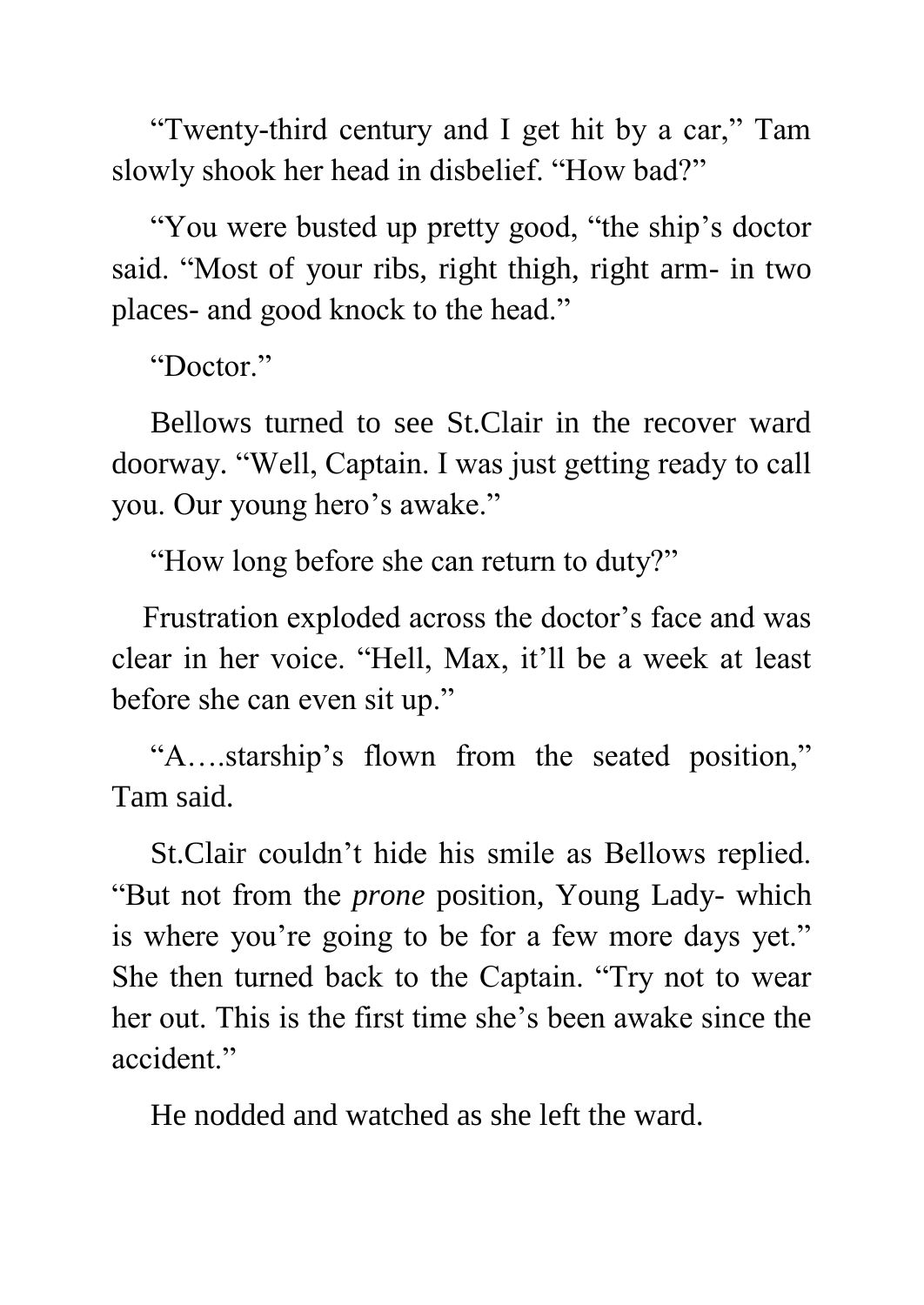"She'd make someone a great grandmother," Tam stated.

 St.Clair chuckled softly. "Actually she is- twice over."

 He stepped over beside the bed. "You've caused quite a stir, Ensign."

"Sir?"

"The Leader and his wife insisted on granting you Domeclaine Nine citizenship for saving the little girl," St.Clair said. "Turned out the hover car's barking system had failed. The driver was trying to stop the entire time he was coming at you." He paused and then continued. "You'll also find a Citation of Merit in your mail when you get out of here."

"Thank you, sir. Are we still in orbit?"

 "No. We left Domeclaine Nine, two days ago. But their story's not over."

"Sir?"

 "Officially, Starfleet 'slapped my wrist' for making First Contact," St.Clair told her. " 'Circumstances forced the issue, but do it again.' There's a full diplomatic team on its way to start them on the membership process- the Leader requested that. Your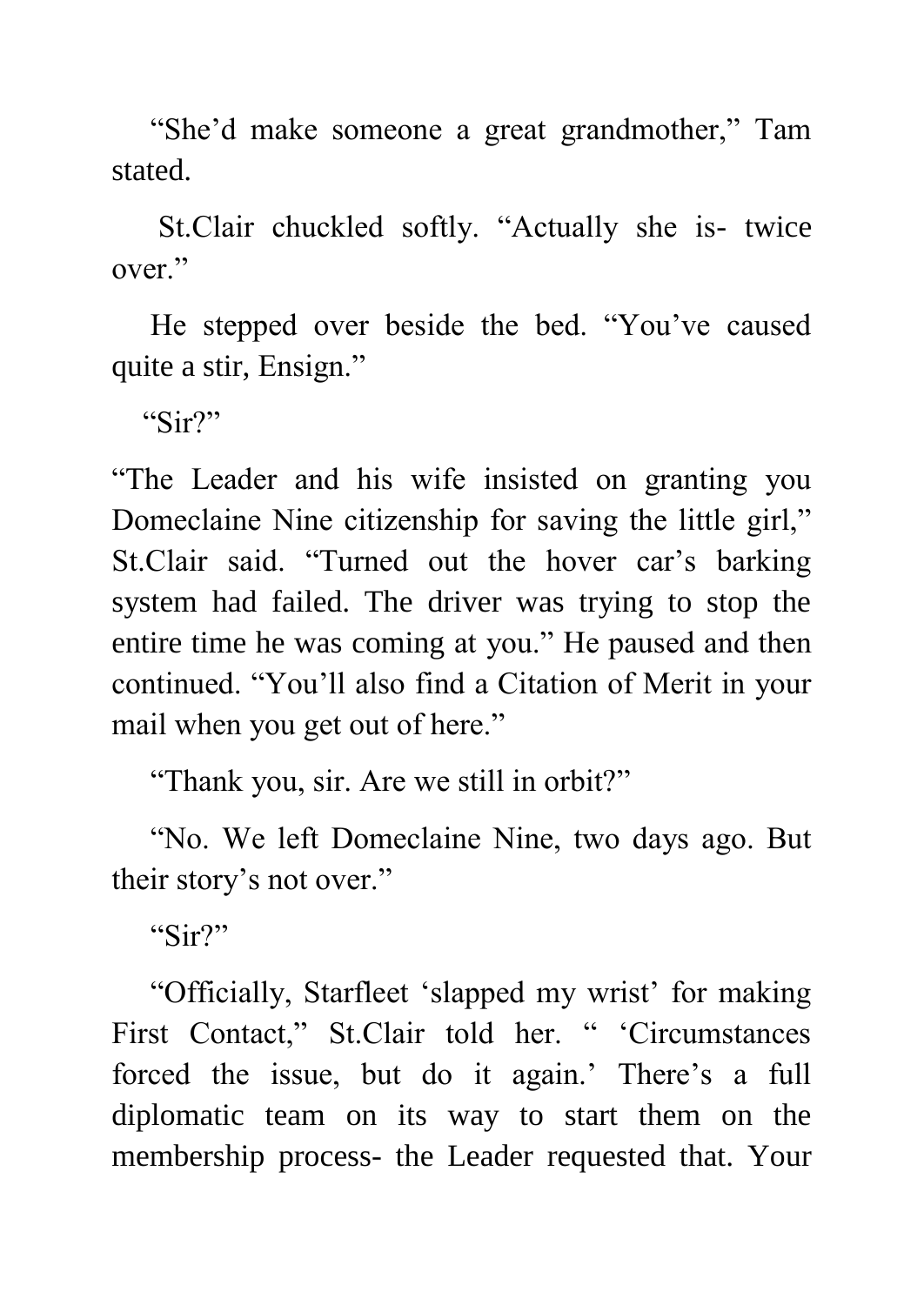willingness to sacrifice yourself to save that little girl impressed them more than anything I said." His smile grew." So, your first mission and you've already added another member to the Union."

 "Ever since I was little, I wanted to join Starfleet," Tam said with a yawn. "I wanted to see the universe beyond Earth, be part of it- maybe leave it a little better than I found it." She closed her eyes.

 St.Clair checked the monitor. She'd drifted off to sleep. His smile grew gentle. "Young Lady, you're well on your way to doing all three."

 $=\wedge=$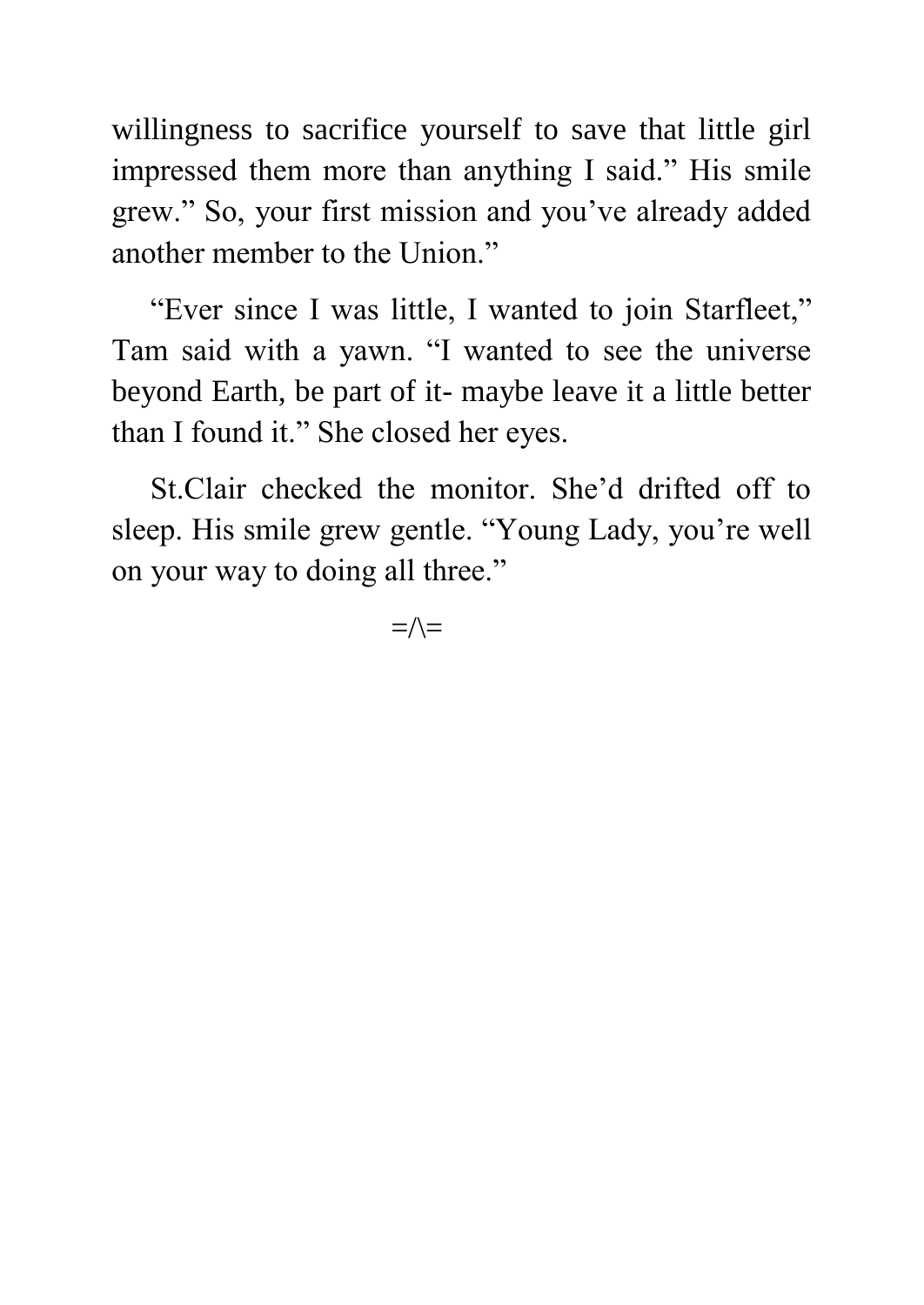*Personal Log; Stardate 6142.1*

*Tamera Kirk recording.*

 *Dr. Bellows has* finally *released me from Sick Bay! It was about time, I was going stir crazy. On the other hand, I no sooner reached my cabin, than I got a summons via intercom to report to the Captain's cabin…*

 The door slid open when Tam pressed the buzzer. "Come in." She stepped into the Captain's office to find him seated at his desk. Mr. Wesley and Mr. T'elleg were there as well. St.Clair waved a hand toward the chair on the other side of his desk. "Have a seat, Ensign."

"Thank you, sir," Tam said quietly as she sat down.

 "I know you still have some questions," the Captain began.

She couldn't deny it. "Yes, sir."

 The oldest male in the room nodded as he leaned back in his chair. "Then let me answer them. I knew about your…gift before you arrived on board. When my copy of your orders arrived, it included an information packet concerning your gift."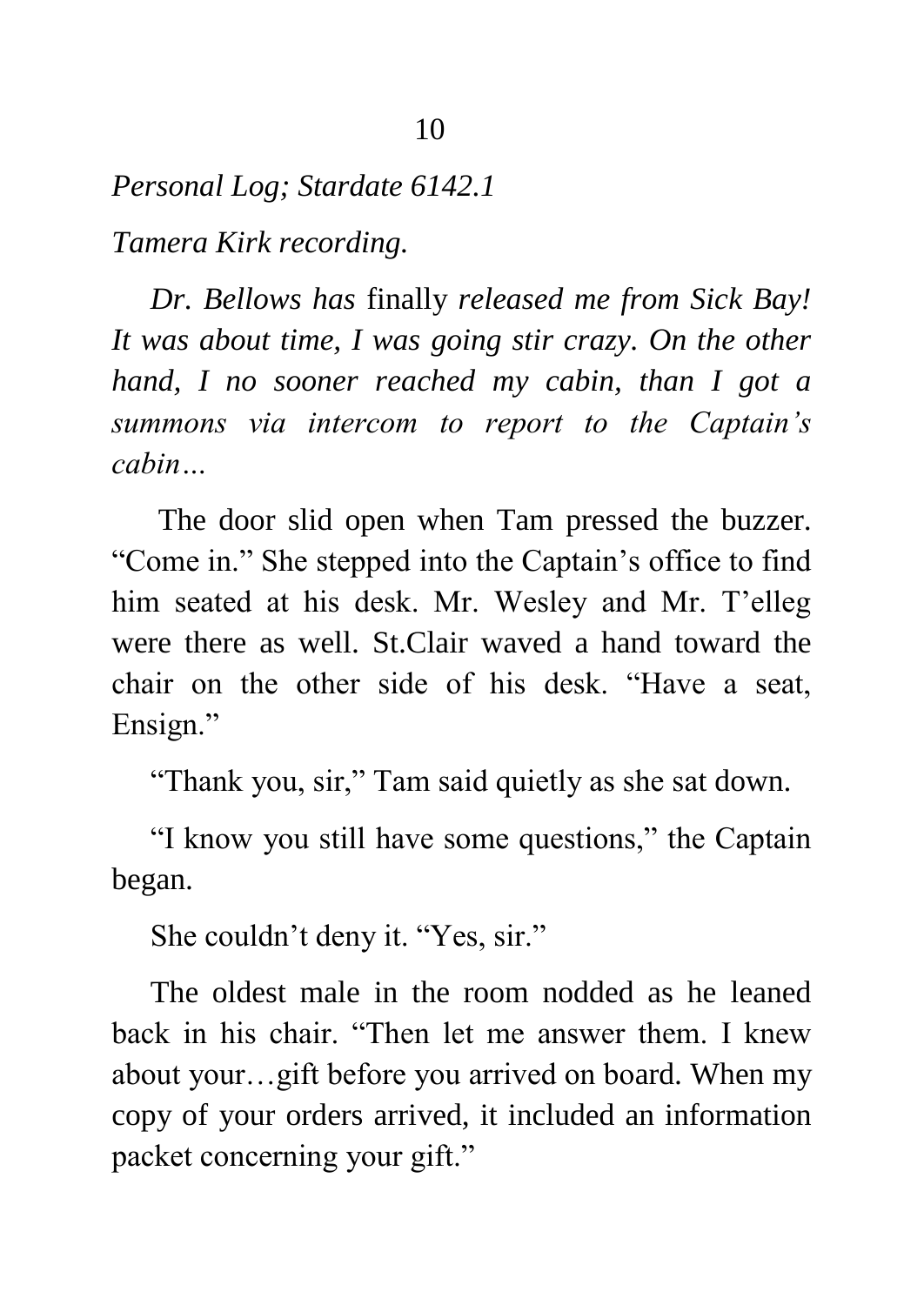Tam's confusion was clear. "Sir?"

 "Grand Admiral Stryker put it there." He raised his hand for silence when he saw that Tam was about to speak." Before I opened it, I thought it was a discipline file." He shrugged. "Needless to say, I was a little surprised to find out otherwise."

 The nineteen year old finally found her voice. "With all due respect, sir, that's not the kind of information I want floating around Starfleet."

 St.Clair nodded. "I agree. Which is why I sent a recommendation to Admiral Stryker that it should be removed. This time, your gift saved the landing party. You may go the rest of your career and never need to use your gift in the line of duty again- or you may need it tomorrow.

 "The point is, none of that matters. What matters is that, it's *your* gift and until you need to make use of it, it's no one else's business.

 "Stryker agreed and removed the packet from your file."

Tam released the breath she'd been holding.

 St.Clair looked down at the desk for a moment. "I sent Stryker two copies of my report. One tells him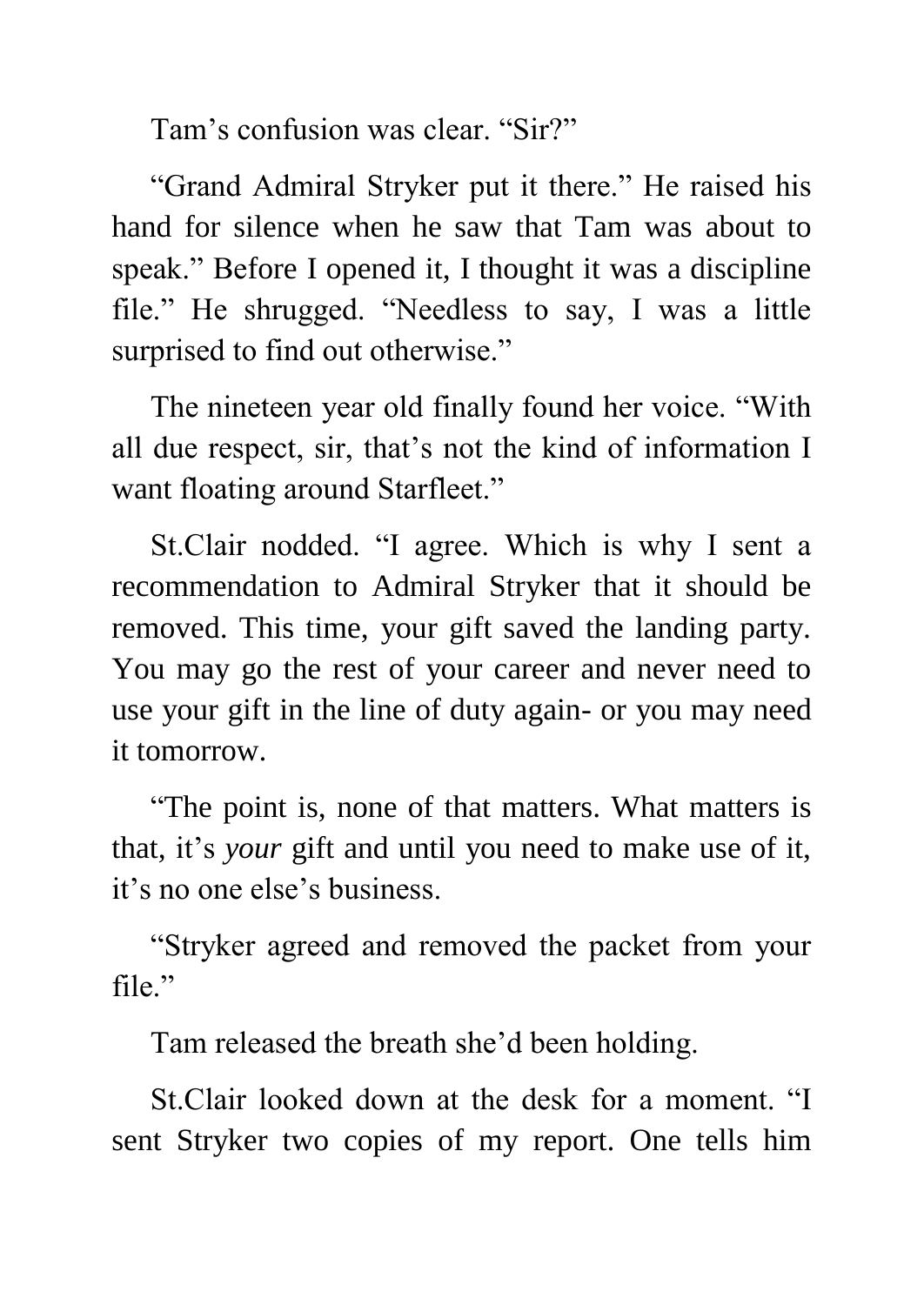exactly what happened. The other states that when the distortion began to fail, the resulting energy fluxions threw us clear. I left it up to him as to which one became the official record.

"He chose the energy fluxions over your gift."

 He met Tamera's gaze. "I suppose that leaves only one more question: Can the three of us be trusted with your secret?" He looked over at Wesley and T'elleg. "I have no intention of saying anything. Do you gentlemen?"

T'elleg shook his head. "No sir."

 Wesley smiled. "I seem to remember that distortion giving us a pretty bumpy ride myself."

 St.Clair nodded in approval, then turned back to Tam. "Now I have a question, Ensign. When did Dr. Bellows say you can return to duty?"

Tam smiled. "First thing in the morning, Sir."

 The captain nodded once more- then raised his head slightly. "One more thing. In the years to come, you'll find that a captain choses his landing party based on two criteria. One is the requirements of the mission. The other is something you won't find in any manual.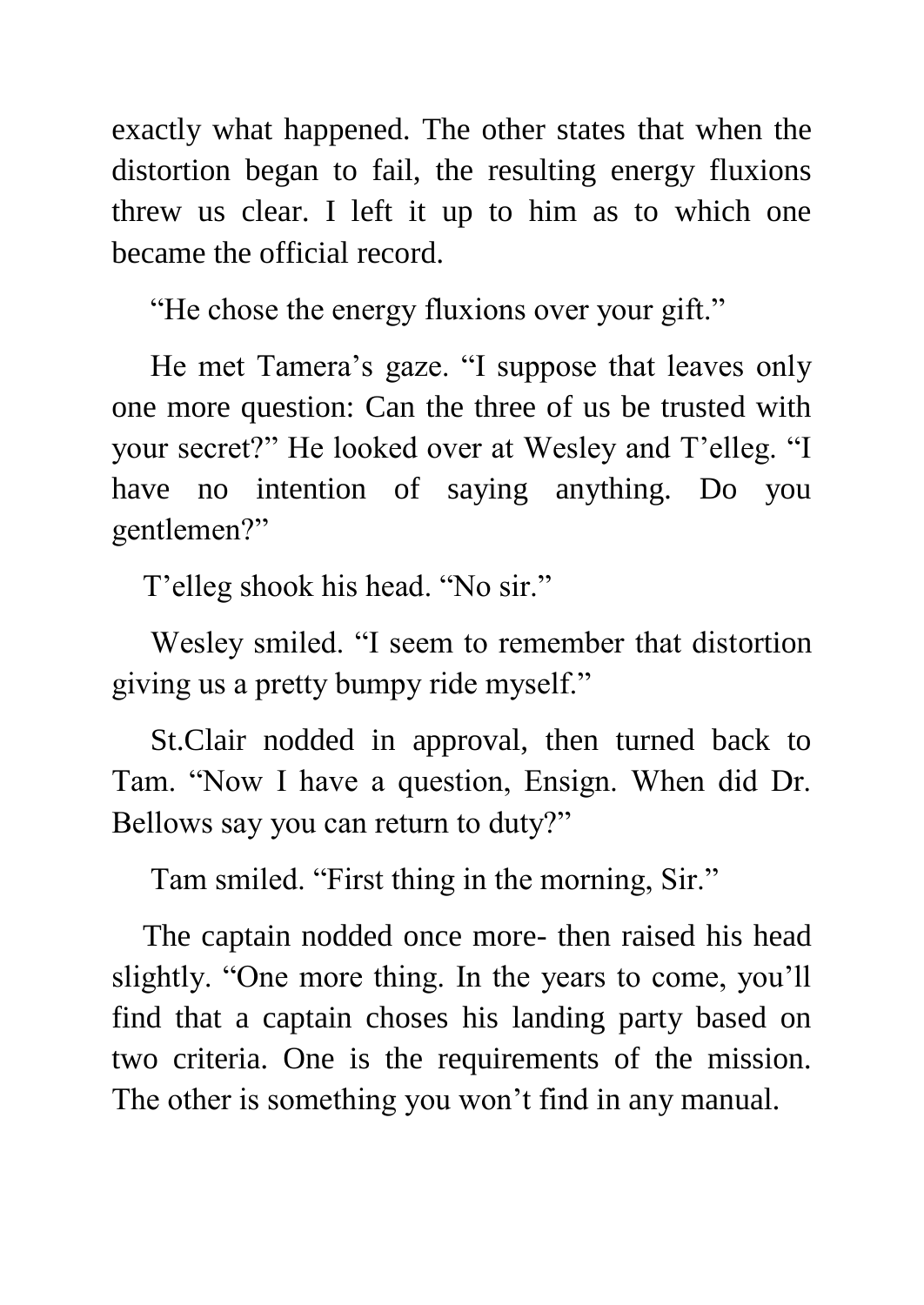"A captain not only choses the specialists that he needs to carry out a specific mission, he also picks people he knows will keep their heads in an emergency. People he can count on to obey orders under the worse possible conditions- because his life and the lives of everyone in the landing party may depend on any given member of the team.

 "Based on what I saw of you on this mission, I think you can expect a lot more landing parties in your future."

 Tam felt the tension drain from her body and she smiled. "Thank you, sir. I'll be looking forward to them."

St.Clair nodded toward the door. "Dismissed."

 As the three left the office, T'elleg headed off in one direction, while Tam and Wesley moved off together in the other. "It's a little early for dinner," the security chief noted. He smiled as he looked over at the redhead. "How about I spring for lunch instead?"

 Tam's eyes were bright and her smile clear as she nodded. "You're on."

 $=\wedge$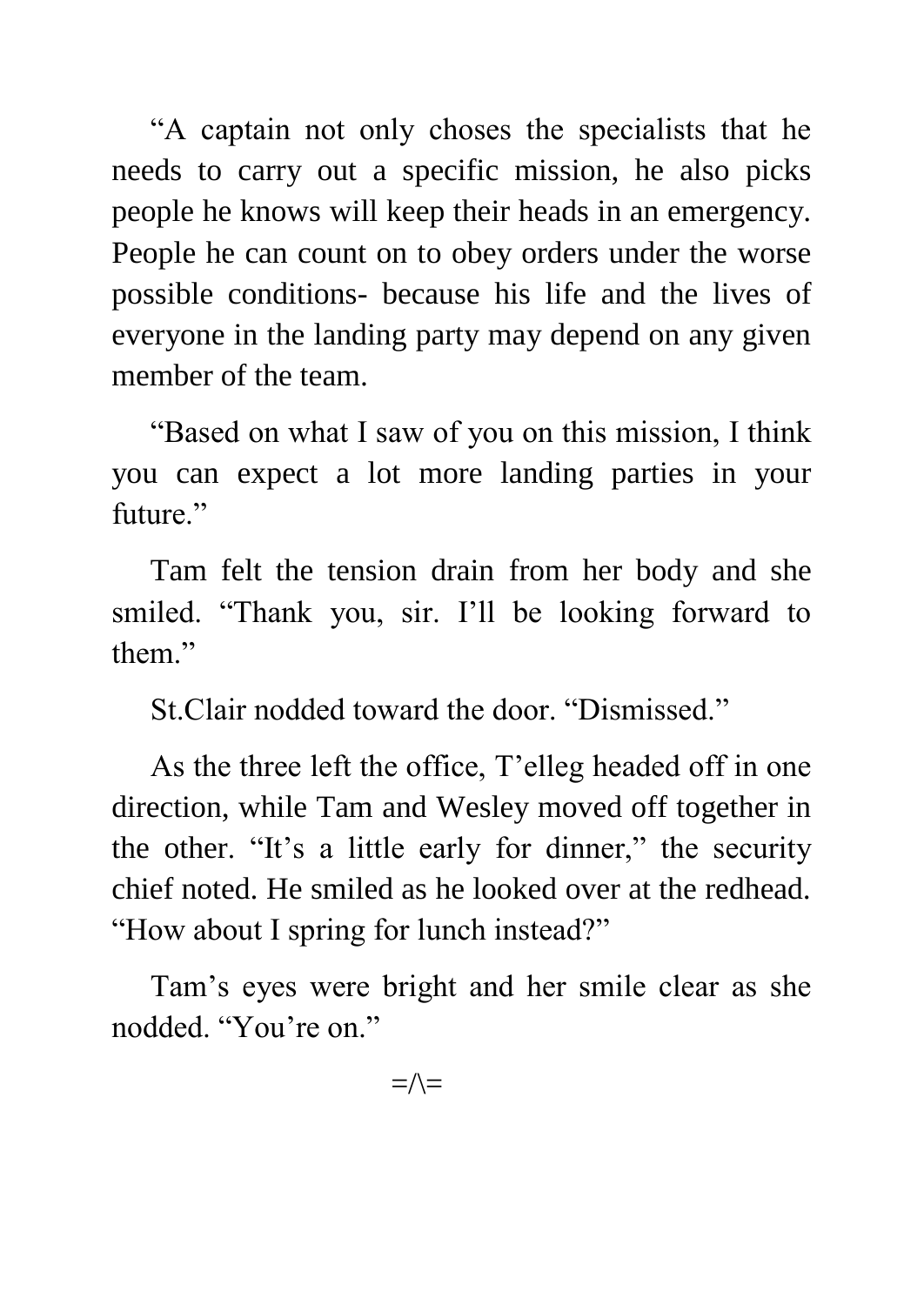## **Part Three: Where she's going**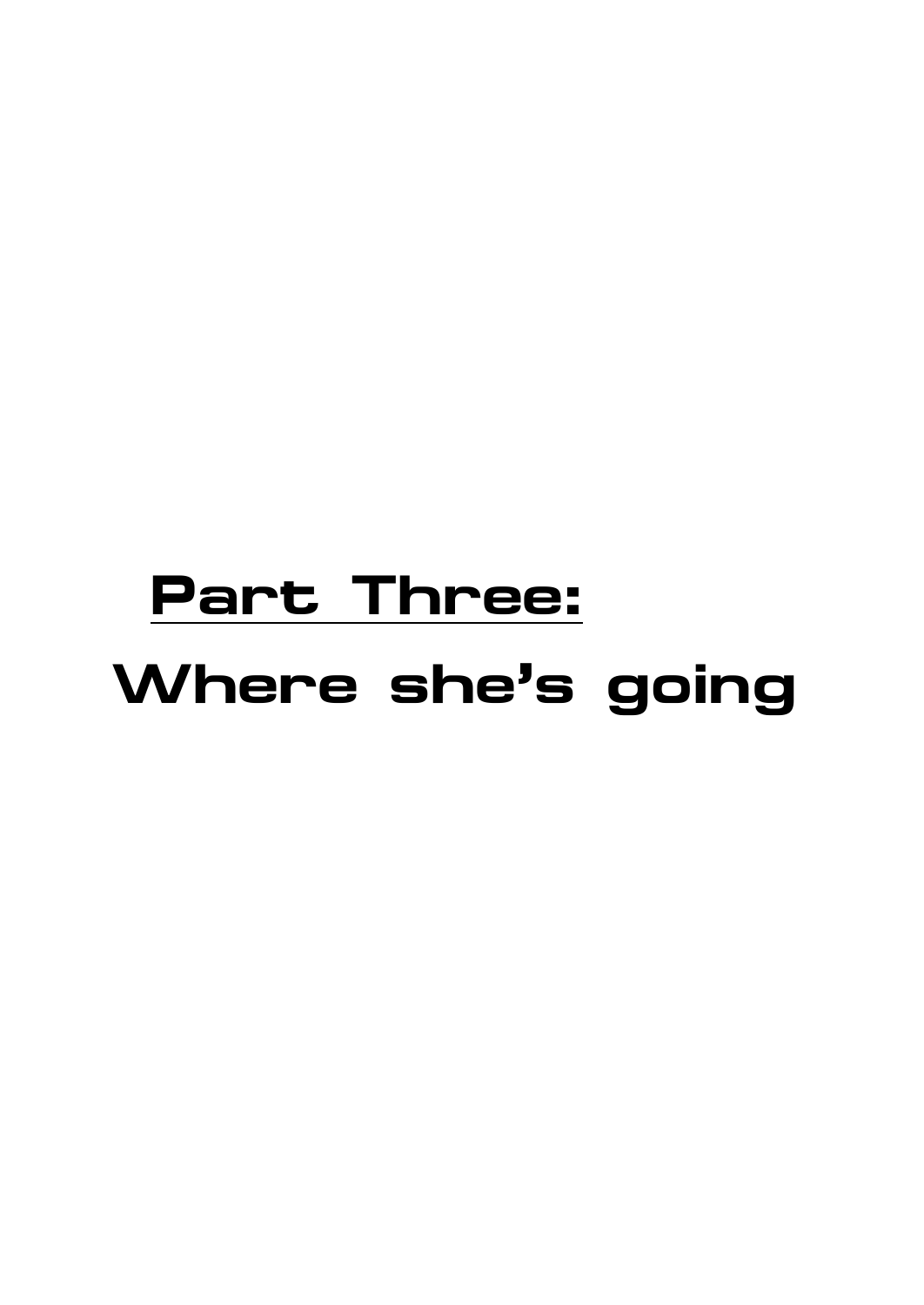*Epilogue: Twenty-two years later…*

 The newly commissioned *FSS Challenger* sat in her spacedock at the Utopia Planitia shipyards around Mars. Her hanger bay doors stood open in readiness.

 The shuttlecraft glided smoothly through those doors and settled onto the deck in its designated spot without scratching the new deck's paint.

 Once the hanger doors were closed and the hanger itself was pressurized, airlock doors opened, allowing the command crew, an honor guard and a visitor to enter.

 The first officer checked to make sure the podium was set up and that the ceremony would be carried throughout the ship. Then he tapped his combadge and spoke softly.

 A moment later, the shuttle's hatch slid open and an officer started to step out. Her red hair caught the hanger's lights and her green eyes gleamed with excitement as she glanced around before stepping clear.

The first officer stepped up to her and saluted.

 "Permission to come aboard?" she asked as she returned the salute.

"Granted, Ma'am. If you'll follow me?"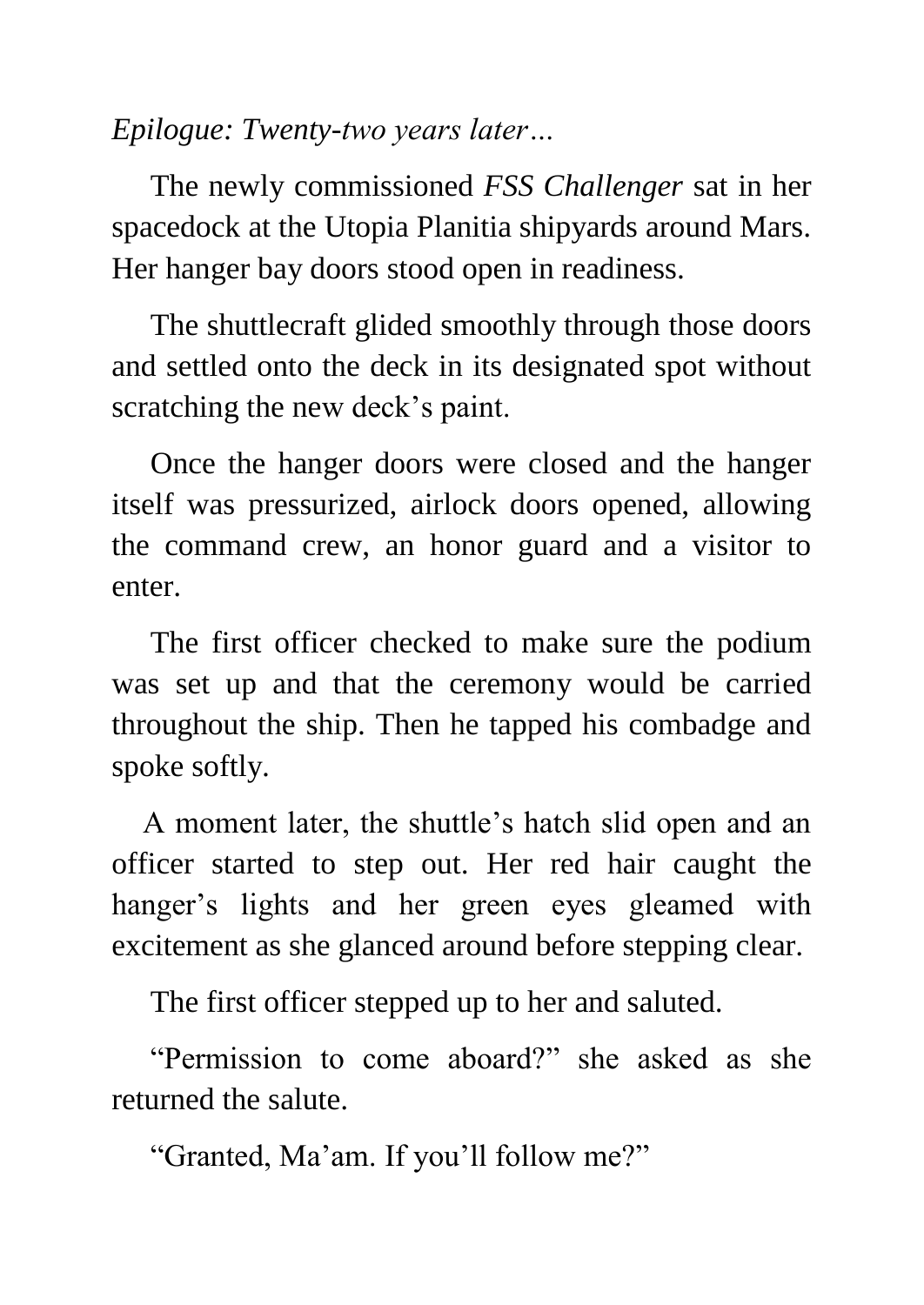With that, he led her over to the podium and it was clear every pair of eyes in the hanger was locked on what looked like a nineteen year old girl with captain's pips on her collar.

 The first officer stepped up to the podium and all over the ship, the crew stopped what they were doing and joined the command crew in watching and listening to what was to come. "This is the First Officer. Stand by for a special announcement." He then stepped to one side, leaving a clear path for the redhead.

 She nodded to him and as she stepped forward, she reached to her belt and took out actual envelope, from which she removed a real sheet of paper- something Starfleet reserved for special orders and special occasions. As she unfolded the paper, she looked out over the command crew, spotted the visitor and smiled.

 Then she spoke. "I will now read the following orders into the ship's log. From Grand Admiral Franklin Fitzpatrick, to Captain Tamera Kirk. You will proceed at once to Utopia Planitia shipyards, where you will rendezvous with the newly commissioned *FSS Challenger*.

 "You will assume command of the *Challenger* for the duration of its first eight year tour as it carries out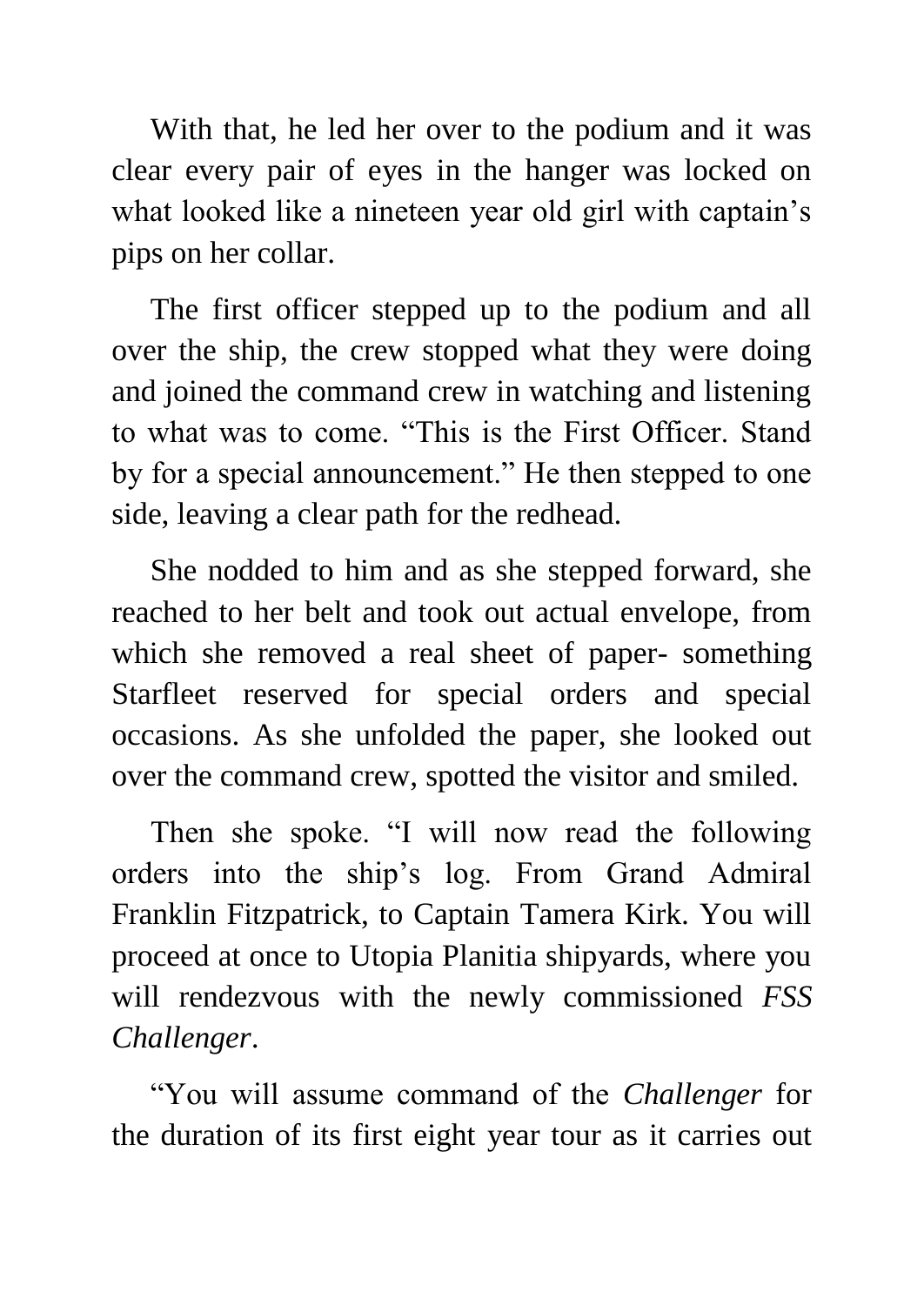the Starfleet mandate to seek out new life and new civilizations, to defend and bring justice to the farthest reaches of the Federal Union of Planets and most importantly of all, as she boldly goes where none have gone before."

 Tam then returned the orders to their envelope and then to her belt. She then looked up. "Computer?"

The A.I. responded immediately. "Yes, Captain?"

 "Note in the ship's log, that on this date, at this hour, I do hereby, legally, assume command of the vessel."

"Yes, Ma'am. It is so noted. Welcome aboard, Captain."

 She smiled. "Thank you." Then she looked to the bridge crew. "We'll have plenty of time to get to know each other. Right now, though, I want a meeting of the full command crew in the briefing room in one hourand I want full status reports on every section at that time." She then nodded to the first officer.

He stepped forward. "Atten-tion! Dismissed."

 As the crew began to scatter, Tam left the podium and went straight to her visitor- hugging her sister tightly. "I'm glad you come make it."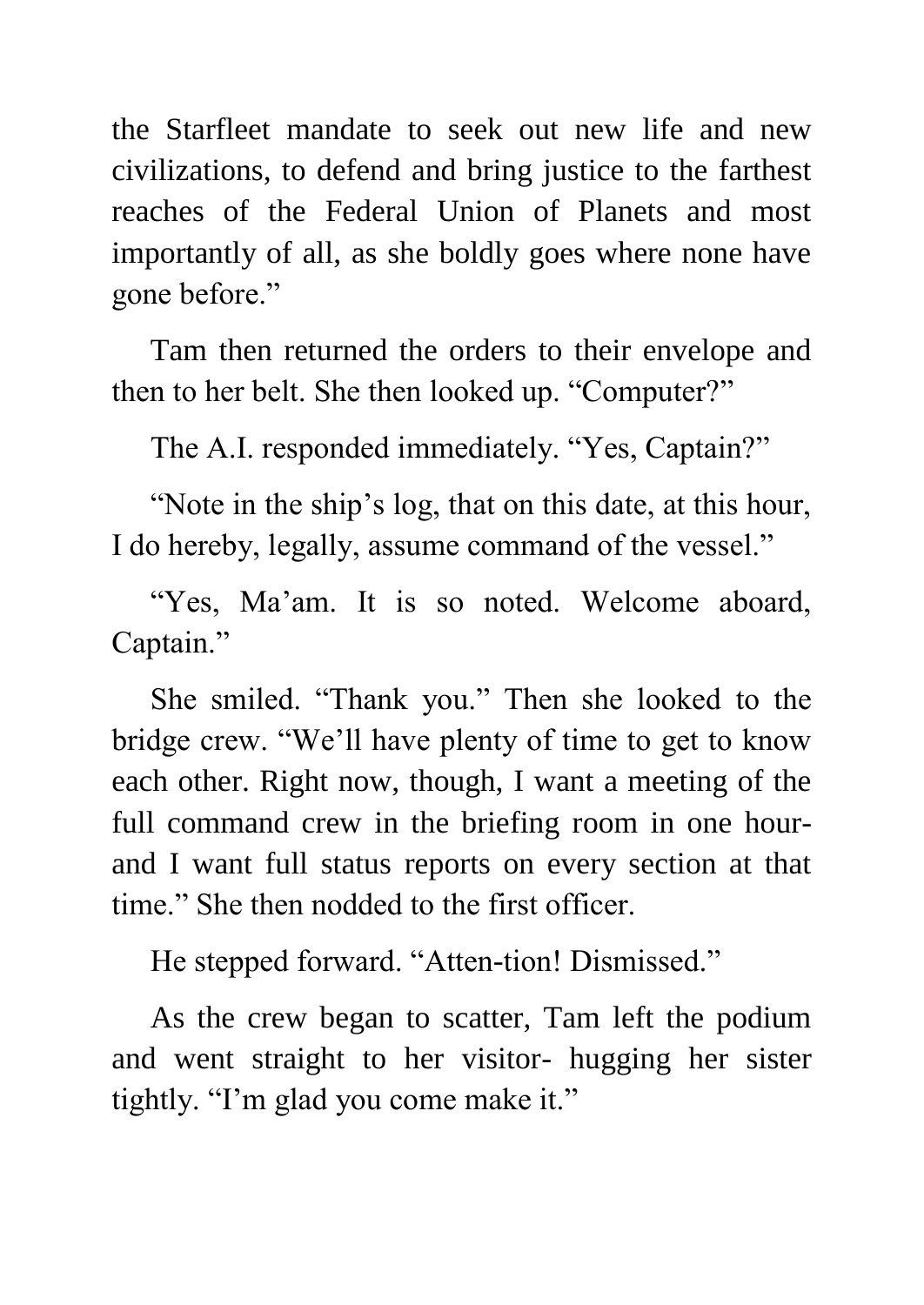Admiral Janet Kirk smiled. "Where else am I going to be the day my kid sister assumes her first command?"

 "You were right," Tam told her. "That first day in Sick Bay when you told me I'd be commanding ships that weren't even on the drawing board yet."

 Jan gently touched her cheek. "Kiddo, you're just getting started." Then her own smile grew. "Now, come over here. I want you to meet your chief communications officer."

 Tam was a little confused by this, till her gaze fell on the female in question. She was about thirty years old and Tam's attention was drawn to her ears-which were more pointed and slender than any Vulcan's. She knew then that this girl could only be one race.

 "Lieutenant Glendela," Jan introduced, "Captain Tamera Kirk."

 Tam took the girl's hand. "You're Domeclainian, aren't you?"

"Yes, Ma'am," she answered. "And it's an honor to meet you again."

 "Again?' Tam glanced at her sister in momentary confusion- then it hit her and her eyes went wide in